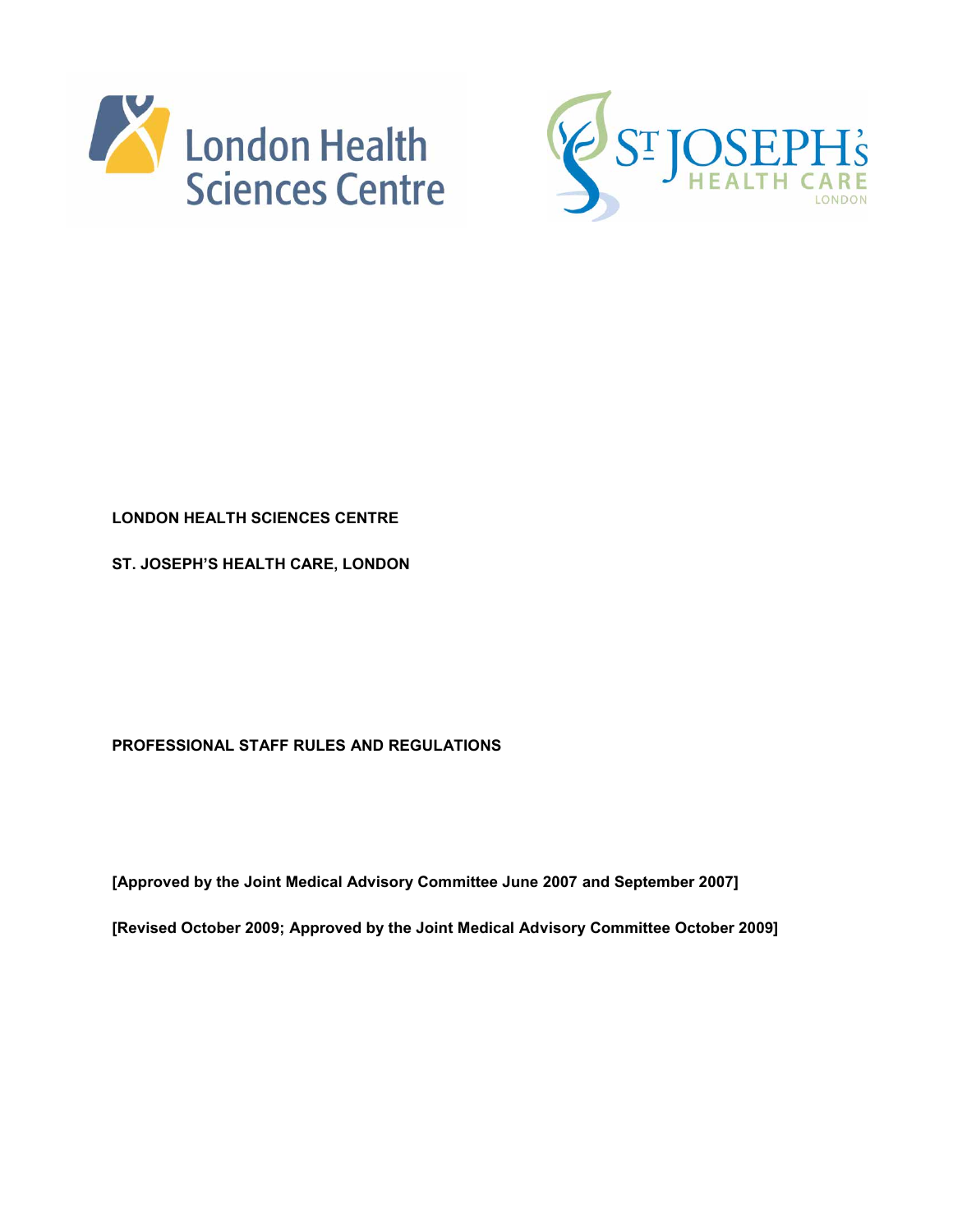-Page 2 -

# **TABLE OF CONTENTS**

| I.        |                                                                                                    |  |  |
|-----------|----------------------------------------------------------------------------------------------------|--|--|
| A.        |                                                                                                    |  |  |
| ī.        |                                                                                                    |  |  |
| Π.        |                                                                                                    |  |  |
| Ш.        |                                                                                                    |  |  |
| IV.       |                                                                                                    |  |  |
| <b>B.</b> |                                                                                                    |  |  |
| I.        |                                                                                                    |  |  |
| π.        |                                                                                                    |  |  |
| Ш.        |                                                                                                    |  |  |
| IV.       |                                                                                                    |  |  |
| V.        |                                                                                                    |  |  |
| VI.       |                                                                                                    |  |  |
|           |                                                                                                    |  |  |
|           |                                                                                                    |  |  |
|           |                                                                                                    |  |  |
| C.        |                                                                                                    |  |  |
| ī.        |                                                                                                    |  |  |
| π.        |                                                                                                    |  |  |
| Ш.        |                                                                                                    |  |  |
| IV.       |                                                                                                    |  |  |
| V.        |                                                                                                    |  |  |
| VI.       |                                                                                                    |  |  |
|           | 19<br><b>VII. MEDICAL DIRECTIVES</b>                                                               |  |  |
| D.        |                                                                                                    |  |  |
| ī.        | SUPERVISION OF SURGICAL RESIDENTS AND FELLOWS IN OPERATING ROOMS: URGENT/EMERGENT (BOARD CASES) 19 |  |  |
| Π.        |                                                                                                    |  |  |
| E.        |                                                                                                    |  |  |
| ī.        |                                                                                                    |  |  |
| π.        |                                                                                                    |  |  |
| Ш.        |                                                                                                    |  |  |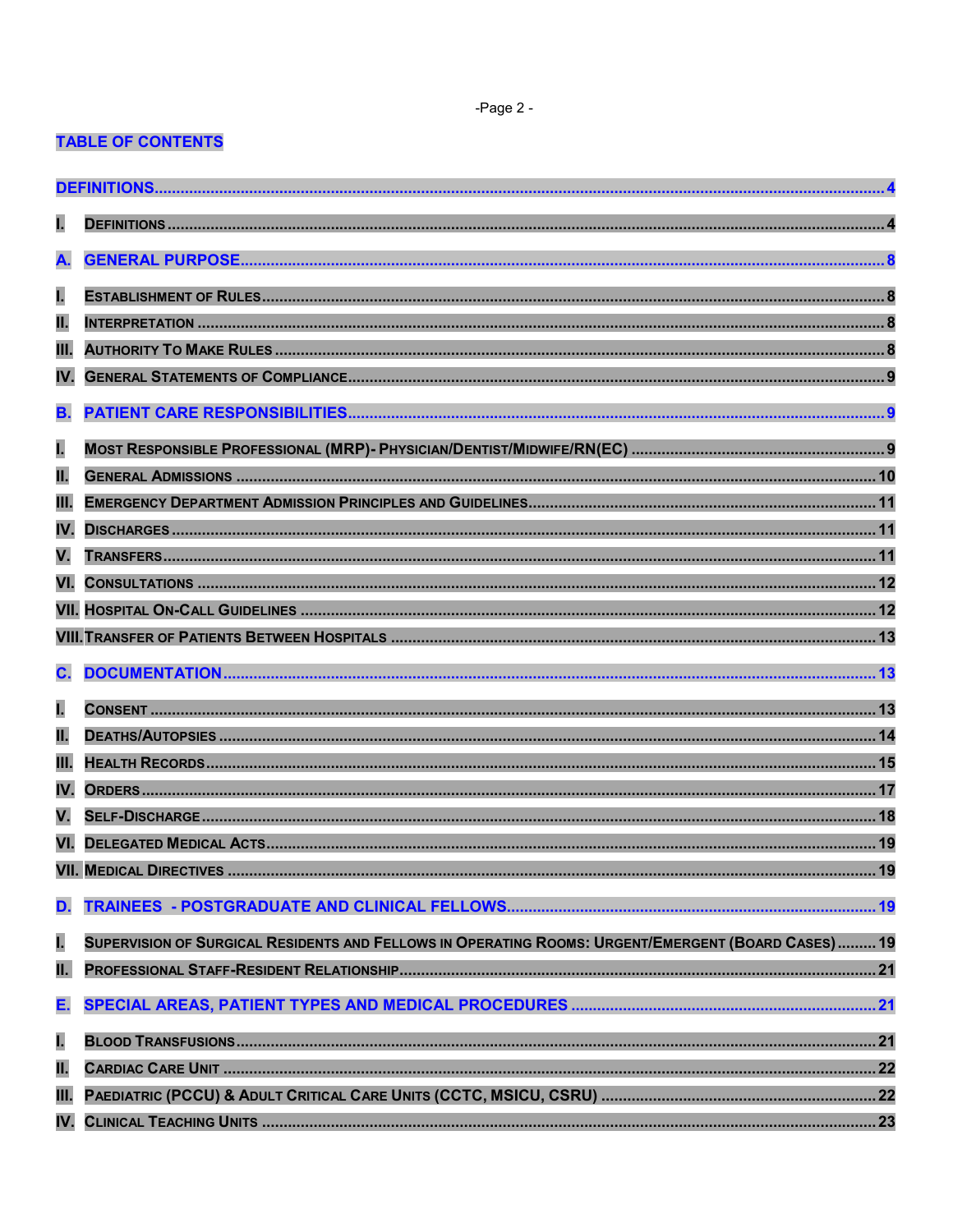| Ï<br>r |  |  |
|--------|--|--|
|--------|--|--|

| VI. |  |
|-----|--|
|     |  |
|     |  |
| IX. |  |
| Χ.  |  |
| XI. |  |
| F.  |  |
| G.  |  |
| L   |  |
| π.  |  |
| Ш.  |  |
| IV. |  |
| Η.  |  |
| I.  |  |
| Π.  |  |
| Ш.  |  |
| IV. |  |
| V.  |  |
| ı.  |  |
| ī.  |  |
| π.  |  |
| Ш.  |  |
| IV. |  |
| V.  |  |
|     |  |
|     |  |
| J.  |  |
| ī.  |  |
| K.  |  |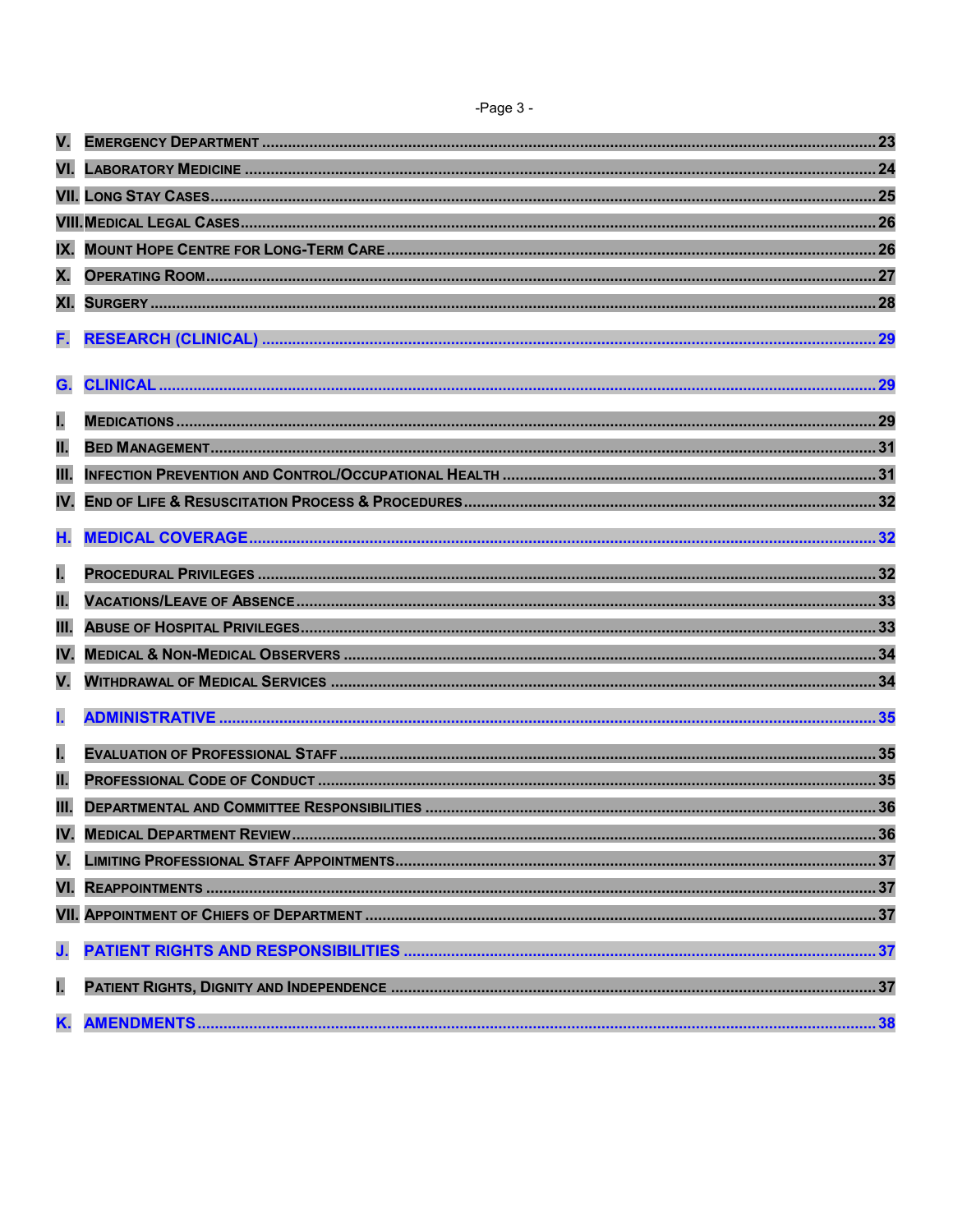-Page 4 -

#### <span id="page-3-0"></span>**DEFINITIONS**

## <span id="page-3-1"></span>**I. Definitions**

In the Professional Staff Rules and Regulations, the following words and phrases shall have the following meanings, respectively:

- i) "Accreditation" means the status of accreditation evidenced by the certificate of the Accreditation Canada ;
- ii) "Act" means the *Corporations Act* (Ontario), and where the context requires, includes the Regulations made under it;
- iii) "Administrator" means Chief Executive Officer as defined in section 1 of the Public Hospitals Act, the Chief Executive Officer of the Corporation;
- iv) "Board" means the Board of Directors of the Corporation;
- v) "By-Law" means any By-Law of the Corporation including the Professional Staff Bylaws from time to time in effect;
- vi) "Candidate Review" means a study conducted by the Chief Executive Officer, or designate, in consultation with the Integrated VP Medical Affairs, the Chair of MAC Chiefs of Department and Senior Medical Directors to determine the impact upon the resources of the Corporation of the proposed or continued appointment of any person to the Professional Staff;
- vii) "Chair" means Chair of the Medical Advisory Committee appointed by the Board;
- viii) "Chief Executive Officer" means, in addition to "administrator" as defined in section 1 of the *Public Hospitals Act*, the Chief Executive Officer of the Corporation;
- ix) "Chief Operating Officer" means the senior employee responsible to the Chief Executive Officer;
- x) "Chief of a Department" means a member of the Professional Staff appointed by the Board to be responsible for the professional standards and quality of medical care rendered by the members of that Department at the Hospital;
- xi) "Chief of Service" means the Physician, Dentist or Midwife appointed by the Chief of a Department to be in charge of one of an organized service of a Department;
- xii) "College" means, as the case may be, the College of Physicians and Surgeons of Ontario, the Royal College of Dental Surgeons of Ontario, the College of Midwives of Ontario, or the College of Nurses of Ontario;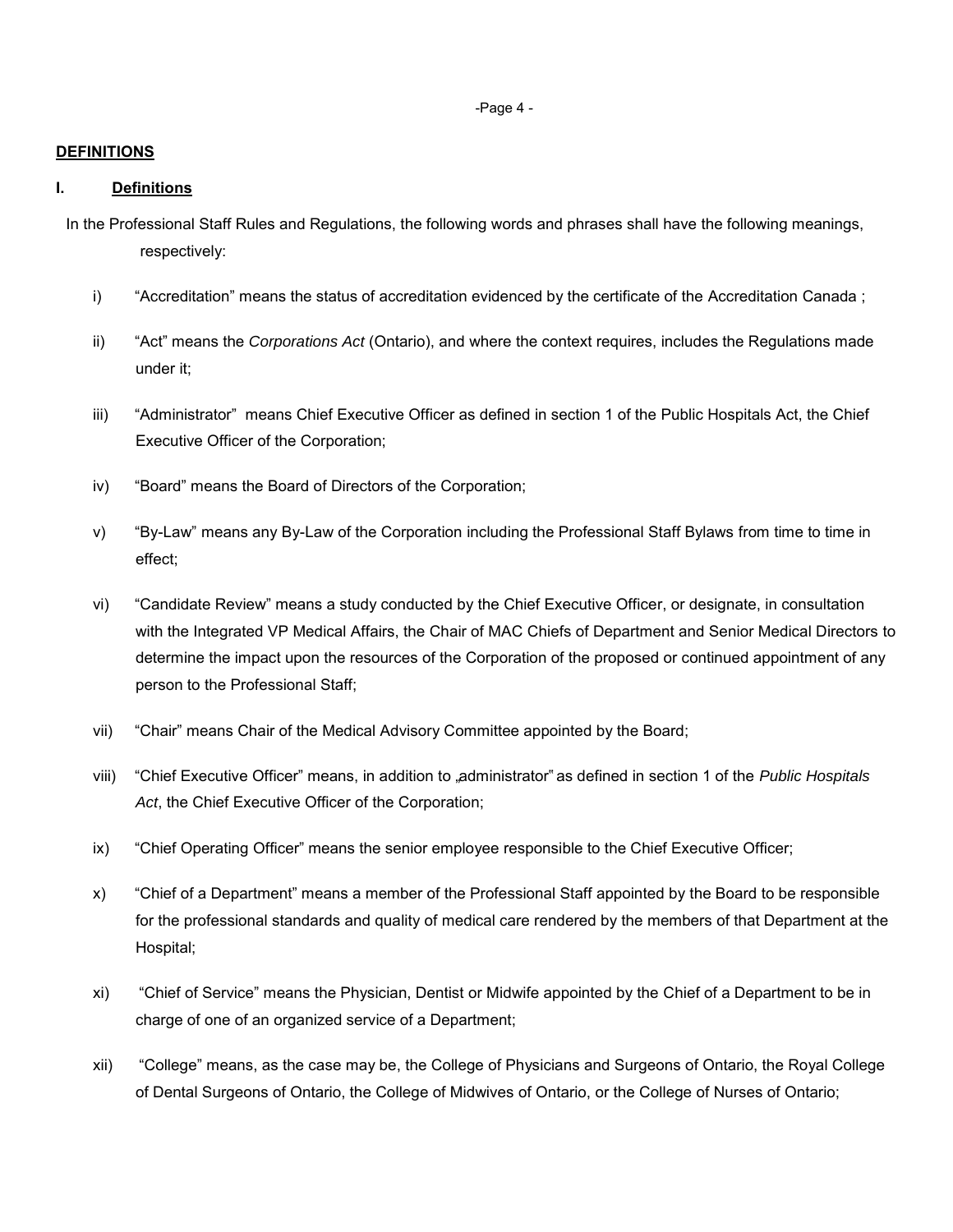-Page 5 -

- xiii) "Consultant" means a physician/midwife/dentist who is qualified by both experience and training in a particular area to give an opinion on the condition in question.
- xiv) "Corporation" means London Health Sciences Centre with the Head Office at 800 Commissioners Road East, London, Ontario, N6A 4G5 until the Head Office is determined otherwise by the Board; or St. Joseph"s Health Care with Head Office at 268 Grosvenor Street, London Ontario, N6A 4V2 until determined otherwise by the Board;
- xv) "Dental Staff" means the collection of legally qualified Dentists appointed by the Board to attend or perform dental services for patients in the Hospital;
- xvi) "Dentist" means a dental practitioner in good standing with the Royal College of Dental Surgeons of Ontario;
- xvii) "Department" means an organizational unit of the Professional Staff to which members with a similar field of practice have been assigned;
- xviii) "Extended Class Nursing Staff" RN(EC) means those Registered Nurses in the Extended Class in the Hospital,
	- 1. who are employed by the Hospital and are authorized to diagnose, prescribe for or treat out-patients in the Hospital, and
	- 2. who are not employed by the Hospital and to whom the Board has granted privileges to diagnose, prescribe for or treat out-patients in the Hospital;
- xix) "Hospital" means London Health Sciences Centre, including the Children's Hospital; or means collectively or individually, St. Joseph"s Health Care London, and/or St. Joseph"s Hospital and/or Parkwood Hospital (including the Western Counties Wing) and/or Regional Mental Health Care, London and/or Regional Mental Health Care, St. Thomas and/or Mount Hope Centre for Long Term Care;
- xx) "London"s hospitals" means both the London Health Sciences Centre and St. Joseph"s Health Care London;
- xxi) "Professional Staff Human Resources Plan" means the plan developed by the Chief Executive Officer in consultation with the Integrated VP Medical Affairs, the Chair of MAC, Chiefs of Department, and Senior Medical Leaders based on the mission and strategic plan of the Corporation and on the needs of the community, which plan provides information and future projections of this information with respect to the management and appointment of Physicians, Dentists, Midwives, and Extended Class Nurses who are or may become members of the Professional Staff;
- xxii) "Medical Advisory Committee" means the body who makes recommendations to the Board concerning Professional Staff matters, including but not limited to facilitating the development and maintenance of Rules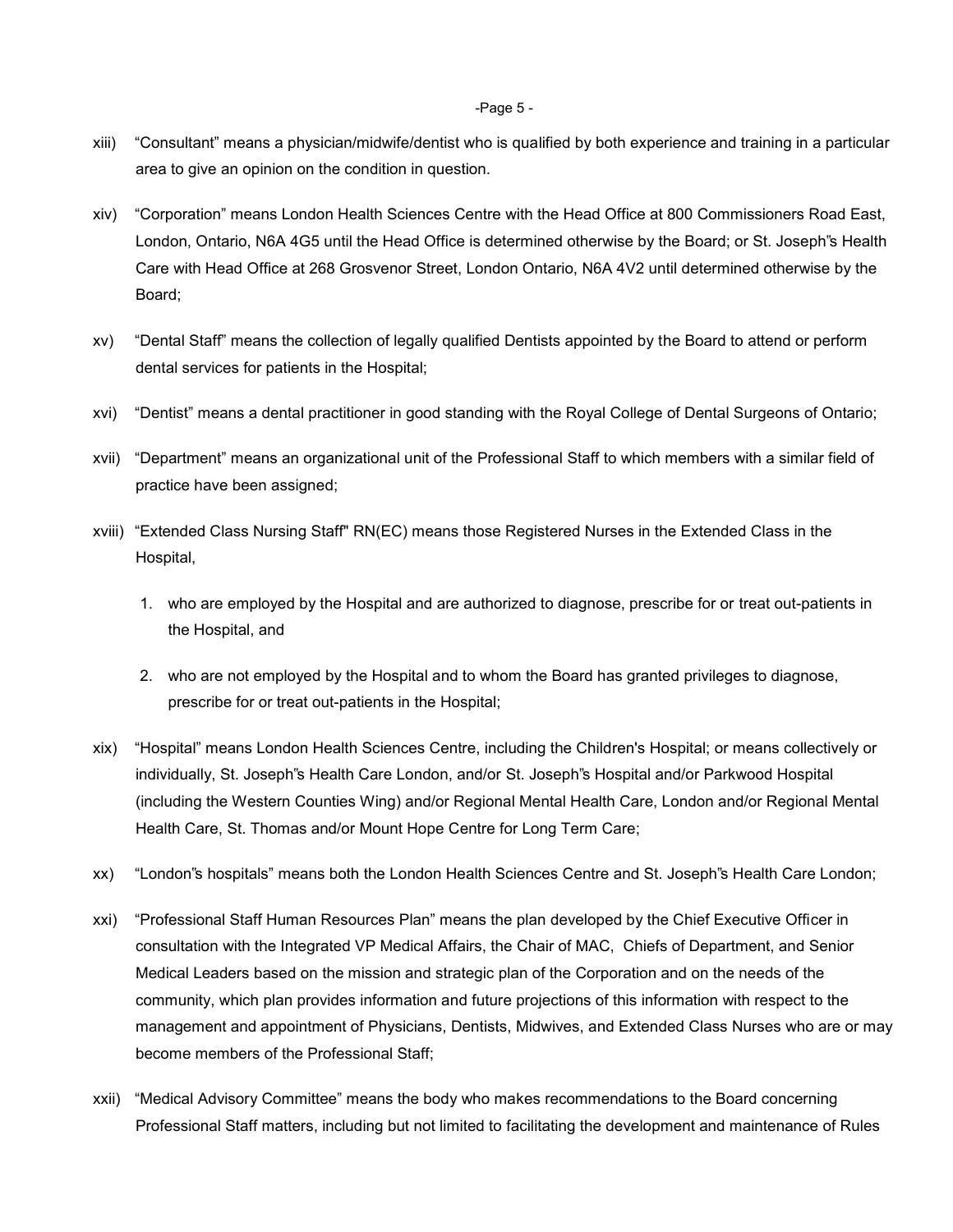#### -Page 6 -

and Regulations, Policies, ethical guidelines and procedures of the Professional Staff; approving the departmental clinical and academic responsibilities of the Professional Staff; assisting and advising the Board and the Chief Executive Officer in carrying out the requirements of the University Affiliation Agreement as they apply to the Professional Staff;

- xxiii) "Medical Staff" means those Physicians who are appointed by the Board and who are granted privileges to practise medicine in the Hospital;
- xxiv) "Member" means a Member of the Corporation;
- xxv) "Midwife" means a Midwife in good standing with the College of Midwives of Ontario;
- xxvi) "Midwifery Staff" means those Midwives who are appointed by the Board and who are granted privileges to practise midwifery in the Hospital;
- xxvii) "Most Responsible Professional (? Provider or Person?) " (MRP) means a member of the Professional Staff with privileges who will have overall responsibility for the care of the patient;
- xxviii) "Patient" means, unless otherwise specified, any "in-patient" or "out-patient" of the Corporation;
- xxix) "Physician" means a medical practitioner in good standing with the College of Physicians and Surgeons of Ontario;
- xxx) "Policies" means the Board, administrative, and clinical policies of the Corporation;
- xxxi) "Privileges" or "privileges" means the rights and entitlements associated with the Professional Staff categories as provided for therein;
- xxxii) "Professional Staff" means those physicians, dentists, midwives and extended class nurses who are appointed by the Board and who are granted specific privileges to practise medicine, dentistry, midwifery;
- xxxiii) "Professional Staff Appointment" means the appointment or assignment of a Professional Staff member to a Department or Service in the Hospital, by the Board, within the categorization of Active, Modified Active, Term, Locum Tenens, Supportive, Honorary, Temporary, and Clinical Fellow;
- xxxiv) "Professional Staff Organization" includes the Medical, Dental and Midwifery Staff as contemplated by the Public Hospitals Act;
- xxxv) "Program" means a cluster of patient-centred services which optimizes patient care, education and research;
- xxxvi) "Public Hospitals Act" means the *Public Hospitals Act* (Ontario), and, where the context requires, includes the Regulations made under it;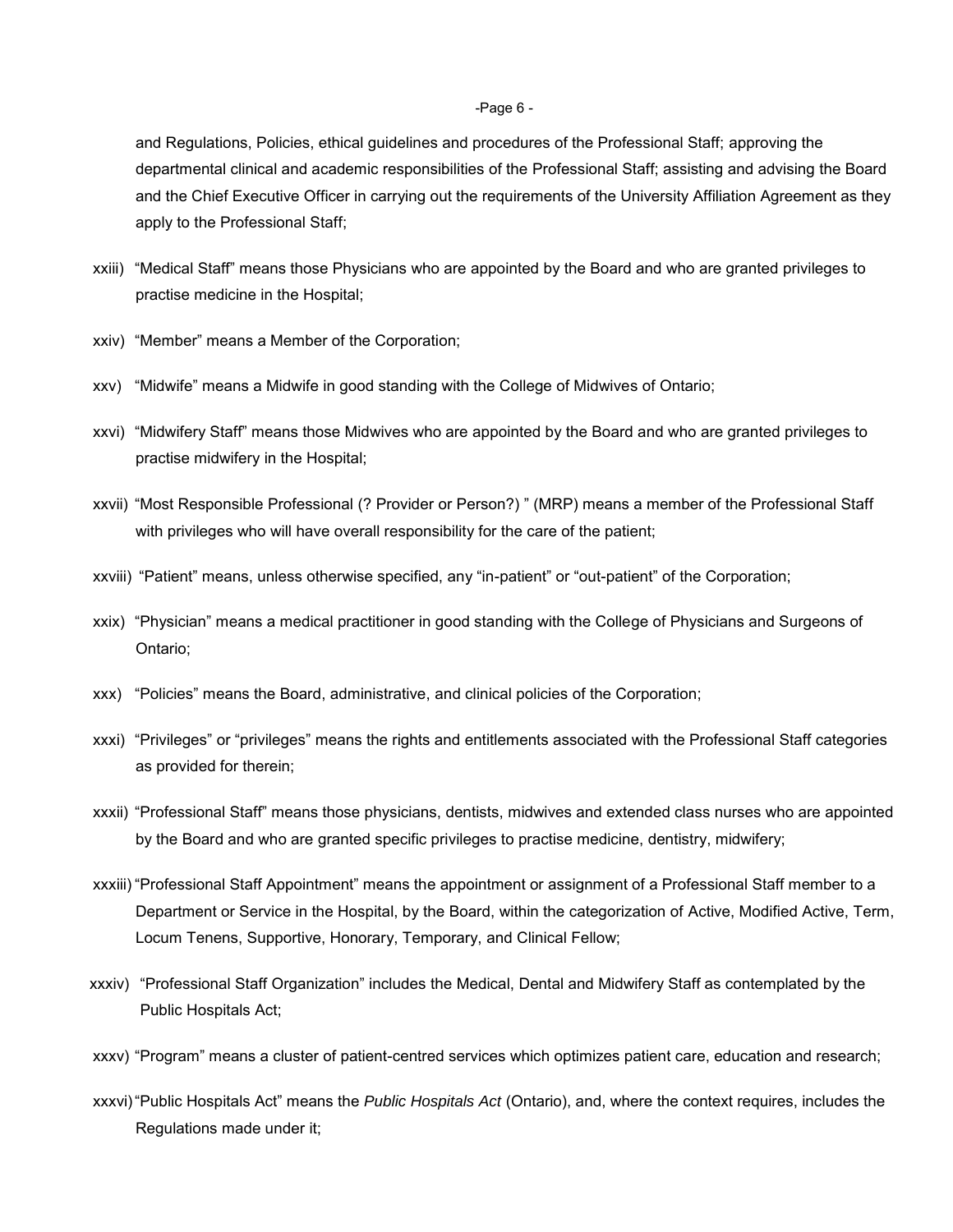#### -Page 7 -

- xxxvii) "Registered Nurse in the Extended Class" or RN (EC) means a member of the College of Nurses of Ontario who is a registered nurse and who holds an extended certificate of registration under the Nursing Act, 1991;
- xxxviii) "Research Institute" means the Lawson Health Research Institute;
- xxxix) "Rules and Regulations" means the Rules and Regulations governing the practice of the Professional Staff in the Hospital both generally and within a particular Department, which have been established respectively by the staff in general and the staff of the Department;
- xl) "Senior Medical Director" means a member of the Professional Staff employed by the Corporation who shall work collaboratively with the Vice President of Clinical Services and is accountable to the Chief Operating Officer;
- xli) "Service" means an organizational unit of a Department which is based on a sub-speciality area of clinical practice;
- xlii) "University" means The University of Western Ontario, London, Ontario, Canada;
- xliii) "Vice President, Medical" means the Vice President of the Corporation whose portfolio includes Medical Affairs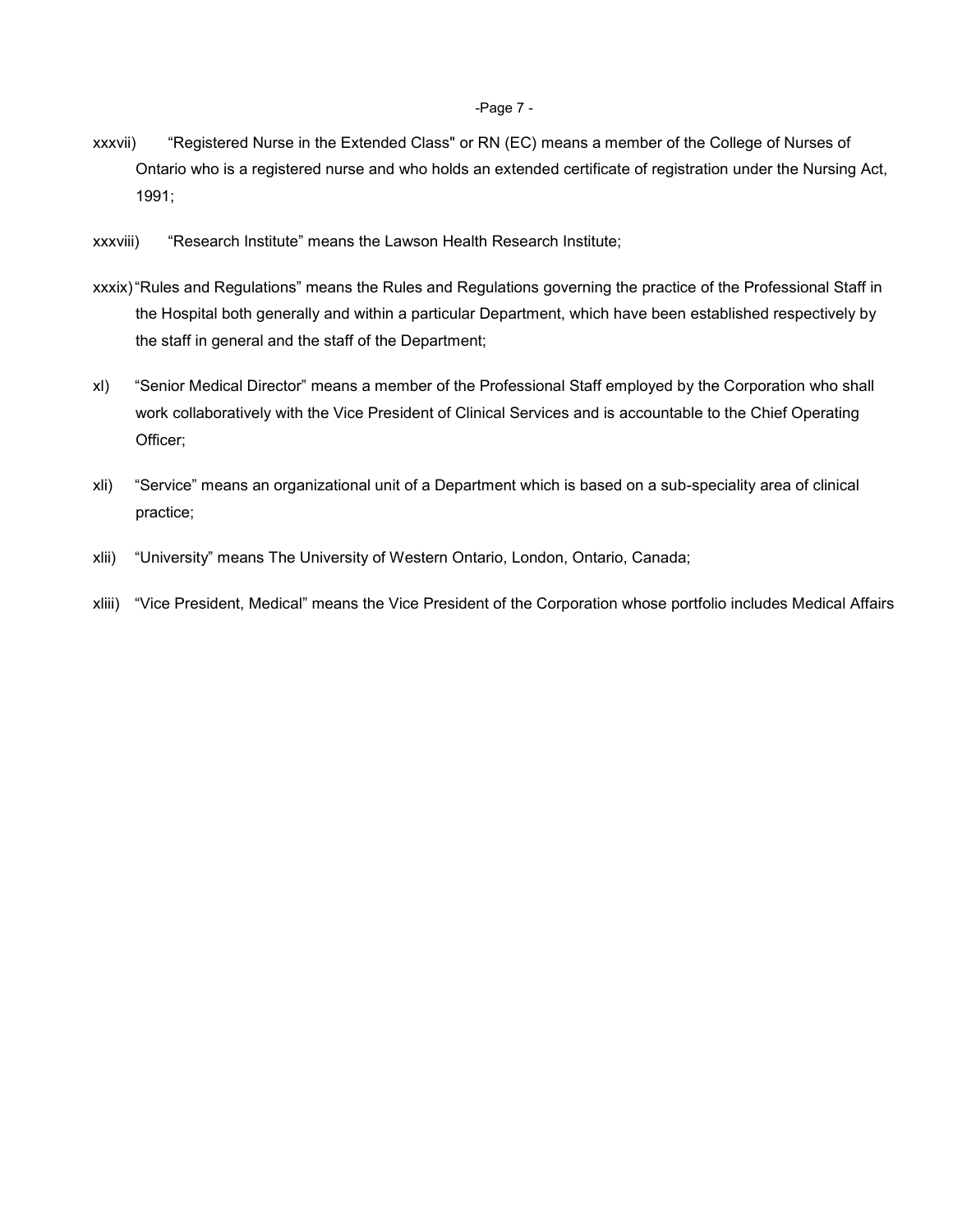-Page 8 -

#### <span id="page-7-0"></span>**A. GENERAL PURPOSE**

#### <span id="page-7-1"></span>**I. Establishment of Rules**

- a) The Medical Advisory Committee, from time to time, and where appropriate, a Department or Service of the Professional Staff with the approval of the Medical Advisory Committee, may develop and implement policies, procedures and guidelines as it deems necessary to support the professional work provided by the Professional Staff. Such rules and regulations will be established to ensure that the conduct of the members of the Professional Staff is consistent with:
- (i) the mission, vision and values of London Health Sciences Centre<http://www.lhsc.on.ca/mission/>and St. Joseph"s Health Care, London<http://www.sjhc.london.on.ca/corp/about/mission.pdf>
- (ii) the Public Hospitals Act [http://www.e-laws.gov.on.ca/html/statutes/english/elaws\\_statutes\\_90p40\\_e.htm](http://www.e-laws.gov.on.ca/html/statutes/english/elaws_statutes_90p40_e.htm)
- (iii) and the Professional Staff By-Laws for SJHC and LHSC: [http://www.londonhospitals.ca/departments/medical\\_affairs/prof\\_staff/resources/bylaws.php](http://www.londonhospitals.ca/departments/medical_affairs/prof_staff/resources/bylaws.php)

#### <span id="page-7-2"></span>**II. Interpretation**

- a) The rules of LHSC & SJHC provide guidelines for the rights, privileges and responsibilities of a member of the Professional Staff. They provide the framework for the function of the Professional Staff as individuals and members of departments. They provide a structure whereby members of the Professional Staff participate in the hospital's planning, policy setting and decision-making;
- b) The following rules and regulations are supplementary and additional to the regulations of the Public Hospitals Act and are to be observed and complied with by all members of the Professional Staff subject as aforesaid;
- c) Rules are subordinate to the Hospital By-Laws;
- d) Rules shall not repeat by-laws or statutory provisions;
- e) Rules must be clearly written and specific to the needs and circumstances of the Professional Staff member.

## <span id="page-7-3"></span>**III. Authority To Make Rules**

- a) The Medical Advisory Committee shall communicate such rules as may be necessary for the proper conduct of its work and to ensure a high quality of medical care for all LHSC & SJHC patients.
- b) The rules may be made, amended, or repealed at any regular meeting of the Medical Advisory Committee or at a special meeting called specifically for that purpose.
- c) Adoption, amendment, or deletion of Rules and Regulations shall require a two-thirds majority of those present and entitled to vote.
- d) Such changes shall become effective when approved by the Medical Advisory Committee.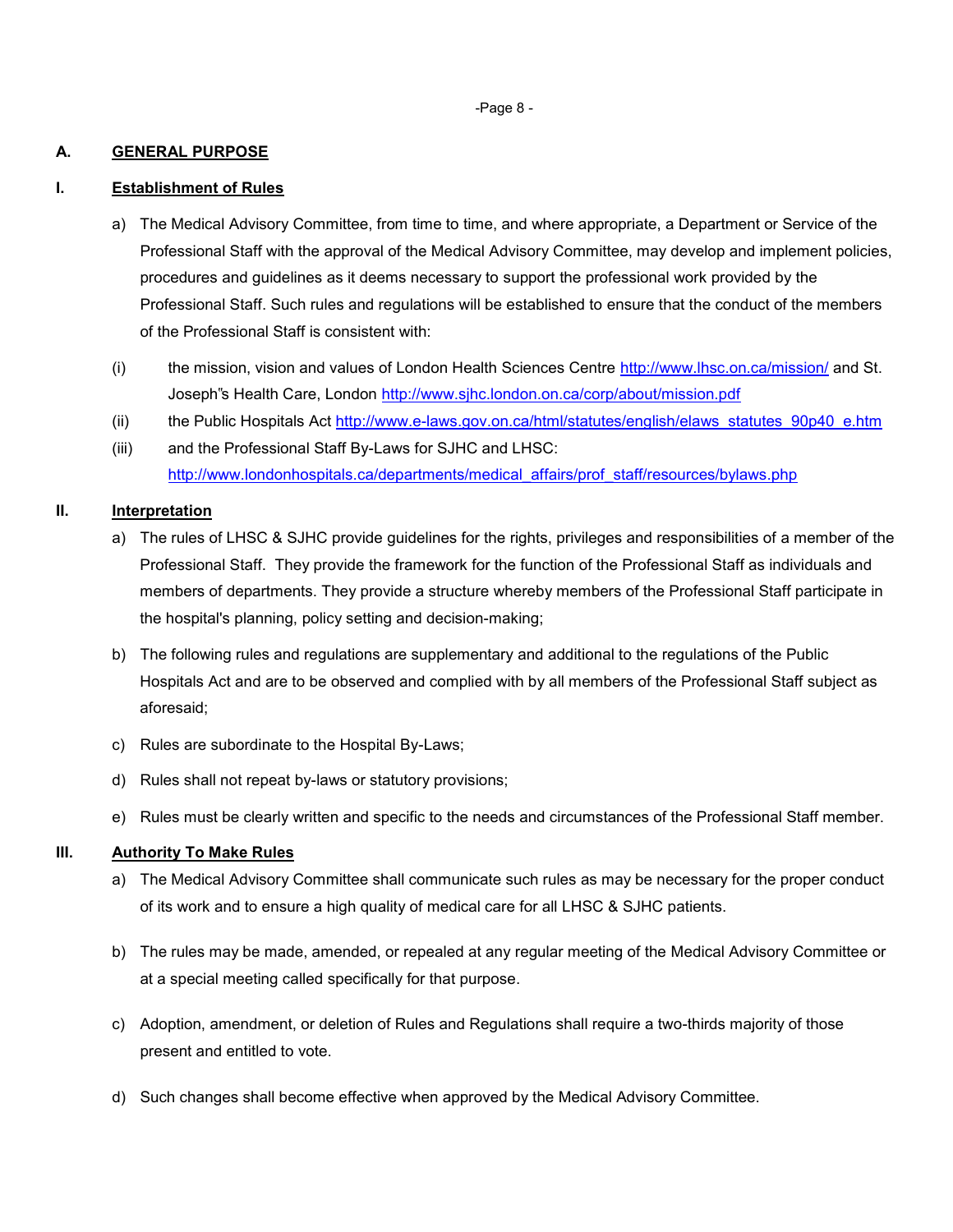-Page 9 -

## <span id="page-8-0"></span> **IV. General Statements of Compliance**

# **GOVERNANCE**

- a) In addition to the Rules and Regulations, all members of the Professional Staff shall be familiar with and comply with the provisions of:
	- (i) the Public Hospitals Act [http://www.e-laws.gov.on.ca/html/statutes/english/elaws\\_statutes\\_90p40\\_e.htm](http://www.e-laws.gov.on.ca/html/statutes/english/elaws_statutes_90p40_e.htm) and the regulations there under respecting admission of patients to LHSC & SJHC;
	- (ii) the Professional Staff By-laws for LHSC & SJHC;
	- (iii) The University of Western Ontario Affiliation Agreement with LHSC and SJHC: [http://www.londonhospitals.ca/departments/medical\\_affairs/geninfo/affiliations.php,](http://www.londonhospitals.ca/departments/medical_affairs/geninfo/affiliations.php) where applicable, and;
	- (iv) all other policies, including ethical guidelines of LHSC & SJHC.

# **PROVISION OF CARE**

- a) All departments will ensure, through the Department Chief, that when clinical care or treatment is required for patients who present themselves to LHSC & SJHC that such care is available and is delivered in accordance with established professional standards and accepted clinical practice protocols.
- b) Refusal to deliver care to patients who present themselves to LHSC & SJHC must only be based on clinical grounds.
- c) Ambulatory, one day care or in-patients whose primary residence is outside of Canada seeking or being provided treatment at LHSC or SJHC, will be required to review and sign an Area of Jurisdiction Agreement. (LHSC: [http://appserver.lhsc.on.ca/policy/search\\_res.php?polid=PCC038&live=1](http://appserver.lhsc.on.ca/policy/search_res.php?polid=PCC038&live=1) / SJHC: [http://intra.sjhc.london.on.ca/policy/search\\_res.php?polid=GEN004&live=1\)](http://intra.sjhc.london.on.ca/policy/search_res.php?polid=GEN004&live=1), at the time of registering at the hospital. Signing this agreement, the patient agrees that the relationship between himself and LHSC & SJHC, its employees, directors, agents, principles, officers and trustees, as well as independent medical/dental/midwifery practitioners working at LHSC & SJHC and including all students participating in clinical experience at LHSC & SJHC related to their professional studies, will be governed by, and construed in accordance with the laws of the Province of Ontario.

# <span id="page-8-1"></span>**B. PATIENT CARE RESPONSIBILITIES**

# <span id="page-8-2"></span>**I. Most Responsible Professional (MRP)- Physician/Dentist/Midwife/RN(EC)**

a) For inpatients, the admitting Professional Staff member is the MRP until discharge or until the care of the patient is transferred to another Professional Staff member (both an order to transfer and an acceptance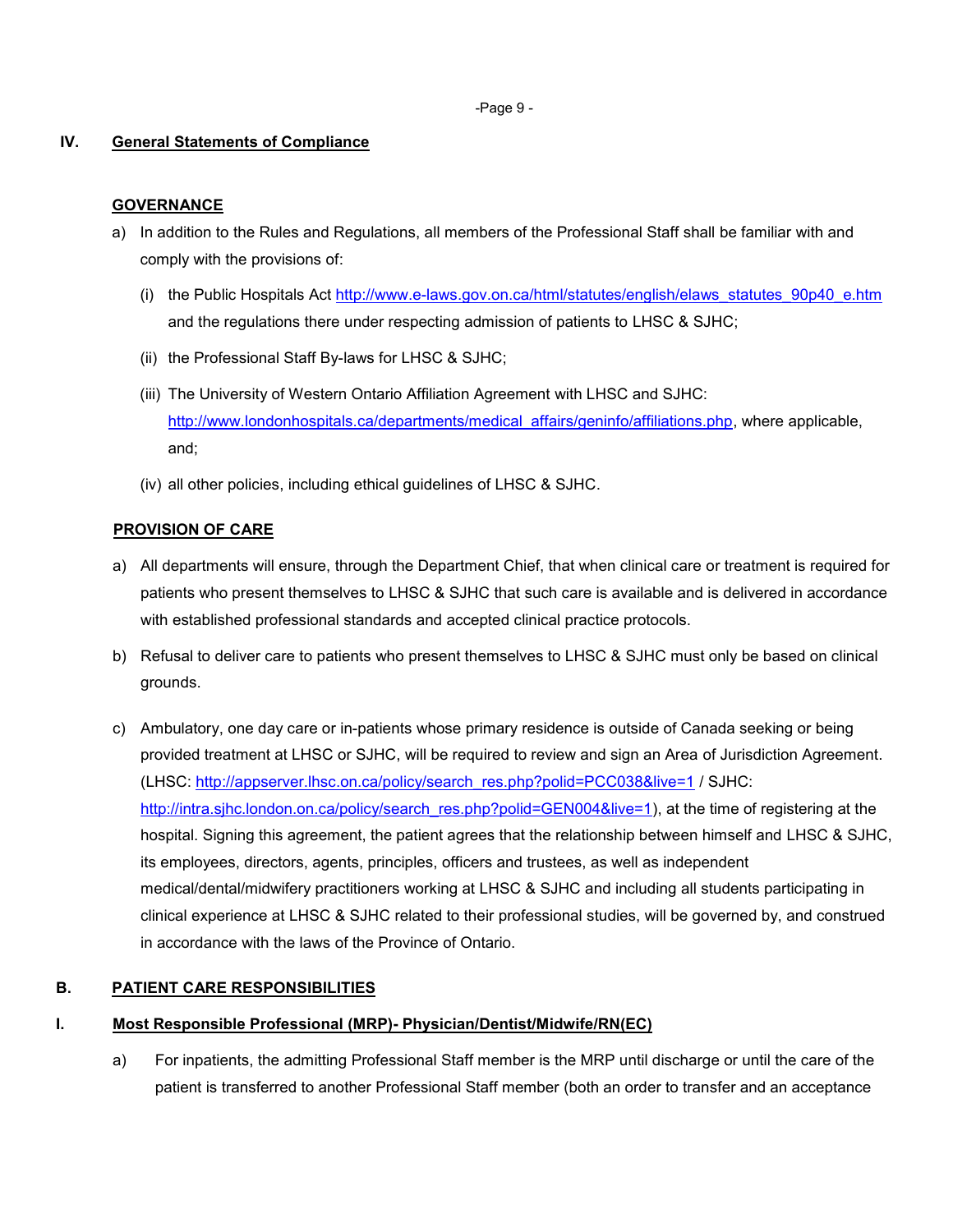#### -Page 10 -

will be noted in the health record). The MRP duties are as outlined below in addition to duties outlined in other sections of these Rules and Regulations and the Professional Staff By-Laws.

- b) The MRP (or his/her delegate) is responsible for:
	- ensuring an admission note and orders are on the chart and authenticated within 24 hours and in advance of any operative procedure or other intervention. An admission note in acute care includes documentation of a history and a physical examination.
	- all care of the patient during their hospital stay unless some aspect of the patient"s care is clearly the accountability of a consultant involved in their follow-up or concurrent care;
	- ensuring the health record is completed within 14 days of discharge. A completed health record is defined by the City Wide Health Records Committee;
	- ensuring there is continuous coverage for the patient"s care when the MRP is unavailable;
	- arranging for the transfer of the care of the patient to another MRP if for any reason he/she is unable to perform his/her professional duties.
	- informing the appropriate hospital authority about any patient who may be a source of danger to himself or others. (e.g. infectious disease, emotional disturbance).
- **Notes:** 1) In the Post Anesthetic Care Unit, the anesthesiologist is the MRP. 2) During a procedure, the Professional Staff member performing the procedure is the MRP until that procedure is completed.
- c) In accordance with the Professional Staff Bylaws, if a member of the Professional Staff unable to perform his/her duties in the hospital, he/she shall notify the Chief of the Department who shall arrange for another member of the Professional Staff to perform the duties and notify the Vice President Medical, and Chair of the Medical Advisory Committee.

## **II. General Admissions**

- b) Every patient admitted to LHSC or SJHC shall be thereafter continuously in the care of a member of the Professional Staff who shall be responsible for the overall care and treatment of the patient, such member being designated in these rules as the MRP;
- c) Any patient requiring admission to LHSC & SJHC for dental treatment by a Dentist must be co-admitted with the appropriate medical service with the member of the dental department as the primary MRP. Those cases that potentially require urgent airway management will be co-admitted with the Department of Otolaryngology. This requirement does not apply to Oral Maxillofacial Surgeons.
- d) A provisional diagnosis shall be given by the MRP (or delegate) before any patient is admitted.
- e) The condition of a patient shall be described as: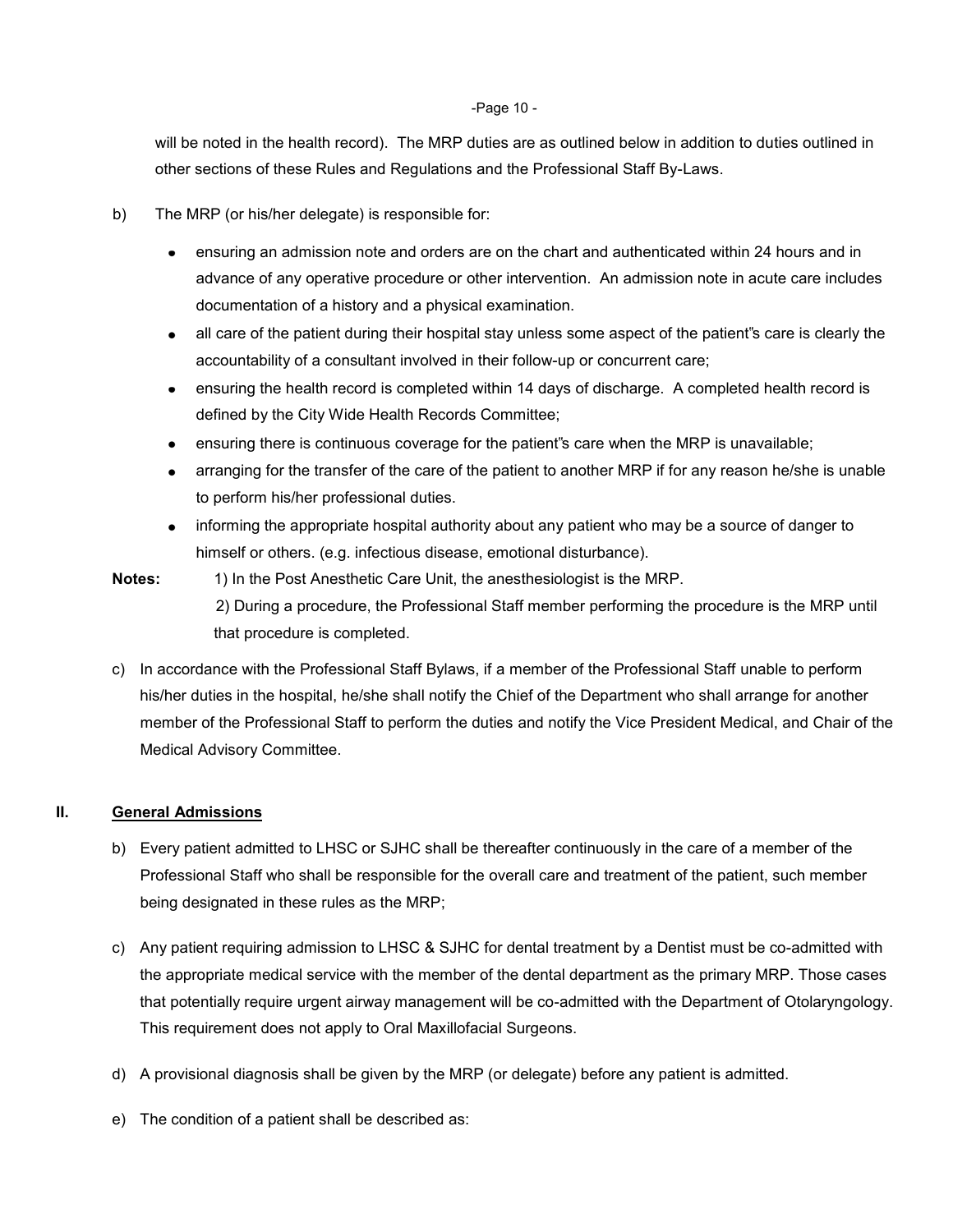-Page 11 -

- a. EMERGENT when it appears to the MRP that any delay in admission will endanger the life, cause serious disability, or will result in continuance of severe pain;
- b. URGENT when it appears that any prolonged delay in admission will endanger the life or if not treated without unreasonable delay will become an emergent condition; and
- c. ELECTIVE if not described as urgent or emergent.
- a) Physicians admitting emergent cases shall be prepared, if asked, to justify to the Medical Advisory Committee and the President and CEO of LHSC & SJHC or delegate, that the emergency admission was a bona fide emergency. The history and physical examination must justify the patient being admitted on an emergent basis.

 Note: All patients receiving LHSC & SJHC clinical or diagnostic service on an **outpatient** basis must be registered with the hospital. The only exception to this is where there is a Private Practice Agreement in place that outlines the mutual expectations between the hospitals and the Professional Staff member.

# <span id="page-10-0"></span>**III. Emergency Department Admission Principles and Guidelines**

Members of the Professional Staff shall comply with the approved Emergency Department Admission Principles and Guidelines: http://appserver.lhsc.on.ca/policy/search\_res.php?polid=PCC068&live=1

These guidelines are maintained in order to enhance patient care, access and flow, to remove disagreement between physicians regarding appropriate transfer of patients to services and to clarify the admission process in the Emergency Room.

# <span id="page-10-1"></span>**IV. Discharges**

- a) A patient shall not be discharged from LHSC & SJHC except on a written discharge order signed by the MRP (or delegate). At the time of discharge the MRP (or delegate) shall ensure that the health record is complete, state the final diagnosis and either dictate or write a discharge summary on the form supplied for this purpose.
- b) Discharge orders shall comply with the approved policies:

LHSC: http://appserver.lhsc.on.ca/policy/search\_res.php?polid=PCC063&live=1

SJHC: [http://intra.sjhc.london.on.ca/policy/search\\_res.php?polid=PCC004&live=1](http://intra.sjhc.london.on.ca/policy/search_res.php?polid=PCC004&live=1)

## <span id="page-10-2"></span>**V. Transfers**

- a) The transfer of responsibility from one Professional Staff member shall be acknowledged on the health record by all parties to the transfer, and the MRP transferring the responsibilities shall thereupon complete the health record to the date and time of transfer.
- b) In accordance with the Professional Staff By-Laws, responsibility for the care and treatment of a patient may be transferred to another member of the Professional Staff by the MRP or, upon direction of the patient, the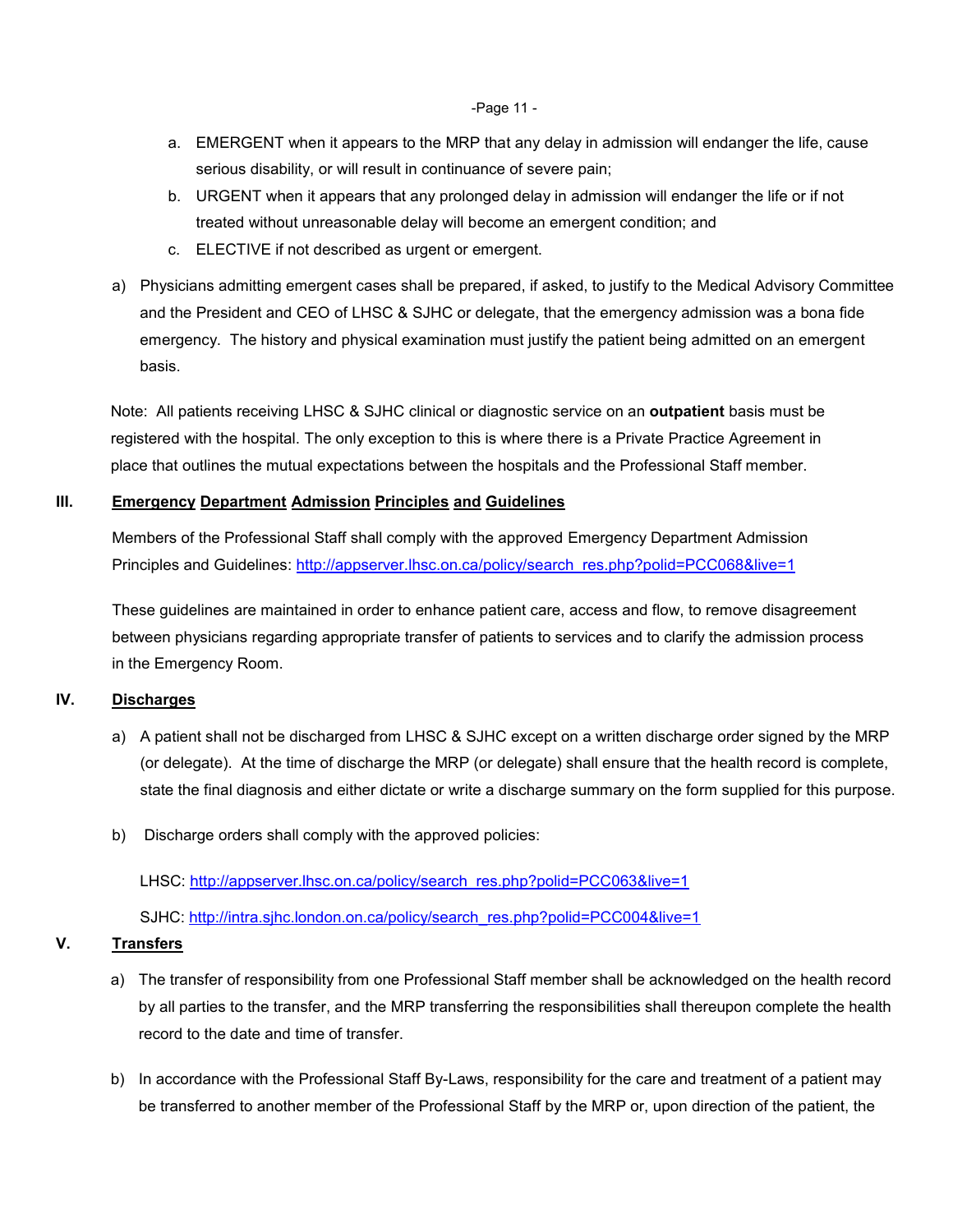#### -Page 12 -

chief of the appropriate medical department, the Vice President Medical, the Chair of the Medical Advisory Committee, or the President and CEO of LHSC & SJHC or delegate, shall be transferred to another member of the Professional Staff and the member to whom such responsibility has been transferred shall become the MRP.

## <span id="page-11-0"></span>**VI. Consultations**

- a) The consultant shall examine the patient, record his/her findings, opinions and recommendations on the "consultation record" and sign and date same.
- b) Except in emergency conditions in which the delay in obtaining consultation would endanger the life of the patient, consultations shall be in accordance with the appropriate departmental policies or regulations.
- c) In addition to the foregoing comment, each Professional Staff member shall obtain a written consultation whenever requested to do so by the Chair of the Medical Advisory Committee, Chief of the department, Vice President Medical, or President and CEO of LHSC & SJHC or delegate.
- d) When a consultation is requested, the requesting Professional Staff member shall indicate their wish regarding the type of consultation.
	- (i) Consultation Alone no follow-up requested or appropriate.
	- (ii) Consultation with Follow-Up Care follow-up visits or contacts at appropriate intervals
	- (iii) Consultation with Concurrent Care joint management with the MRP
	- (iv) Consultation and Transfer consultant to have patient transferred to their care as MRP.
- e) When the consultant has assessed the patient, the consulting Professional Staff member will inform the requesting Professional Staff member regarding his/her willingness to provide the requested care. Irrespective of the type of consultation requested, it is the responsibility of the consultant to follow-up on any investigations that he/she has initiated and take appropriate action.

## <span id="page-11-1"></span>**VII. Hospital On-Call Guidelines**

 a) On-Call Professional Staff members are expected to respond to a request for their services from SJHC or LHSC accordingly:

By telephone: within a maximum of 15 minutes

In person: within a maximum of 30 minutes, if the clinical situation requires

 b) The **on-call response time** is defined as the amount of time elapsing between the first successful notification of an on-call Professional Staff member (verbally or by pager) of the need for his/her services.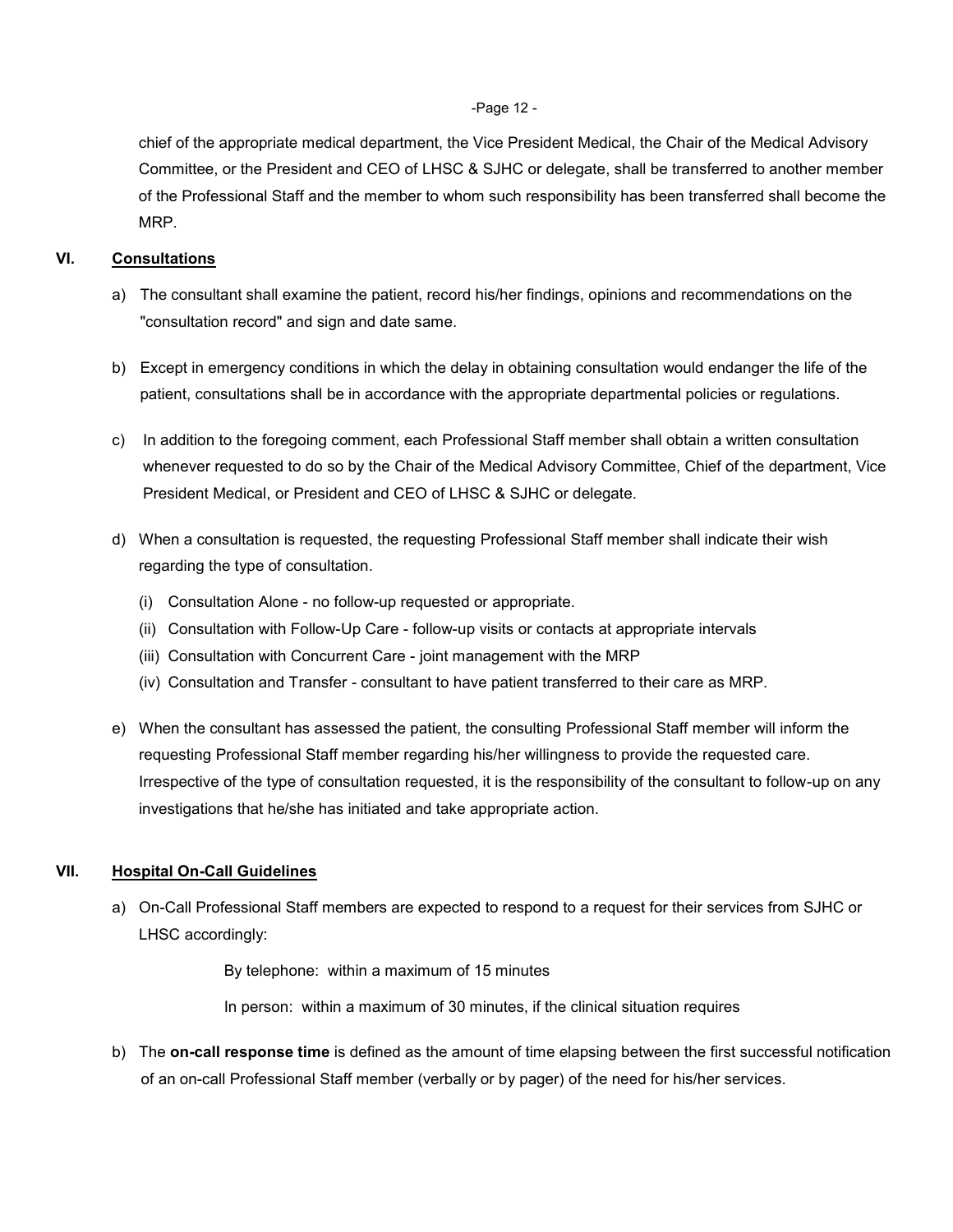#### -Page 13 -

- c) Each Department will develop guidelines to be followed should the on-call Professional Staff member not be available in a timely manner. It is the responsibility of each Department to distribute the guidelines to appropriate key stakeholders (i.e. Switchboard).
- d) It is recognized that these are maximum times for on-call Professional Staff members throughout the institution. Individual departments may set out their own guidelines that fall within these maximums. It is further recognized that there may be rare and unusual circumstances in which the on-call Professional Staff member may be unable to respond within the times set out by these guidelines.
- e) These guidelines will be suspended in the case of unusual and acute short-term patient volume increases such as those experienced in a disaster response situation. The Vice President Medical, or the Chair of the Medical Advisory Committee (or their delegates) may suspend these guidelines.

## <span id="page-12-0"></span>**VIII. Transfer of Patients Between Hospitals**

- a) Comprehensive information regarding ambulance and non-ambulance medical transfer services for London"s hospitals is available at <http://www.lhsc.on.ca/priv/transprt/toc.htm>
- b) Patients shall be transferred from the care of a Professional Staff member at the sending hospital to the care of a Professional Staff member at the receiving hospital. The sending Professional Staff member or delegate should communicate directly with the receiving Professional Staff member prior to transfer and the receiving Professional Staff member must accept responsibility for the patient prior to transfer. Appropriate plans for medical care of the patient enroute should be developed. These arrangements shall be documented on the patient's health record.

## <span id="page-12-1"></span>**C. DOCUMENTATION**

## <span id="page-12-2"></span>**I. Consent**

- a) Consent to treatment, including completion of the Consent to Treatment form, if appropriate, is required and must be obtained prior to the patient receiving the treatment. The Consent Policies for LHSC: [http://appserver.lhsc.on.ca/policy/search\\_res.php?polid=PCC035&live=1](http://appserver.lhsc.on.ca/policy/search_res.php?polid=PCC035&live=1) and SJHC: [http://intra.sjhc.london.on.ca/policy/search\\_res.php?polid=PCC002&live=1.](http://intra.sjhc.london.on.ca/policy/search_res.php?polid=PCC002&live=1)
- b) Consent that has been given by, or on behalf of the patient for whom the treatment was proposed, may be withdrawn at any time by the patient/SDM.
- c) Treatment may be administered without consent only in an emergency situation, and then only following the guidelines for emergency treatment outlined in the Health Care Consent Act – Emergency Treatment: [http://www.e-laws.gov.on.ca/html/statutes/english/elaws\\_statutes\\_96h02\\_e.htm](http://www.e-laws.gov.on.ca/html/statutes/english/elaws_statutes_96h02_e.htm)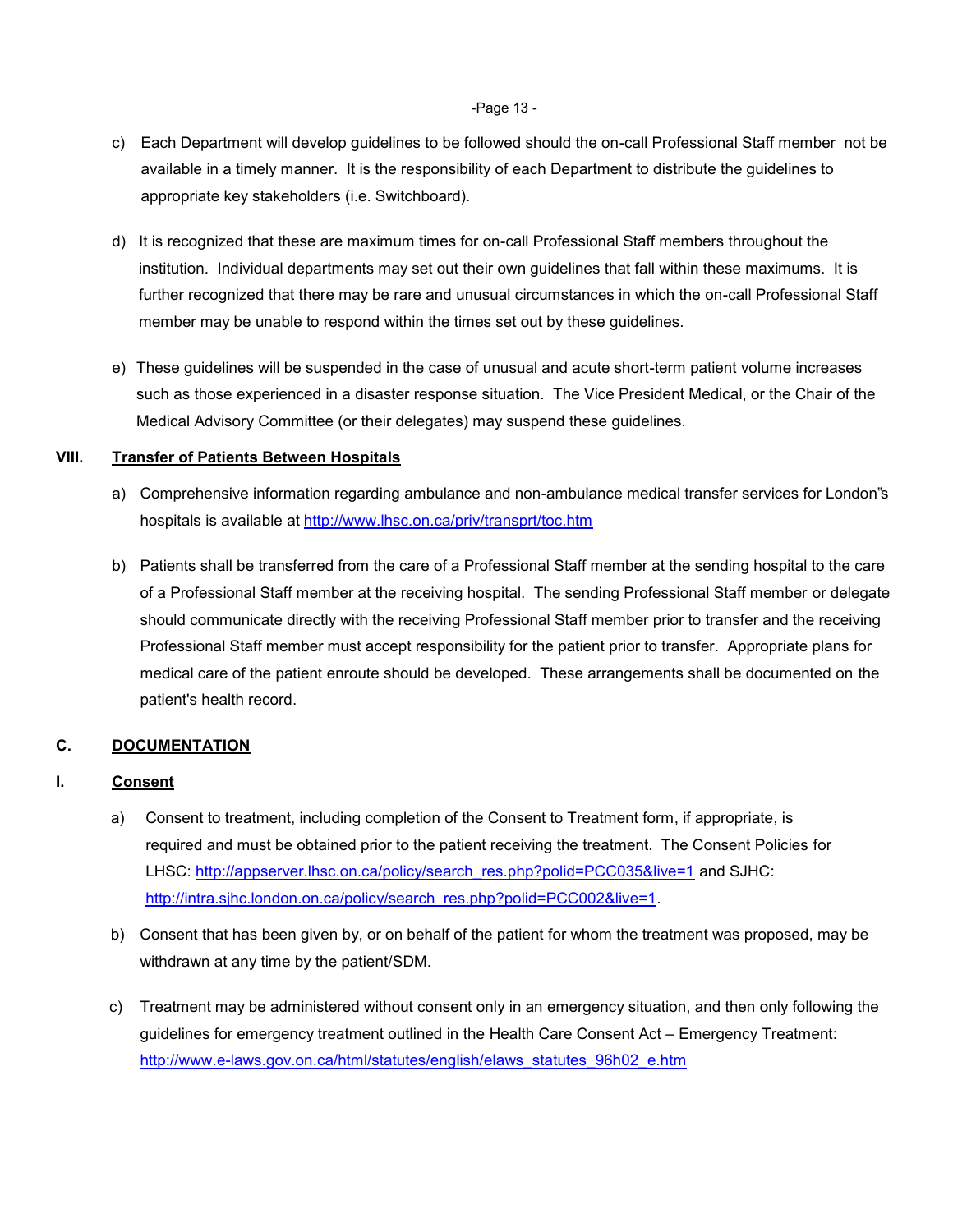#### -Page 14 -

- d) LHSC & SJHC requires a written consent form, signed by the patient/SDM and the Health Practitioner proposing and/or performing the treatment, for certain procedures, as outlined in the Consent to Treatment Policies.
- e) Written, informed consent is required for patients receiving or likely to receive blood and/or blood products. This would include, but is not limited to, ALL patients for whom a group and reserve or crossmatch has been ordered.
- f) Written, informed consent is required from patients/SDM before any photography is taken for any purpose (policy: [http://appserver.lhsc.on.ca/policy/search\\_res.php?polid=GEN026&live=1](http://appserver.lhsc.on.ca/policy/search_res.php?polid=GEN026&live=1) ), including:
	- a. Patient care
	- b. Education
	- c. Research
	- d. Public Relations
	- e. Media coverage

## <span id="page-13-0"></span>**II. Deaths/Autopsies**

- a) Upon the death of a patient, the MRP (or delegate) shall complete all required documentation as prescribed by the Public Hospitals Act [\(http://www.e-laws.gov.on.ca/html/statutes/english/elaws\\_statutes\\_90p40\\_e.htm\)](http://www.e-laws.gov.on.ca/html/statutes/english/elaws_statutes_90p40_e.htm), Vital Statistics Act ( [http://www.e-laws.gov.on.ca/html/statutes/english/elaws\\_statutes\\_90v04\\_e.htm\)](http://www.e-laws.gov.on.ca/html/statutes/english/elaws_statutes_90v04_e.htm), and all other appropriate legislation and regulations, ensuring that such documentation is included in the Health Record. The MRP shall cause a copy of the Medical Certificate of Death to be filed in the Health Record within 24 hours after the death of the patient.
- b) Every Professional Staff member who has reason to believe that a person died:
	- i) as a result of violence, misadventure and negligence, misconduct, or malpractice;
	- ii) during pregnancy or following pregnancy in circumstances that might reasonably be attributed thereto;
	- iii) from disease or sickness for which he/she was not treated by a legally qualified Medical Practitioner;
	- iv) under other such circumstances as may require investigation;
	- v) by unfair means;
	- vi) from any cause other than disease;
	- vii) suddenly and unexpectedly;

 shall immediately notify a coroner or a police officer of the facts and circumstances relating to the death. Refer to the Coroner"s Act: [http://www.e-laws.gov.on.ca/html/statutes/english/elaws\\_statutes\\_90c37\\_e.htm.](http://www.e-laws.gov.on.ca/html/statutes/english/elaws_statutes_90c37_e.htm)

 Every Professional Staff member on the health care team should be aware of the value of the postmortem examination in terms of quality assurance. The human body or any part or parts thereof may be used for determination of the cause of death. Direction should be sought from the coroner in circumstances where a conflict arises between the Coroners Act and the intention to donate organs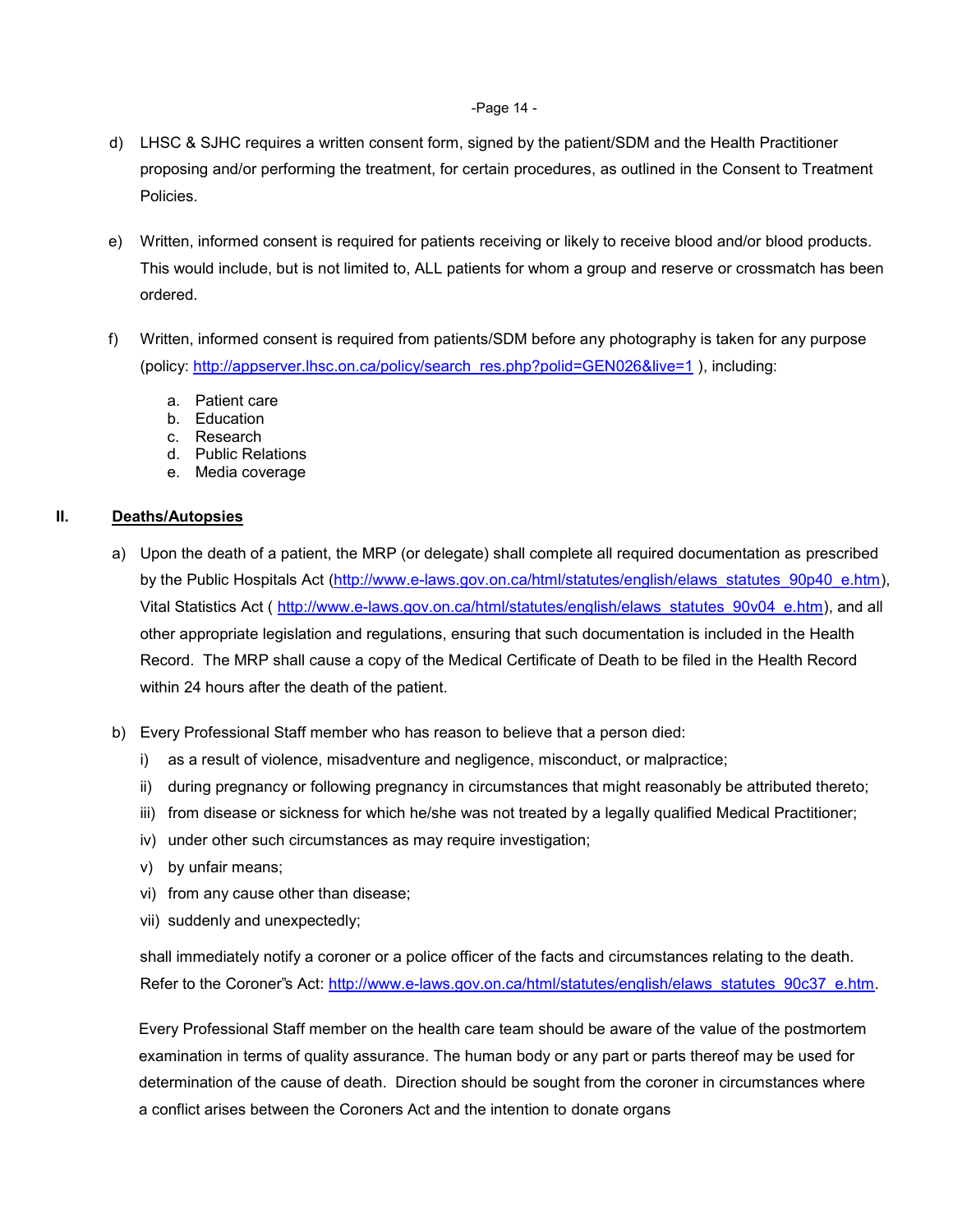#### -Page 15 -

[\(http://appserver.lhsc.on.ca/policy/search\\_res.php?polid=PCC016&live=1\)](http://appserver.lhsc.on.ca/policy/search_res.php?polid=PCC016&live=1) under the provisions of the Trillium Gift of Life Network Act [\(http://www.e](http://www.e-laws.gov.on.ca/html/statutes/english/elaws_statutes_90h20_e.htm)[laws.gov.on.ca/html/statutes/english/elaws\\_statutes\\_90h20\\_e.htm\)](http://www.e-laws.gov.on.ca/html/statutes/english/elaws_statutes_90h20_e.htm)

- c) All autopsies shall be performed by the Chief of Pathology or delegate unless otherwise instructed by the Coroner.
- d) Every patient/patient family has the right to request/authorize an autopsy. Authorization for autopsy [\(http://appserver.lhsc.on.ca/policy/search\\_res.php?polid=PCC034&live=1\)](http://appserver.lhsc.on.ca/policy/search_res.php?polid=PCC034&live=1) shall be discussed with each dying patient, or family of a deceased patient, at LHSC.
- e) Policies regarding the death of an indigent patient (LHSC: [http://appserver.lhsc.on.ca/policy/search\\_res.php?polid=PCC025&live=1\)](http://appserver.lhsc.on.ca/policy/search_res.php?polid=PCC025&live=1), care of body after death (LHSC: [http://appserver.lhsc.on.ca/policy/search\\_res.php?polid=PCC024&live=1\)](http://appserver.lhsc.on.ca/policy/search_res.php?polid=PCC024&live=1), disposal of limbs, tissues and organs (LHSC: [http://appserver.lhsc.on.ca/policy/search\\_res.php?polid=PCC026&live=1\)](http://appserver.lhsc.on.ca/policy/search_res.php?polid=PCC026&live=1) and disposal following abortion, stillbirth or deceased neonate (LHSC: [http://appserver.lhsc.on.ca/policy/search\\_res.php?polid=PCC036&live=1\)](http://appserver.lhsc.on.ca/policy/search_res.php?polid=PCC036&live=1) should be reviewed for additional information.
- f) Reporting of Deaths of Patients from LTC facilities to the Coroner: When persons who normally reside in a LTC facility die within 30 days of transfer to a hospital, each death must be reported to the coroner by completing the Institutional Patient Death Record (IPDR) [\(http://www.londonhospitals.ca/departments/medical\\_affairs/departmental/documents/ipdr\\_form.pdf](http://www.londonhospitals.ca/departments/medical_affairs/departmental/documents/ipdr_form.pdf) ) . The facility where the person was transferred from must be contacted for questions 6-9. If the answer to any of these questions is "Yes", a local coroner must be notified directly and immediately.
- g) Any death at Parkwood hospital should refer to the Parkwood Death Package [\(http://intra.sjhc.london.on.ca/ptcare/docs/forms/packwood\\_package/packwood\\_package.php\)](http://intra.sjhc.london.on.ca/ptcare/docs/forms/packwood_package/packwood_package.php), which includes a death procedure checklist, guidelines and special considerations related to death at Parkwood.

## <span id="page-14-0"></span>**III. Health Records**

- a) **Introduction:** This section outlines Professional Staff documentation requirements in a patient"s health record in accordance with the Public Hospitals Act (R.R.O. 1990, Reg. 965), [Personal Health](http://www.e-laws.gov.on.ca/html/statutes/english/elaws_statutes_04p03_e.htm)  [Information Protection Act \(PHIPA 2004\)](http://www.e-laws.gov.on.ca/html/statutes/english/elaws_statutes_04p03_e.htm) Accreditation Canada, Hospital By-Laws and Policies. It also incorporates linkages to general documentation principles for all health care providers responsible for documenting in a patient"s health record.
- b) **Definition of a Health Record:** A patient"s health record includes all information documented or recorded about a patient for the purpose of patient care. This includes but is not limited to pertinent facts of an individual"s health history, including all past and present health conditions, illnesses and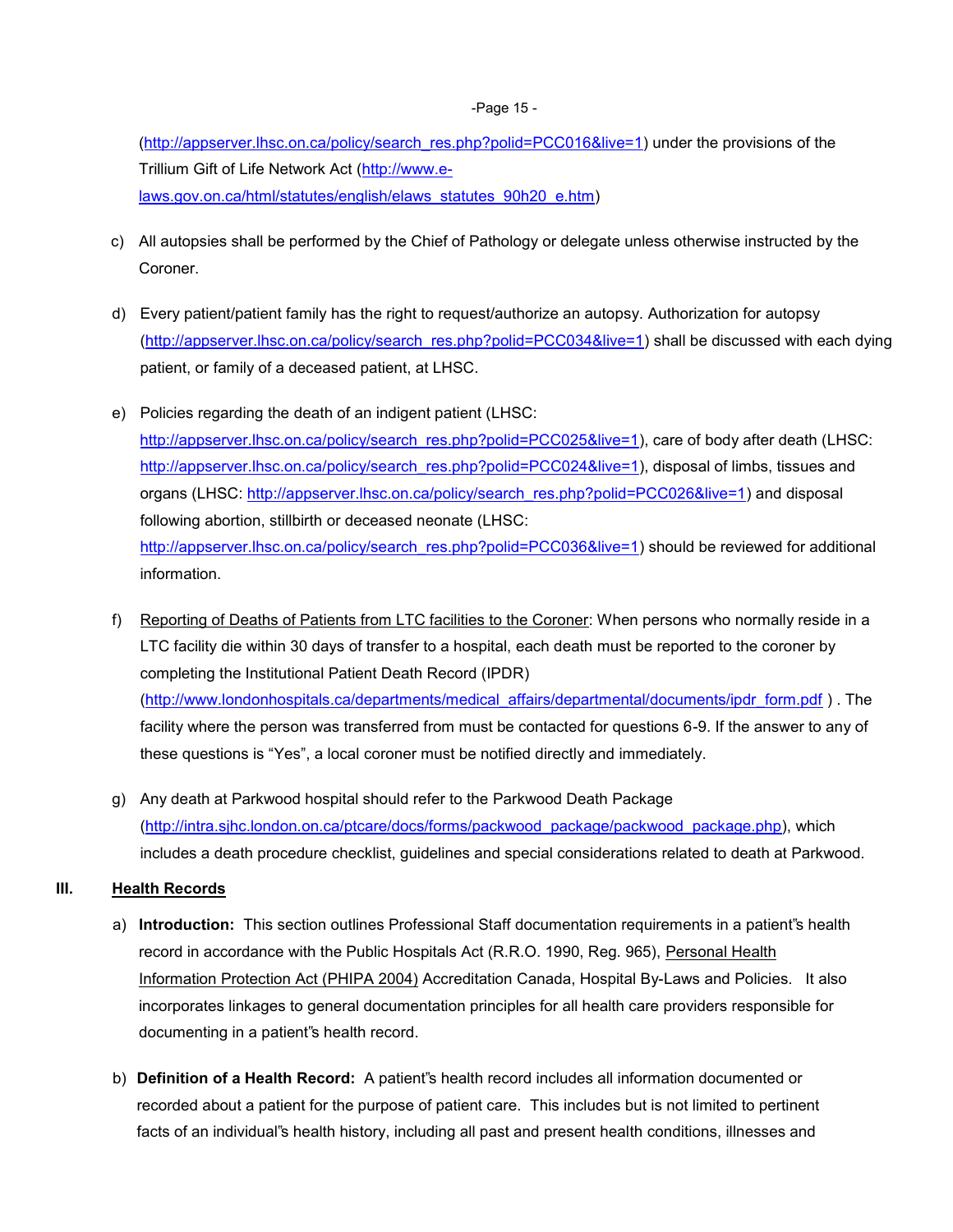-Page 16 -

treatments. It is related to the patient"s course of treatment while under the care of LHSC and/or SJHC, (hereafter referred to as "the hospitals") and includes assessments, investigations, diagnoses, plan of care or treatment and interventions. It includes information that we generate, information that we have been provided to use by our Partner DPR/CDI hospitals and information we receive from other external sources. The official health record includes information maintained in the Health Records department, health information maintained in other areas of the hospital(s), as well as information stored and available for use in the electronic patient record system. If information is perceived by a health care provider (or researcher) to be relevant to the care of the patient it should be documented in the health record.

 Every patient assessed, including research patients, treated or receiving care at the hospitals and all remote locations, shall be registered in the hospitals" patient care system and an official health record will be created. Every patient visit to the hospitals will also be documented in the hospitals" patient care system, creating an encounter number that is required for visit specific documentation to be recorded in the Electronic Patient Record (EPR). The only exception to this is where there is a Private Practice Agreement in place that outlines the mutual expectations between the hospitals and the Professional Staff member.

The patient"s health record includes all written as well as electronic documentation as well as images (including photographs, video) taken to document a patient"s care. The patient"s health record may be stored in hard copy, microfiche, microfilm, optical disk, and in digital or electronic format. The health record compiled in a hospital for a patient is the property of the hospital (as the Health Information Custodian of record) and will be kept in the custody of the administrator. The Health Records Department acts on behalf of the Administrator to carry out the organization"s role as Health Information Custodian.

The official health record maintained by Health Record Services on behalf of the Administrator, must not leave hospital premises at any time, except under order of the Courts, Coroner"s Warrant, to be moved between hospital sites for the purpose of ongoing care or when archived and relocated to the hospitals" inactive record storage facility or by written mutual agreement if LHSC or St. Joseph"s transfers custodial responsibility for records to another individual or organization.

Transport of the official health record shall be coordinated by Health Record Services and occur only via approved transport as outlined in Health Record Services departmental procedure.

If, at any time, any agent of the Health Information Custodian finds it necessary to remove health information from the hospital premises in electronic form, it must be de-identified or encrypted. Absolutely no patient identifiable information shall be stored on desktop computers or mobile computing devices unless encrypted.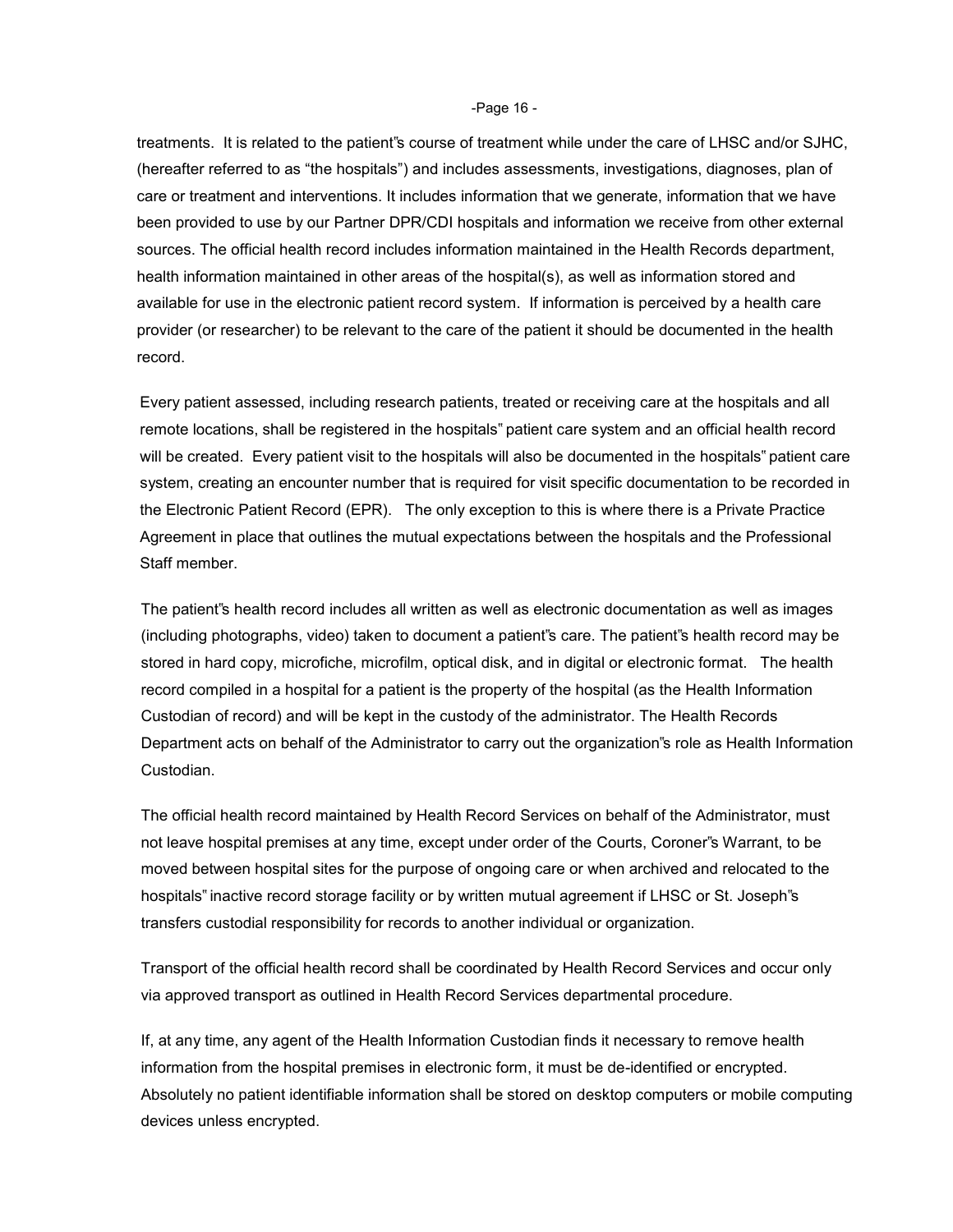#### -Page 17 -

Patient"s legal right to accuracy of personal health information: PHIPA grants patients the legal right to access their own personal health information (with only specific exceptions as directed in the Act and it"s Regulations) along with the right that their personal health information be accurate. The Act and it"s Regulations also grant patients the associated right to request an amendment or correction to information they consider to be inaccurate or incorrect. [Personal Health Information Protection Act, 2004 Chapter 3,](http://www.e-laws.gov.on.ca/html/statutes/english/elaws_statutes_04p03_e.htm#BK66)  [Part V](http://www.e-laws.gov.on.ca/html/statutes/english/elaws_statutes_04p03_e.htm#BK66) and [How Do I Correct My Personal Health Information](http://www.lhsc.on.ca/Patients_Families_Visitors/Privacy/How_Do_I_Correct_My_Personal_Health_Information.htm)and [LHSC Privacy Policy](http://appserver.lhsc.on.ca/policy/search_res.php?polid=GEN020&live=1) and [SJHC](http://intra.sjhc.london.on.ca/policy/search_res.php?polid=GEN002&live=1)  [Privacy Policy](http://intra.sjhc.london.on.ca/policy/search_res.php?polid=GEN002&live=1) describes the legal rights of patients along with the process to follow if a patient wishes to request an amendment to their PHI. The document also describes the conditions under which the Health Information Custodian may refuse to grant such a request and the process to follow to do so.

- c) **General Documentation:** The following general documentation principles are importantly noted here:
	- i. All health care providers are responsible for documentation in the health record in accordance with legislative requirements, hospital policies and professional practice guidelines/standards.
	- ii. The health record must be compiled in a timely manner and contain sufficient data to identify the patient, support the diagnosis or reason for encounter, justify the treatment and accurately document the results.
	- iii. All documentation in the health record must be complete, accurate and legible.
- d) **Inpatient Documentation**: In-patient documentation requirements can be found in the **"Documentation of Health Records Policy" (under development)**.
- e) **Outpatient Documentation:** 
	- i. The health record of an out-patient who visits the hospital solely for diagnostic procedures need only include the orders for the procedures, any consent to the procedures obtained in writing and a record of the procedures.
	- ii. All other outpatients" health records will include: a note dictated/written for each visit by the MRP or delegate containing documentation as outlined in the Public Hospital Act.
- f**) Completion Requirements:** Chart completion requirements as outlined in the [LHSC Chart](http://www.londonhospitals.ca/departments/medical_affairs/departmental/policies/documents/lhsc_policy.pdf)  [Completion and Suspension of Privileges for Incomplete Charts Policy](http://www.londonhospitals.ca/departments/medical_affairs/departmental/policies/documents/lhsc_policy.pdf) and the [SJHC Chart Completion](http://www.londonhospitals.ca/departments/medical_affairs/departmental/policies/documents/sjhc_policy.pdf)  [and Suspension of Privileges for Incomplete Charts Policy](http://www.londonhospitals.ca/departments/medical_affairs/departmental/policies/documents/sjhc_policy.pdf) must be completed no longer than 14 days following discharge of the patient. The process for notifying physicians of charts that require completion and notices of failure to complete patient records is outlined in the Chart Completion Policy.
- <span id="page-16-0"></span>**IV. Orders**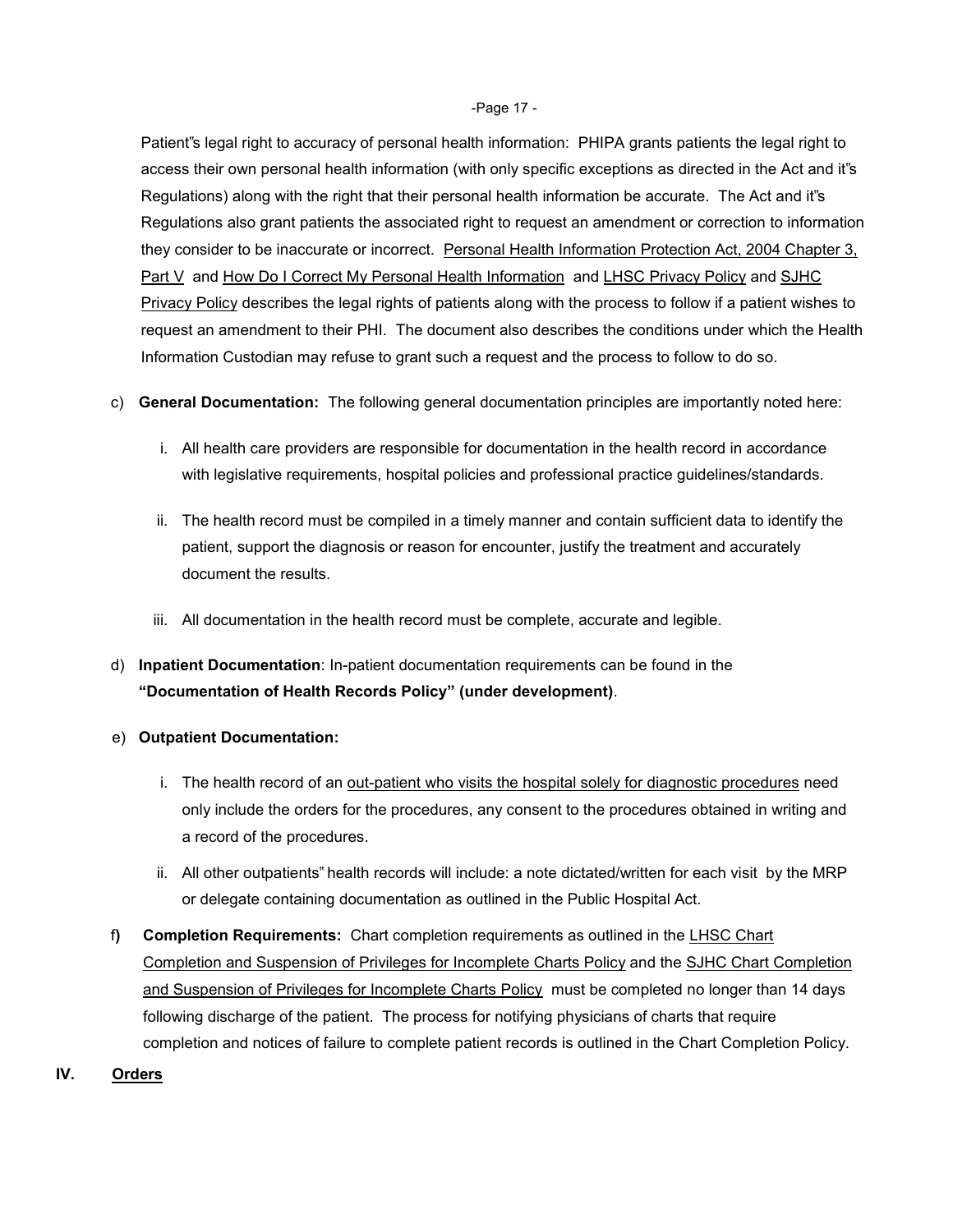-Page 18 -

- a) All orders for treatment shall be in writing and shall be signed by the MRP or delegate, except for orders as delegated under a medical directive. The MRP shall be responsible for the completion of all requisitions requiring clinical information. All such requisitions shall be completed as are necessary to ensure that all adequate work is completed.
- b) Telephone and Verbal orders (LHSC:

[http://appserver.lhsc.on.ca/policy/search\\_res.php?polid=PCC052&live=1](http://appserver.lhsc.on.ca/policy/search_res.php?polid=PCC052&live=1) and SJHC: [http://intra.sjhc.london.on.ca/policy/search\\_res.php?polid=PCC011&live=1\)](http://intra.sjhc.london.on.ca/policy/search_res.php?polid=PCC011&live=1) policy outlines the practices in place for the signing and countersigning of orders. In general, requisitions may be dictated by the MRP or delegate to a resident, or to such persons as are designated in writing by the President and CEO of LHSC & SJHC and may be accepted subject to review if any concern is indicated by the authorized receiving person. Such orders shall be recorded and signed by the person receiving them and shall contain the date, time, and the name of the Professional Staff member giving the order. Upon the Professional Staff member"s next attendance at LHSC & SJHC, any such order shall be signed by him and/or any Professional Staff member authorized by the MRP.

c) A senior medical student (SMS) enrolled in the Schulich School of Medicine & Dentistry at The University of Western Ontario (SSMD), may prepare and sign orders for treatment based on the Scope of Activities for Senior Medical Students Documentation and Orders Policy (LHSC: [http://appserver.lhsc.on.ca/policy/search\\_res.php?polid=PCC051&live=1](http://appserver.lhsc.on.ca/policy/search_res.php?polid=PCC051&live=1) and SJHC:

[http://intra.sjhc.london.on.ca/policy/search\\_res.php?polid=STF043&live=1\)](http://intra.sjhc.london.on.ca/policy/search_res.php?polid=STF043&live=1). It should be noted that all orders, written by a Senior Medical Student, for the investigation or treatment of a patient, must be done under the supervision or direction of a Physician, and must be **countersigned by the supervising physician prior** to the orders being processed and actioned.

## <span id="page-17-0"></span>**V. Self-Discharge**

When a patient insists upon leaving LHSC & SJHC against the advice of the MRP the patient shall be warned of the consequences of doing so. If the MRP or delegate is present, a statement describing the circumstances shall be entered by the MRP or delegate in the patient's health record and the patient shall be asked to sign a release form. (LHSC Form NS0527 Leaving Hospital Against Medical Advice: [http://www.lhsc.on.ca/priv/forms/0527.pdf\)](http://www.lhsc.on.ca/priv/forms/0527.pdf) The MRP or delegate who writes the discharge order shall be responsible for the completion of the discharge summary.

 For additional information, refer to the following policy: LHSC Patient Rights and Responsibilities Policy: http://appserver.lhsc.on.ca/policy/search\_res.php?polid=PCC049&live=1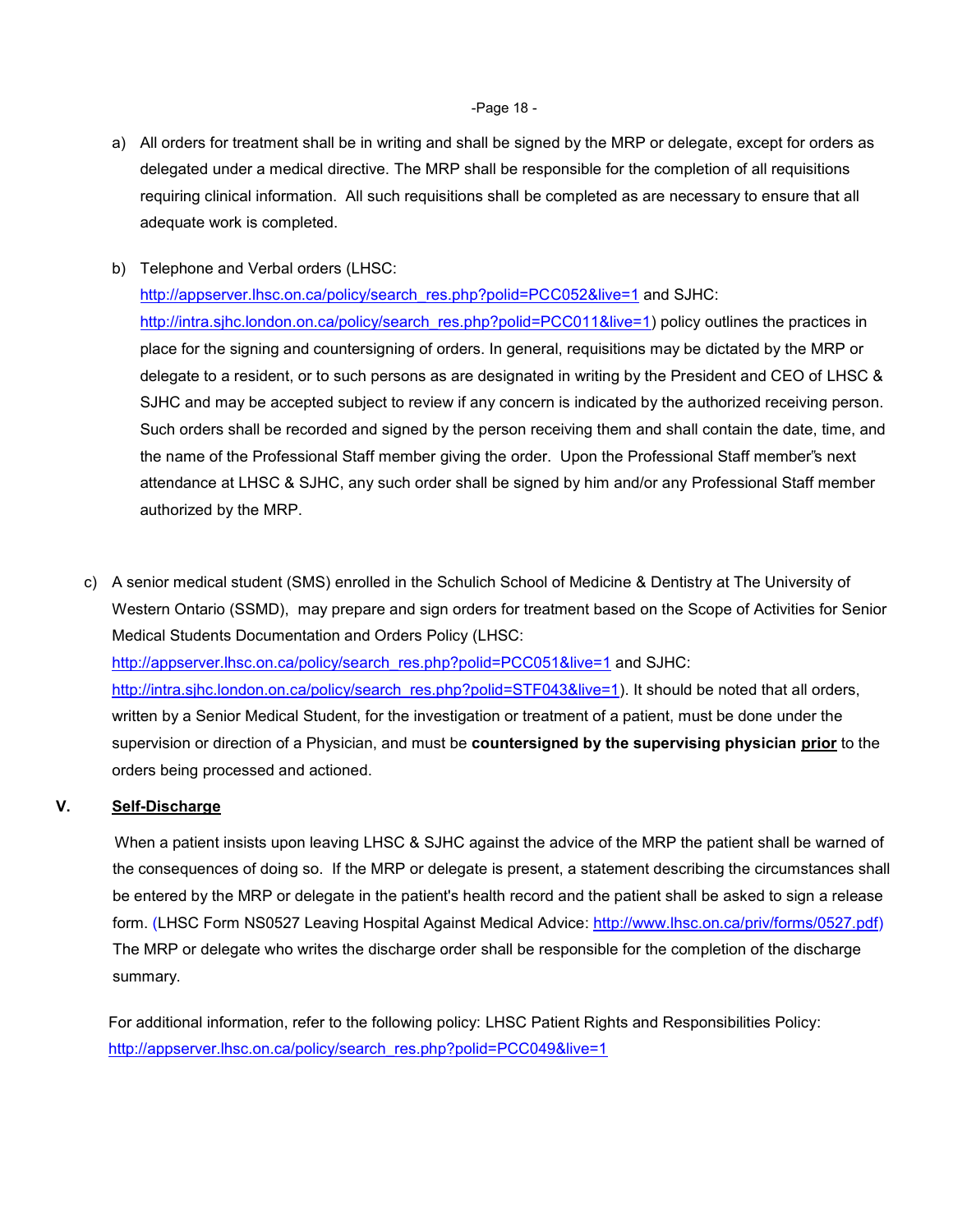-Page 19 -

## <span id="page-18-0"></span>**VI. Delegated Medical Acts**

- a) Refer to the delegation of medical acts policies for information regarding the procedure and process for the approval of a delegated controlled act: LHSC Certification of Staff in the Performance of Delegated Controlled Acts Policy: http://appserver.lhsc.on.ca/policy/search\_res.php?polid=PCC008&live=1 SJHC Delegation of Controlled Acts Policy: [http://intra.sjhc.london.on.ca/policy/search\\_res.php?polid=PCC014&live=1](http://intra.sjhc.london.on.ca/policy/search_res.php?polid=PCC014&live=1)
- b) The College of the health profession accepting the delegation must have approved this transfer of function by its registered members in Ontario. Professional Practice Leaders (or their delegate - discretionary choice of the PPL) are responsible for ensuring the requirements of their respective disciplines regarding their Act are being met. For example, Professional Practice Leader for Nursing must ensure that the requirements of the Nursing Act related to delegated controlled acts are followed.
- c) All proposed delegations from Professional Staff members to other disciplines must be approved by Medical Advisory Committee. All proposed delegations from other disciplines must be approved by the Leader within LHSC and/or St. Joseph"s who have accountability for Professional Practice Standards of that discipline, and be in accordance with the regulations of that College.
- d) Responsibility for carrying out delegated controlled acts is jointly the responsibility of the health professional delegating the act, the institution, the Program and its interdisciplinary team, as well as the individual accepting the delegation. It is the responsibility of the individual practitioner within the framework of a professional practice model to ensure his/her certification status is current, meeting the requirements of their professional College and the Regulated Health Professional Act [\(http://www.hprac.org/en/index.asp\)](http://www.hprac.org/en/index.asp).

# <span id="page-18-1"></span>**VII. Medical Directives**

LHSC and SJHC have specific procedures and processes outlined regarding the use of medical directives, protocols, and pre-printed orders. Professional Staff members who wish to enact a new medical directive, protocol and/or pre-printed order must abide by the guidelines and process for approval. Any medical directive shall be reviewed every two years and shall be approved by the Medical Advisory Committee. Refer to: LHSC Use of Medical Directives, Pre-Printed Orders Policy [\(http://appserver.lhsc.on.ca/policy/search\\_res.php?polid=PCC009&live=1\)](http://appserver.lhsc.on.ca/policy/search_res.php?polid=PCC009&live=1) and/or SJHC Use of Medical

Directives, Protocols & Pre-Printed Orders Policy [\(http://intra.sjhc.london.on.ca/policy/search\\_res.php?polid=PCC016&live=1\)](http://intra.sjhc.london.on.ca/policy/search_res.php?polid=PCC016&live=1).

## <span id="page-18-2"></span>**D. TRAINEES - POSTGRADUATE AND CLINICAL FELLOWS**

## <span id="page-18-3"></span>**I. Supervision of Surgical Residents and Fellows in Operating Rooms: Urgent/Emergent (Board Cases)**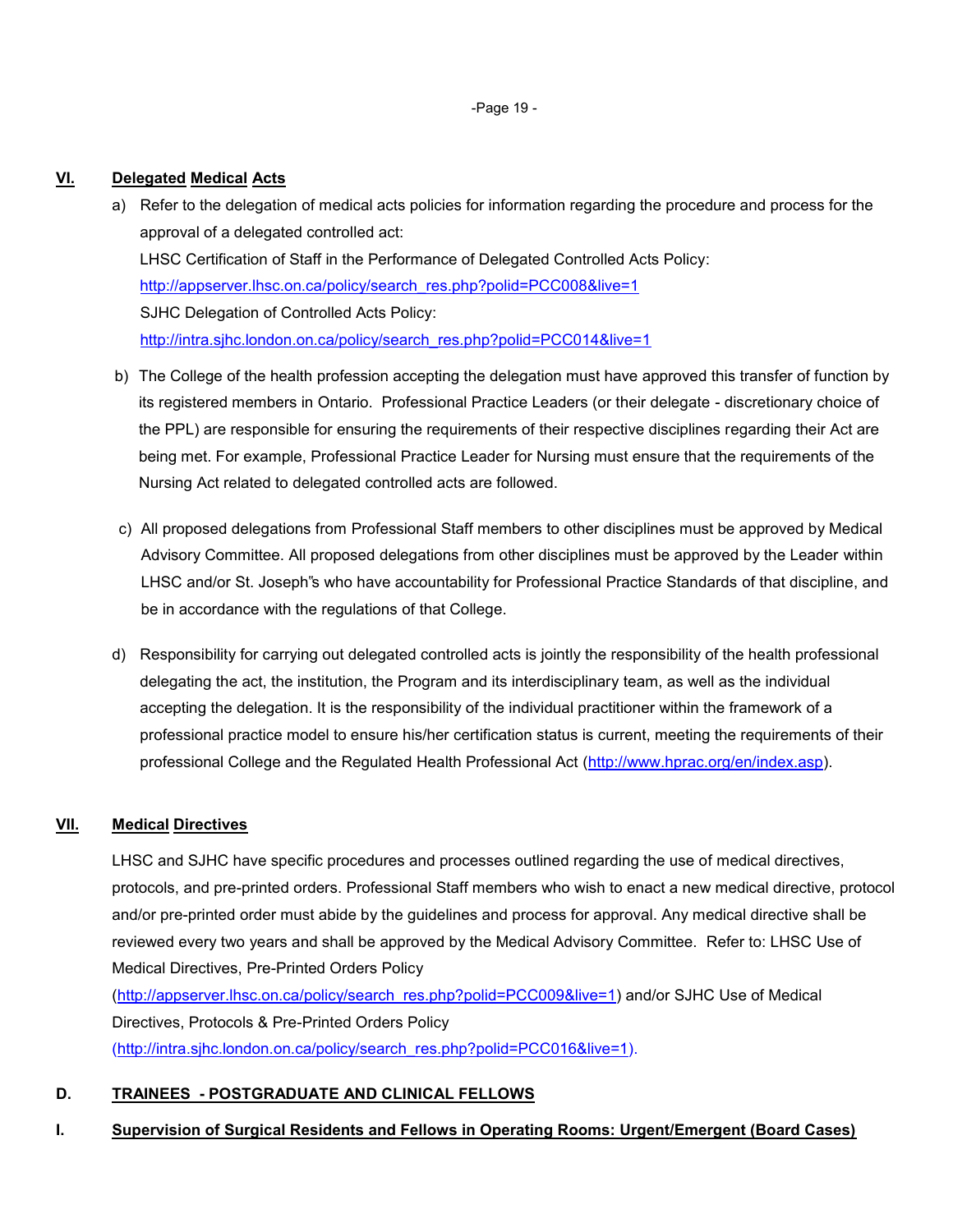-Page 20 -

#### (a) **Post Graduate Trainees:**

Postgraduate Surgical Trainees may perform portions of procedures in the operating room without direct supervision if:

- (i) the MRP is in the same campus of the institution; and
- (ii) the MRP has personally informed the operating room staff of his/her location; and
- (iii) the post graduate trainee has the skill and knowledge to undertake that part of the procedure in the assessment of the MRP; and
- (iv) the patient is aware of the participation of the post-graduate trainee and has no objection.

## (b) **Fellows:**

- (i) Each Department or Division Head must inform the Operating Room Administration, in writing, if a Clinical Fellow is sufficiently experienced that he/she may work independently. This documentation must include a list of procedures of which the Fellow is capable of performing. Documentation (Delineation of Surgical Privileges Clinical Fellow Status Form) will be part of the credentialing process and be maintained on file within Medical Affairs as per the Supervision of Surgical Residents and Fellows in Operating Rooms Urgent/Emergent (Board Cases) Policy
- (ii) The MRP is ultimately responsible for the care provided and for completion of an operating note in a timely fashion.
- (ii) Pursuant to the above, Fellows who work in the Operating Room without direct supervision by the MRP must meet the following conditions:
	- Documentation outlined under paragraph (i) is on file in Medical Affairs; and
	- The Fellow has been appropriately credentialed by the Hospital Board; and
	- The Fellow has successfully completed the Royal College Fellowship examinations or is American Board eligible; and
	- The Fellow has appropriate CMPA coverage; and
	- The Fellow has an appropriate Certificate of Registration from the CPSO; and
	- The Patient (or their Substitute Decision Maker) has been informed and has given written consent to the Clinical Fellow to perform the surgical procedure. (This may be waived in the case of a life or limb threatening emergency.)
	- The Fellow has discussed the case with the MRP prior to proceeding;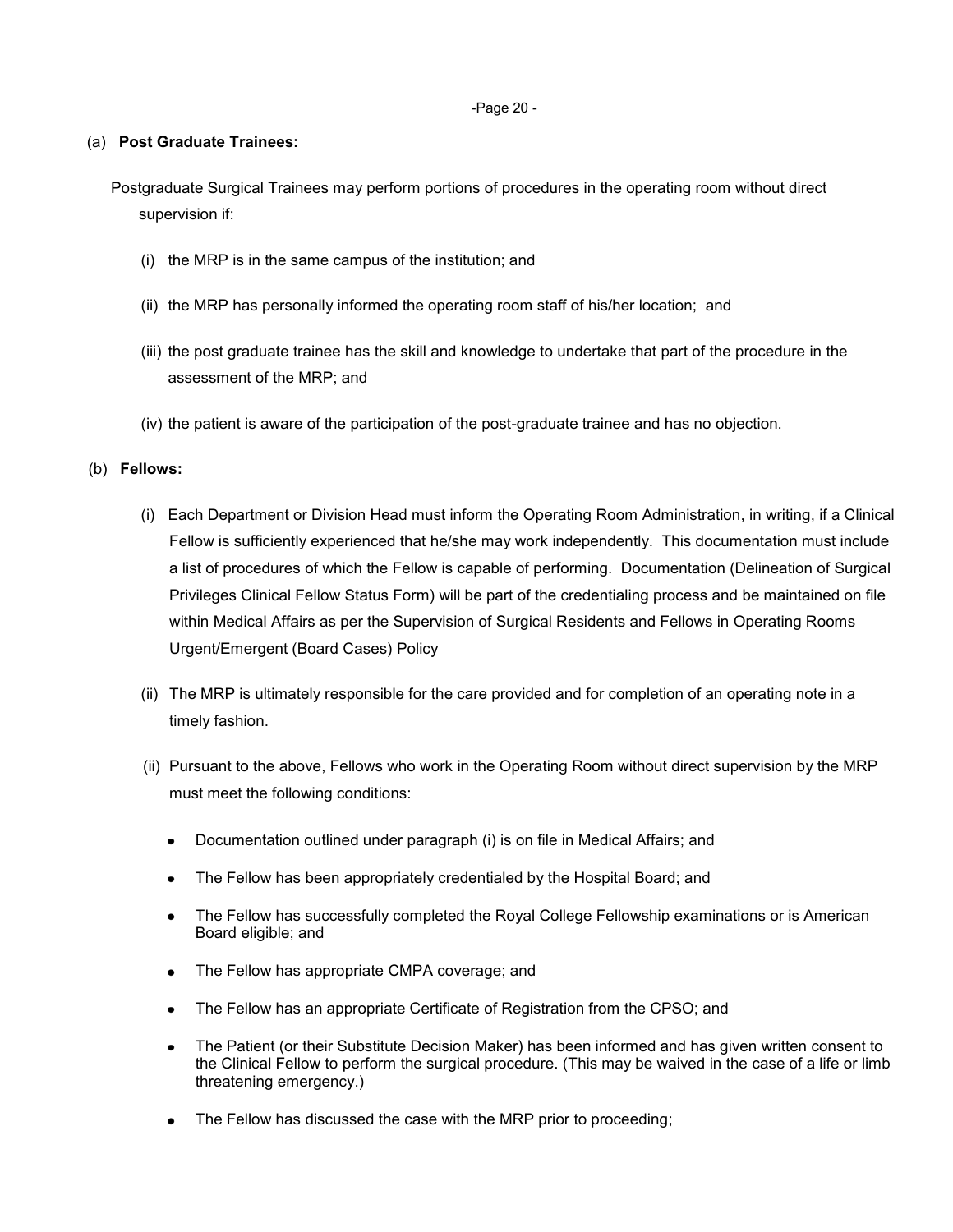#### -Page 21 -

• The MRP is immediately accessible by telephone or pager and is available to assist "hands-on" within one half hour.

(iii) Concerns with respect to patient care provided as a result of this policy should be directed to the MRP/ and/or the Chief of Surgery and/or City-Wide Perioperative Executive Committee Chair.

## **II. Professional Staff-Resident Relationship**

- a) The relationship between professional staff members and residents is key to efficient patient care and imperative for a healthy work environment.
- b) Regular communication and consistent leadership is the best way to ensure the most effective relationship between staff and residents.
- c) It is important to note that a resident must notify the MRP if:
	- a. A patient is admitted to the hospital under the services of the MRP or transferred to a new MRP for elective or emergent purposes;
	- b. There is any significant change in the patient"s condition;
	- c. There is any unusual or unexpected finding;
	- d. The diagnosis or management is in doubt;
	- e. There are requests by patient and/or SDM (substitute decision maker)

The CPSO has set out policies for Professional Responsibilities in Postgraduate Medical Education and Guidelines for Supervision to clarify the roles & responsibilities of MRP"s, supervisors and trainees. All Professional Staff members should view the pdf document at: Professional Responsibilities in Postgraduate Medical Education [\(http://www.cpso.on.ca/uploadedFiles/policies/policies/policyitems/profrespPG.pdf\)](http://www.cpso.on.ca/uploadedFiles/policies/policies/policyitems/profrespPG.pdf) & Supervision Guidelines

[\(http://www.cpso.on.ca/uploadedFiles/downloads/cpsodocuments/members/SupervisionGuidelines.pdf\)](http://www.cpso.on.ca/uploadedFiles/downloads/cpsodocuments/members/SupervisionGuidelines.pdf) for detailed information regarding the professional staff-resident relationship.

# **E. SPECIAL AREAS, PATIENT TYPES AND MEDICAL PROCEDURES**

## **I. Blood Transfusions**

The Blood Transfusion Laboratory webpage [\(http://www.lhsc.on.ca/lab/bldbank/index.htm\)](http://www.lhsc.on.ca/lab/bldbank/index.htm) is an excellent resource which includes physician information on blood products and risk of transfusion, patient information pamphlets, the Perioperative Blood Conservation Program, the Transfusion Manual and the Blood Order Guidelines for Adult Elective Surgery.

a) The City-Wide Blood Transfusion Committee shall ensure a Transfusion Manual is maintained and updated appropriately.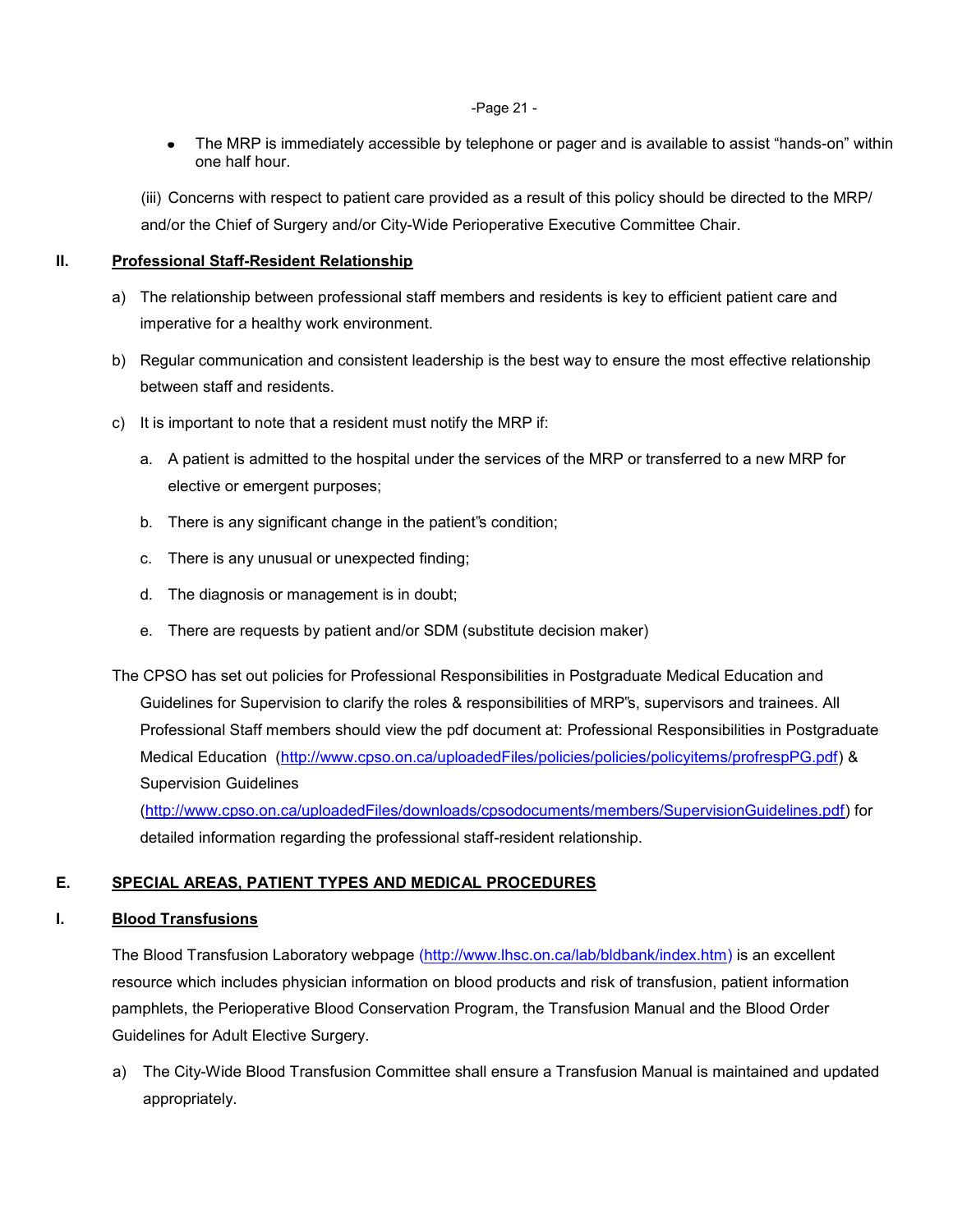#### -Page 22 -

- b) Members of the Professional Staff shall acquaint themselves and adhere to all policies and procedures regarding the prescribing and administration of all blood and/or blood products. All orders for blood products shall be in writing and signed by the MRP, or delegate. Refer to Section C IV(a) to IV(c) on documentation of orders in this document.
- c) The Blood Order Guidelines (BOG) for Adult Elective Surgeries should be followed when taking specimens for Group and Reserve or Crossmatch in the PreAdmit Clinic. The Blood Transfusion Lab will crossmatch according to these guidelines. Any surgery that is not on the list, or any change in the suggested orders must be specifically written by the surgeon, anesthesiologist or delegate in the patient chart.
- d) An order for blood product(s) that falls outside of the accepted guidelines for that blood product may be referred by the Blood Transfusion Laboratory (BTL) to the Medical Director of the BTL for review.
- e) Due to the risk associated with transfusion, the increasingly short supply of blood products and the fact that many patients would select an alternative to blood products if available, all attempts should be made to explore possible alternatives to transfusion of blood products
- f) Patients will be notified in writing if they have received blood and/or blood products. A copy of this correspondence will be placed in the patient"s chart.

## <span id="page-21-0"></span>**II. Cardiac Care Unit**

The Cardiac Care Unit (CCU) shall be responsible for the care and treatment of patients known or suspected to have an unstable or potentially unstable cardiac disorder requiring monitoring under the supervision of a cardiologist who is normally the MRP.

## <span id="page-21-1"></span>**III. Paediatric (PCCU) & Adult Critical Care Units (CCTC, MSICU, CSRU)**

- a) The admission of patients to the Critical Care Units (PCCU & CCTC, MSICU, CSRU) is arranged in consultation with the on call attending physician of the critical care area or his/her delegate. If in the opinion of the critical care physician or his/her delegate the admission is not warranted, he/she must:
- b) See the patient immediately and state the reason for his/her refusal in writing. Any disagreement regarding an admission may be appealed to the Medical Director of the critical care unit. Unresolved issues in the PCCU regarding admission should be referred to the Chief of Paediatrics.
- c) Only patients who may benefit from the care provided by the critical care unit should be admitted. Refer to: LHSC Admission of Patients to Critical Care Policy: http://appserver.lhsc.on.ca/policy/search\_res.php?polid=PCC001&live=1
- d) Request for admission to the critical care unitby any member of the LHSC staff constitutes a request for consultation to the critical care uniton call physician or his/her delegate. The on call critical care unitattending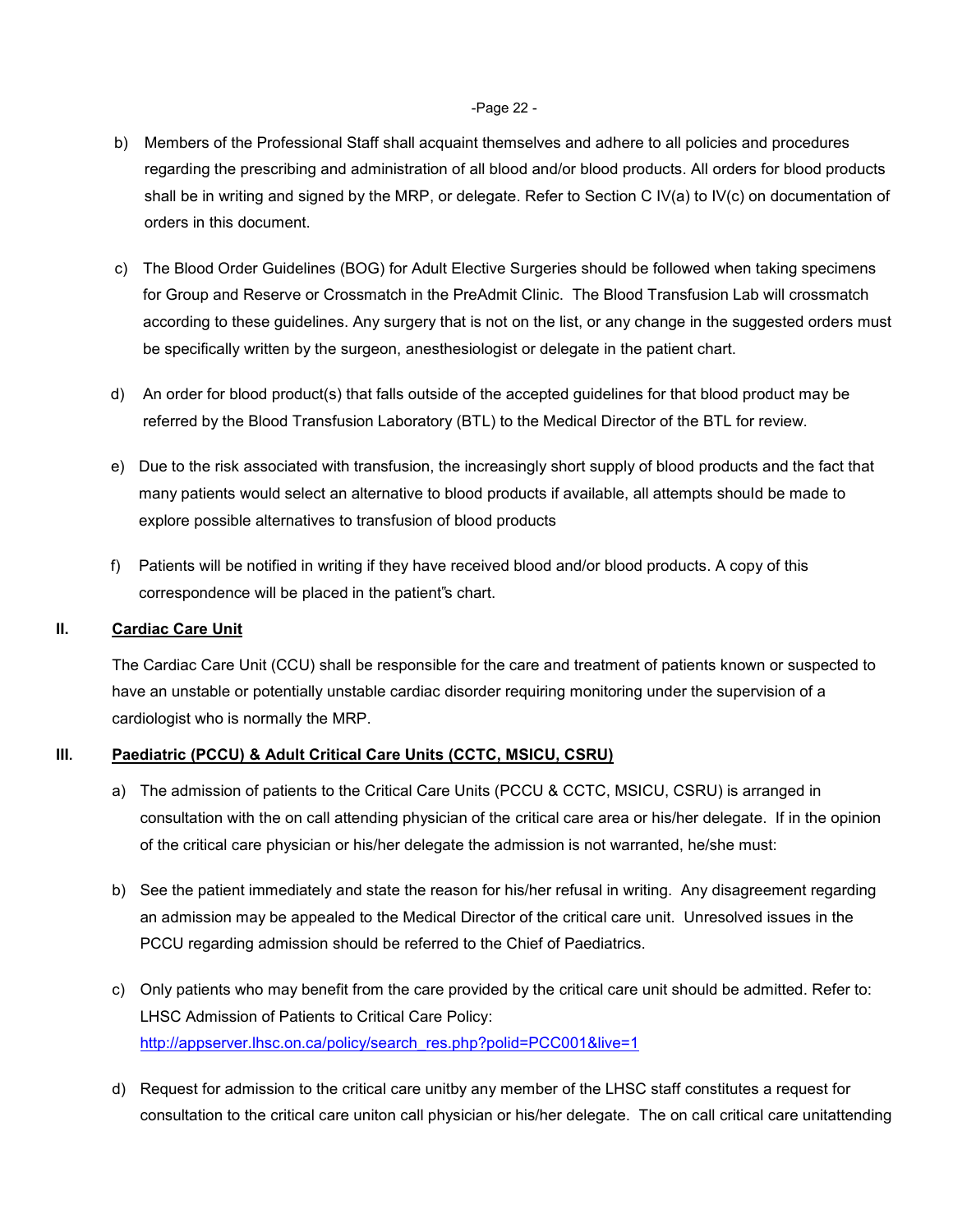-Page 23 -

physician shall be responsible for life support care, including assisted ventilation, administration of vasoactive drugs and other extraordinary therapies while the patient is in the critical care unit.

e) *PCCU Note*: Children admitted with complex needs, often dependent on medical technologies for all or part of the day may be admitted to the Intermediate Care/ABI service. Postgraduate resident staff will be involved in the care of these patients only under exceptional or emergency circumstances.

## <span id="page-22-0"></span>**IV. Clinical Teaching Units**

- a) All patients under the care of members of the Professional Staff who are also Faculty at the Schulich School of Medicine & Dentistry at The University of Western Ontario shall be considered available for teaching purposes unless the patient indicates to the contrary.
- b) A patient who has not been designated a MRP shall be in the charge and care of a MRP designated by the Chief or Director of the appropriate Clinical Teaching Unit.

## <span id="page-22-1"></span>**V. Emergency Department**

- a) Patient's requiring admission to LHSC & SJHC will be admitted by a member of the Professional Staff designated by the patient, or if not so designated, will be referred by the emergency physician to the appropriate department or division/service. Refer to the Emergency Department Admission Principles and Guidelines [\(http://appserver.lhsc.on.ca/policy/search\\_res.php?polid=PCC068&live=1\)](http://appserver.lhsc.on.ca/policy/search_res.php?polid=PCC068&live=1).
- b) The physician designated by the patient for registering the patient in the Emergency Department may be required by the President and CEO, or by the Medical Advisory Committee to justify the basis of the registration of the patient in the Emergency Department.
- c) A patient registered in the Emergency Department shall be the responsibility of:
	- i) the attending physician in the Emergency Department; or
	- ii) the Professional Staff member who has referred a patient to the Emergency Department and who has examined the patient prior to his/her being referred to the department and who has properly and adequately informed the department as to the nature of the case and the treatment required; or
- d) Patients requiring dental consultations will be registered in the Emergency Department by a physician who is a member of the Professional Staff and designated by the patient. If no such designation is received from the patient, the patient will be registered in the Emergency Department by the staff emergency physician in consultation with the member of the Dental Staff designated by the patient, or if no such designation has occurred the patient will be referred by the emergency physician to a member of the Dental Staff, except in the case of oral maxillofacial surgeons who have admitting privileges.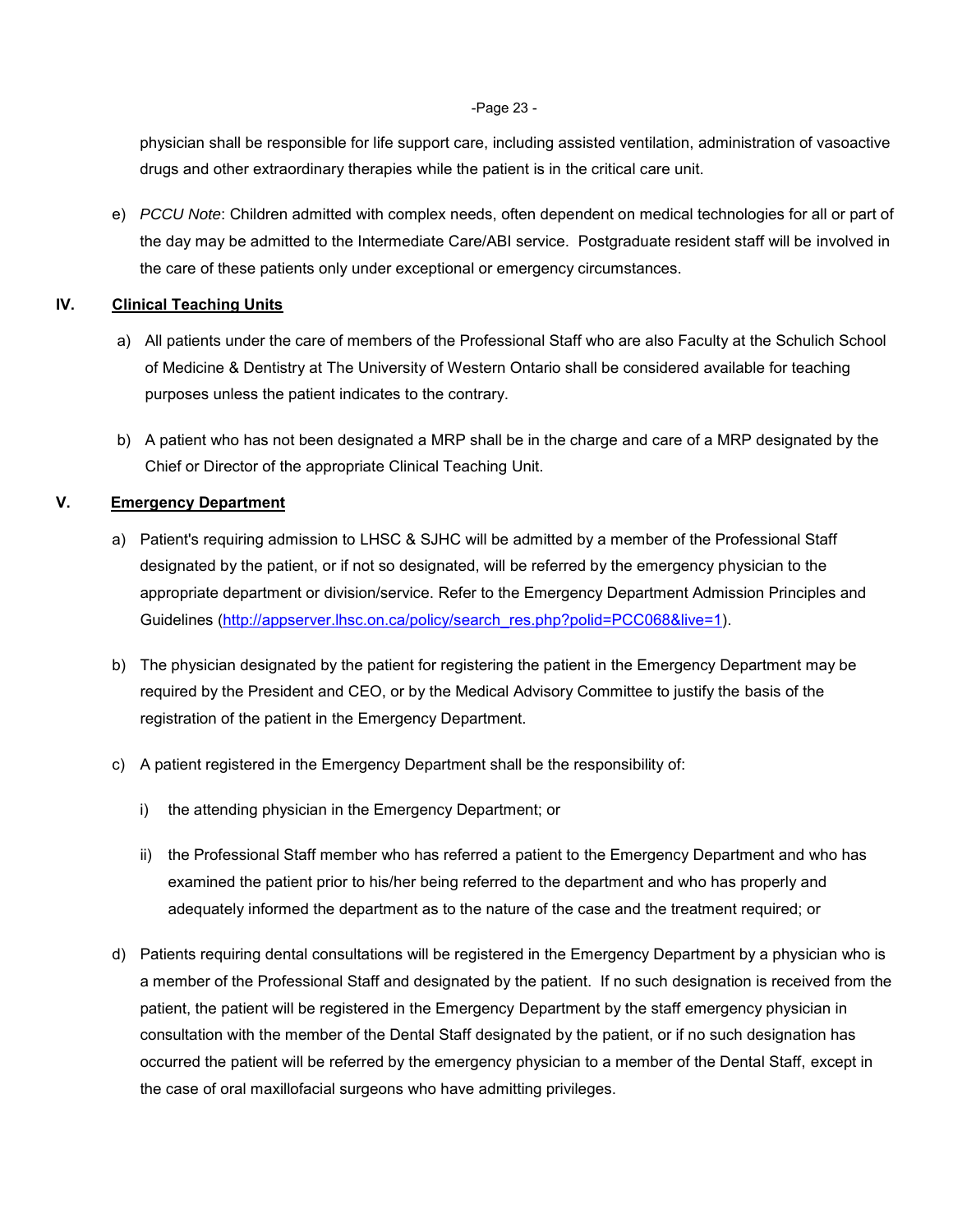#### -Page 24 -

- e) All orders for therapy, and all clinical impressions and findings, x-ray results, diagnoses, referrals and discharge orders shall be entered in the health record of the patient and signed by the MRP or designate.
- f) A registered patient shall not remain in the department for observation unless hospital beds are unavailable and approved by the emergency physician, provided that a registered patient may remain in the department for observation if in the opinion of the staff emergency physician or the MRP, the condition of the patient warrants observation for less than 24 hours. Also see LHSC Bed Management Policy [\(http://appserver.lhsc.on.ca/policy/search\\_res.php?polid=PCC053&live=1\)](http://appserver.lhsc.on.ca/policy/search_res.php?polid=PCC053&live=1).

## **VI. Laboratory Medicine**

- a) Members of the Professional Staff shall acquaint themselves and adhere to all rules, regulations, policies and procedures regarding the use of the various laboratory services.
	- (i) Information regarding available services can be found on the London Laboratory Services Group (LLSG) web site [\(http://www.lhsc.on.ca/lab/index.htm\)](http://www.lhsc.on.ca/lab/index.htm)
	- (ii) All requests for laboratory tests must be signed on the patient's chart by a member of the Professional Staff or designate.
- b) Most laboratory tests which are required for immediate diagnosis or treatment of a patient are performed by either the Core Laboratory or the Blood Transfusion Laboratory (which are located on each of the acute care sites and operate 24 hours per day, 7 days per week). Tests performed in other specialized laboratories are only available during regular working hours, unless authorized by the Biochemist, Hematologist or Microbiologist on call. Certain low volume and highly complex tests are only performed at scheduled intervals which are listed in the Laboratory Test Information Guide [\(http://www.lhsc.on.ca/cgibin/view\\_labtest.pl\)](http://www.lhsc.on.ca/cgibin/view_labtest.pl). If there are specific reasons for obtaining the test results sooner, the appropriate laboratory should be contacted to determine the feasibility of performing the test more quickly.
- c) Information regarding proper specimen collection, identification, handling and labelling requirements are available. Consult the Specimen Collection Guide [\(http://www.lhsc.on.ca/lab/sra\\_collection\\_guide.htm\)](http://www.lhsc.on.ca/lab/sra_collection_guide.htm).
- d) **Priority Categorization –** The Laboratories process and test specimens based on priority results:
	- **STAT** requests are reserved for medical emergencies. Requests for "stat" work will result in the  $\bullet$ sample being processed and reported in such a way as to minimize turnaround time. In general, the testing is completed within 1 hour of the laboratory receiving the specimen. It may be necessary to contact the relevant lab department for more information, since the service offered depends not only on the type of test, but also on the time of day and days of restricted staffing. The misuse of STAT orders causes delays in testing for all areas.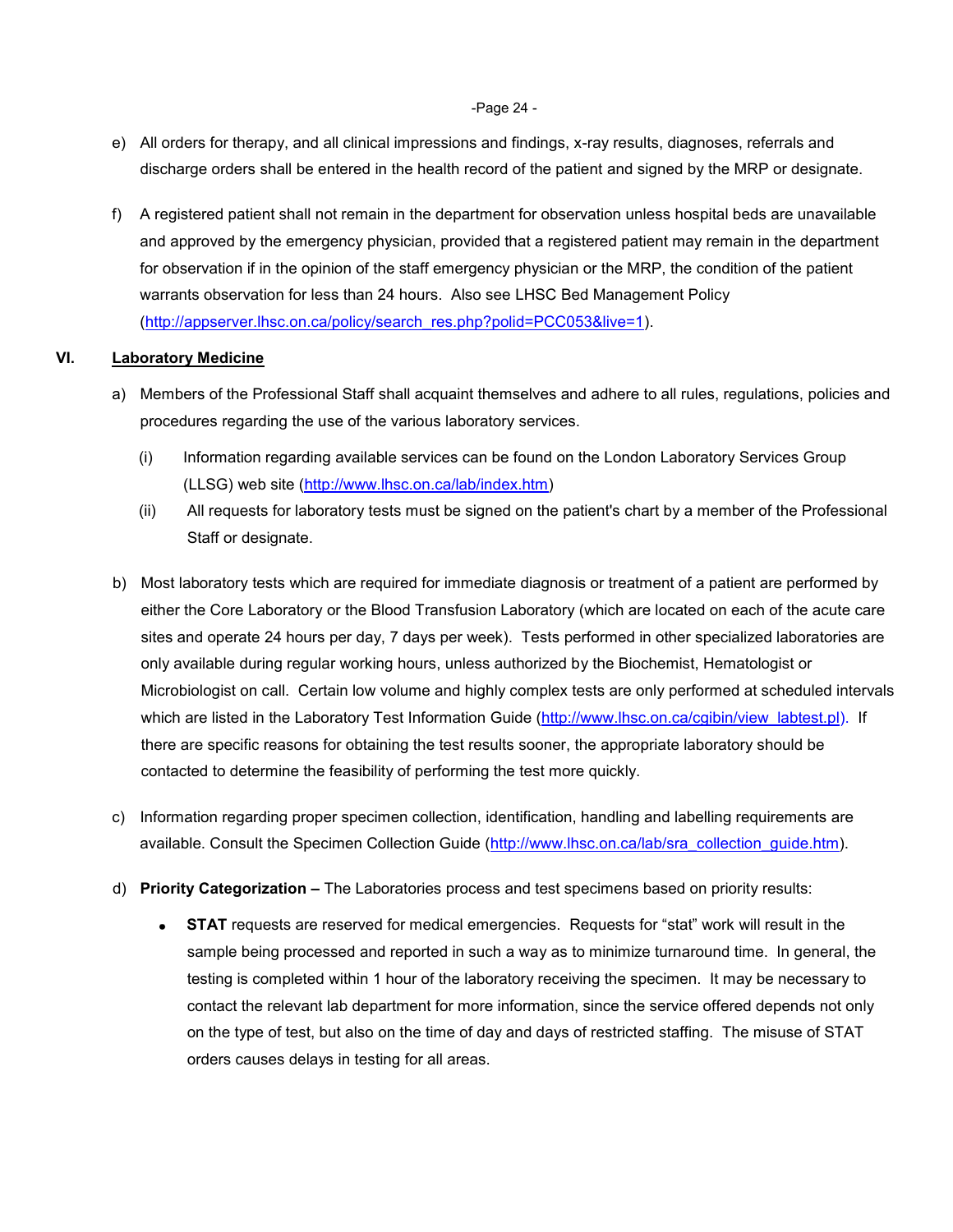#### -Page 25 -

- $\bullet$ **ASAP** are for situations that are pressing, but are not emergencies – e.g. when wanting to discharge a patient prior to doctor"s rounds etc. These tests are completed before routine tests usually within 2 hours.
- All other samples are considered routine.
- e) Professional Staff may request the addition of new tests. New tests will be added to the test menu if they are proven to be of benefit to patient care and cost effective. Contact the Medical Leader of the appropriate laboratory to request new test procedures and their benefits and costs.
- f) Lab results for outpatients will only be given over the phone after suitable identification of the requesting physician.Test results for inpatients are posted and available for look up on *Powerchart* once verified.
- g) Point of Care (POC) Testing must comply with the POCT policy, processes and procedures (LLSG Point of Care Methods and Documentation: [http://www.lhsc.on.ca/priv/lab/manuals/poc.htm\)](http://www.lhsc.on.ca/priv/lab/manuals/poc.htm). POC testing results must be recorded in the patient"s medical record and be clearly distinguished from the laboratory test results. The patient must include the POC test result in clearly defined units, the date and time that the test was performed, the reference interval for the test and the identity of the person performing the test.
- h) Critical laboratory values policy [\(http://appserver.lhsc.on.ca/policy/search\\_res.php?polid=PCC061&live=1\)](http://appserver.lhsc.on.ca/policy/search_res.php?polid=PCC061&live=1) states that critical values must be telephoned to the ordering physician or designate as soon as possible after completion of the test.

## **VII. Long Stay Cases**

- a) An Alternate Level of Care patient is one who has finished the acute phase of his/her treatment but remains in the acute care bed usually awaiting placement in a complex continuing care unit, long term care home, rehabilitation facility, other extended care institution, home care program, etc." (Provincial Definition of Alternate Level of Care). This also includes patients awaiting transfer to facilities for continuing care, e.g. convalescent facilities, or patients unable to be discharged home because of housing, household, economic or other family circumstances.
- b) Any patient at LHSC & SJHC occupying an acute care bed while awaiting an alternate level of care (ALC) must be reported to the Ministry of Health through appropriate documentation on the health record.
- c) The patient is classified and documented as "Alternate Level of Care" when the MRP or designate in consultation with the health care team indicates that a patient no longer requires acute care. The patient must be informed by the MRP or designate/ or a member of the health care team member that they no longer require acute care and have been designated ALC. See Discharge of Patients from Hospital Policy LHSC: [http://appserver.lhsc.on.ca/policy/search\\_res.php?polid=PCC063&live=1](http://appserver.lhsc.on.ca/policy/search_res.php?polid=PCC063&live=1) and SJHC: [http://intra.sjhc.london.on.ca/policy/search\\_res.php?polid=PCC004&live=1.](http://intra.sjhc.london.on.ca/policy/search_res.php?polid=PCC004&live=1)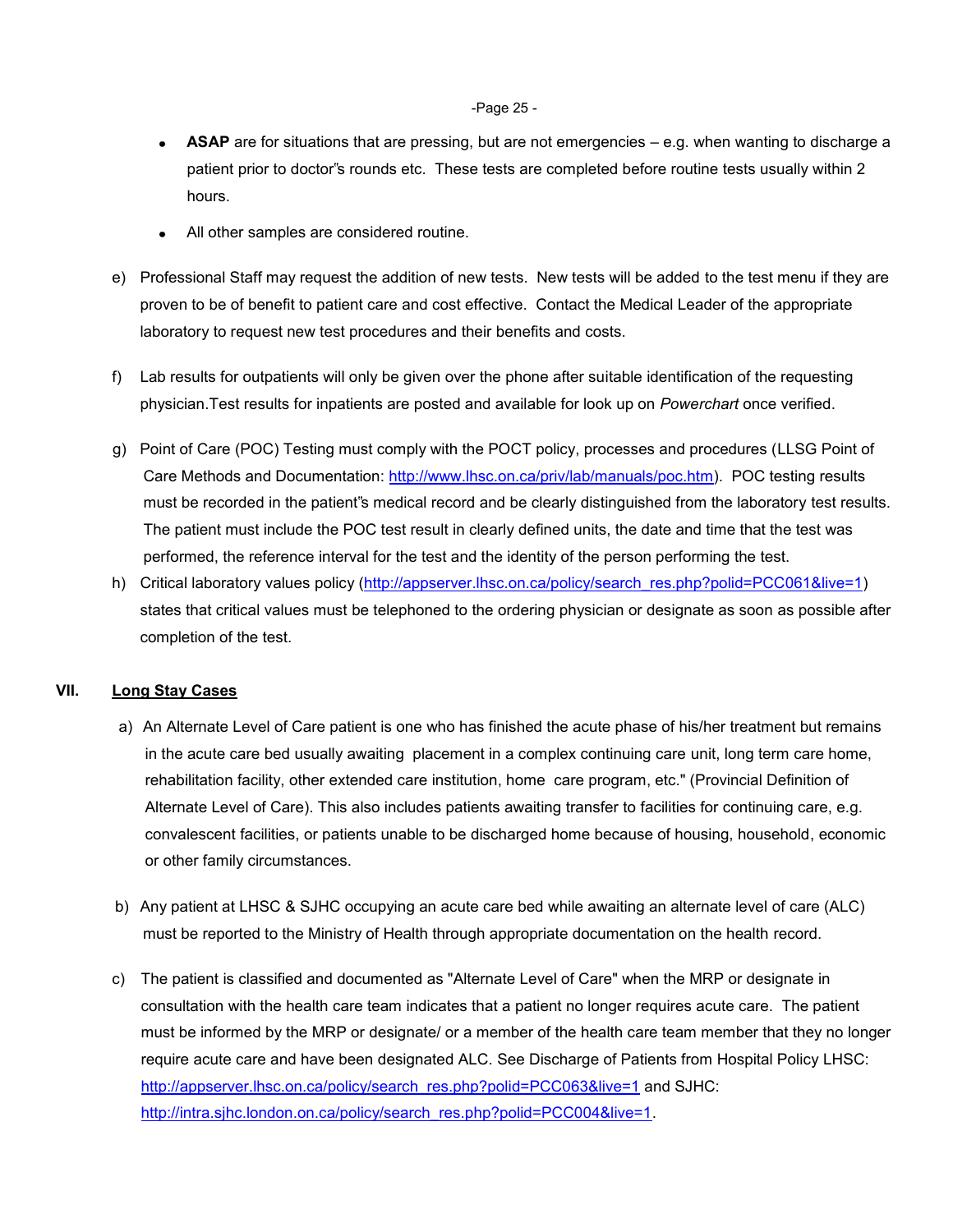d) The Alternate Level of Care form will be initiated by any team member (i.e. nursing, social work, PT, OT, etc) and signed by the MRP or designate.

## **VIII. Medical Legal Cases**

- a) Professional Staff members shall acquaint themselves with the hospital policies and procedures to be followed in the management of all cases with medical-legal implications. In particular, Professional Staff members should be familiar with current legislations related to consent to treatment, substitute decision makers, personal health information protection, quality of care information protection, as well as any mandatory reporting situations, e.g. suspected child abuse, gun-shot wounds. Refer to the [LHSC](http://appserver.lhsc.on.ca/policy/) [\(http://appserver.lhsc.on.ca/policy/\)](http://appserver.lhsc.on.ca/policy/) and/or SJHC [\(http://intra.sjhc.london.on.ca/policy/\)](http://intra.sjhc.london.on.ca/policy/) policy console on the website to access various policies on these topics.
- b) In the case of sexual assault,
	- the MRP shall be a medical practitioner designated by the patient or, if no practitioner is designated, or if designated and is unable to attend the patient, a member of the Sexual Assault Team Physician Roster shall be the MRP. For information: Regional Sexual Assault and Domestic Violence Treatment Centre: [\(http://www.sjhc.london.on.ca/sexualassault\)](http://www.sjhc.london.on.ca/sexualassault)
	- The MRP shall obtain a written consent using the prescribed form and perform all examinations, investigation of treatments.
	- The MRP shall advise the patient that he/she should follow-up with his/her personal physician and that additional assistance is available from the Sexual Assault Program at St. Joseph"s Hospital or such other agency, institution, or individual as the patient may desire.
	- Refer to policies and/or procedures related to reporting child protection issues (LHSC: [http://appserver.lhsc.on.ca/policy/search\\_res.php?polid=PCC006&live=1](http://appserver.lhsc.on.ca/policy/search_res.php?polid=PCC006&live=1) and SJHC: [http://intra.sjhc.london.on.ca/policy/search\\_res.php?polid=PCC006&live=1](http://intra.sjhc.london.on.ca/policy/search_res.php?polid=PCC006&live=1) ), and releasing of patient information to law enforcement.

LHSC Release of Patient Information, Samples and/or Belongings to Law Enforcement Agencies Policy: [http://appserver.lhsc.on.ca/policy/search\\_res.php?polid=GEN014&live=1](http://appserver.lhsc.on.ca/policy/search_res.php?polid=GEN014&live=1)

SJHC Release of Patient/Resident/Client Information, Samples and/or Belongings to Law Enforcement Agencies: [http://intra.sjhc.london.on.ca/policy/search\\_res.php?polid=PCC009&live=1](http://intra.sjhc.london.on.ca/policy/search_res.php?polid=PCC009&live=1)

#### **IX. Mount Hope Centre for Long-Term Care**

a) There shall be an appointed Medical Director of Long Term Care, recommended by the Medical Advisory Committee and selected by the Board on an annual basis, responsible for all medical activities at Mount Hope Centre for Long Term Care (Marian Villa and St. Mary"s sites), consistent with the Long-Term Care Facility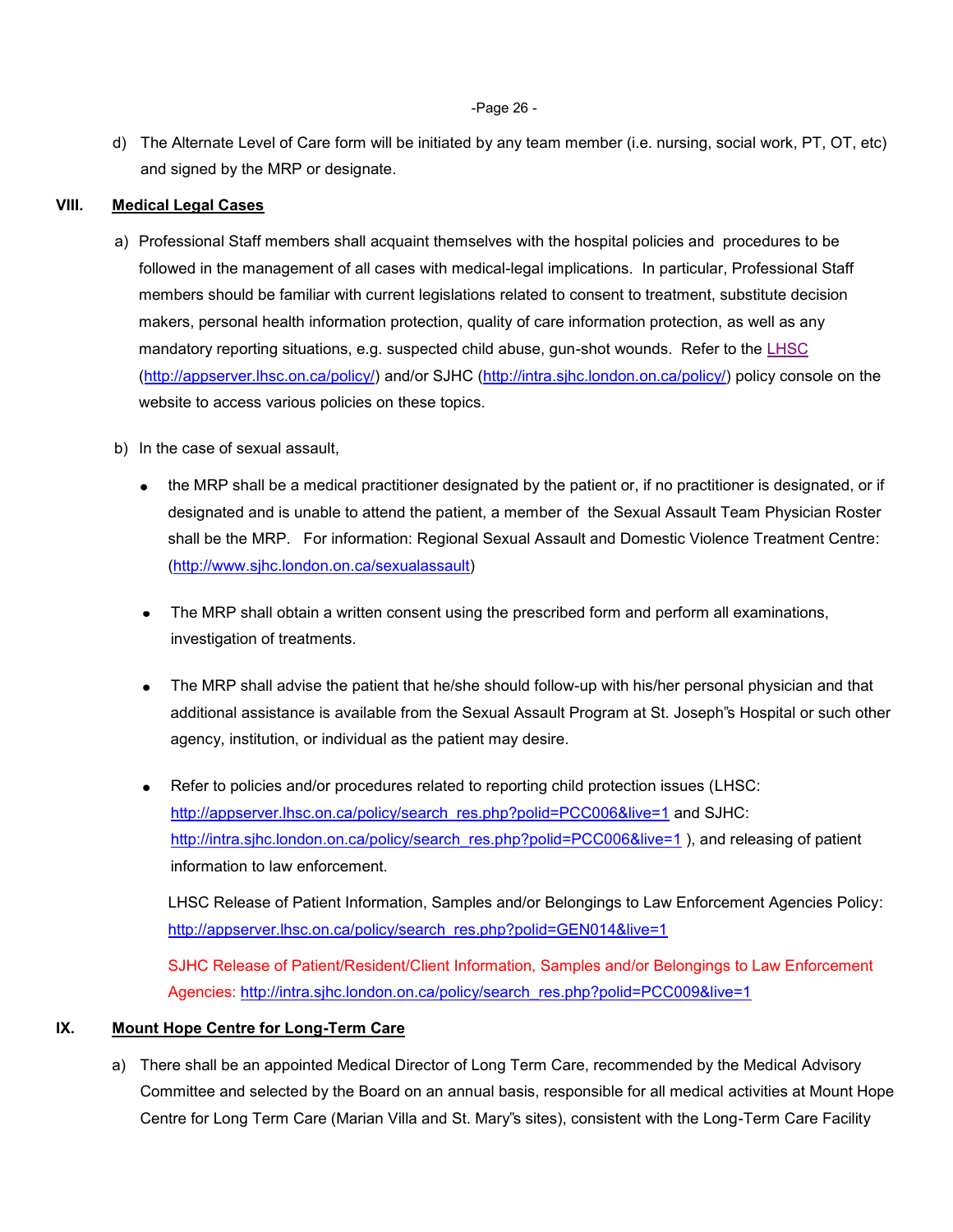#### -Page 27 -

Program Manual (MOHLTC), section 1012-01

[\(http://www.health.gov.on.ca/english/providers/pub/manuals/ltc\\_homes/ltc\\_homes.pdf\)](http://www.health.gov.on.ca/english/providers/pub/manuals/ltc_homes/ltc_homes.pdf)

- b) The Medical Director, Long Term Care, shall be assisted in managing the medical and care delivery activities-Mount Hope by a Multidisciplinary Advisory Committee (the Long-Term Care Committee), which meets on a regular basis.
- d) The MRP shall be responsible for ensuring that medical coverage of the resident twenty-four hours a day, seven days a week is provided by licensed physicians with appropriate Canadian Medical Protective Association (CMPA) coverage. Such licensed physicians are not required to maintain membership on the hospital"s Professional Staff for the purposes of on-call coverage or medical coverage for their patients admitted for respite care. Such licensed physicians should be readily available to nursing staff at all times. The MRP and the licensed physician shall cooperate with the activities and recommendations of the Medical Director of Long Term Care and the Advisory Committees.
- e) The MRP shall perform and duly record annually a complete medical assessment on the patient/resident.
- e) The MRP shall personally review in writing all physician orders every three months.
- f) The MRP shall visit the resident regularly and write appropriate progress notes in the resident's chart at least every three months. The frequency of a physician's visits is expected to reflect the resident's need for medical care.
- g) The MRP shall attend multi-disciplinary team meetings. These occur following admission (Admission Conference) and annually thereafter.
- h) Failure of the MRP to comply with these rules and regulations shall result in the following:
	- (i) the resident's care shall be temporarily transferred to the Medical Director of Long Term Care;
	- (ii) the physician's ongoing privileges to attend long term care residents shall be reviewed at the next meeting of the City-Wide Credentials Committee and subsequently at the Medical Advisory Committee of St. Joseph"s Health Care, London; if the Medical Advisory Committee recommends that the physician continue to have these privileges, said physician shall be so informed and shall resume medical care of the patient/resident. If the Medical Advisory Committee recommends that the physician no longer be granted these privileges, said physician shall be so informed and the Medical Director shall assign care of the resident to a suitable physician with privileges at St. Joseph"s Health Care.

## <span id="page-26-0"></span>**X. Operating Room**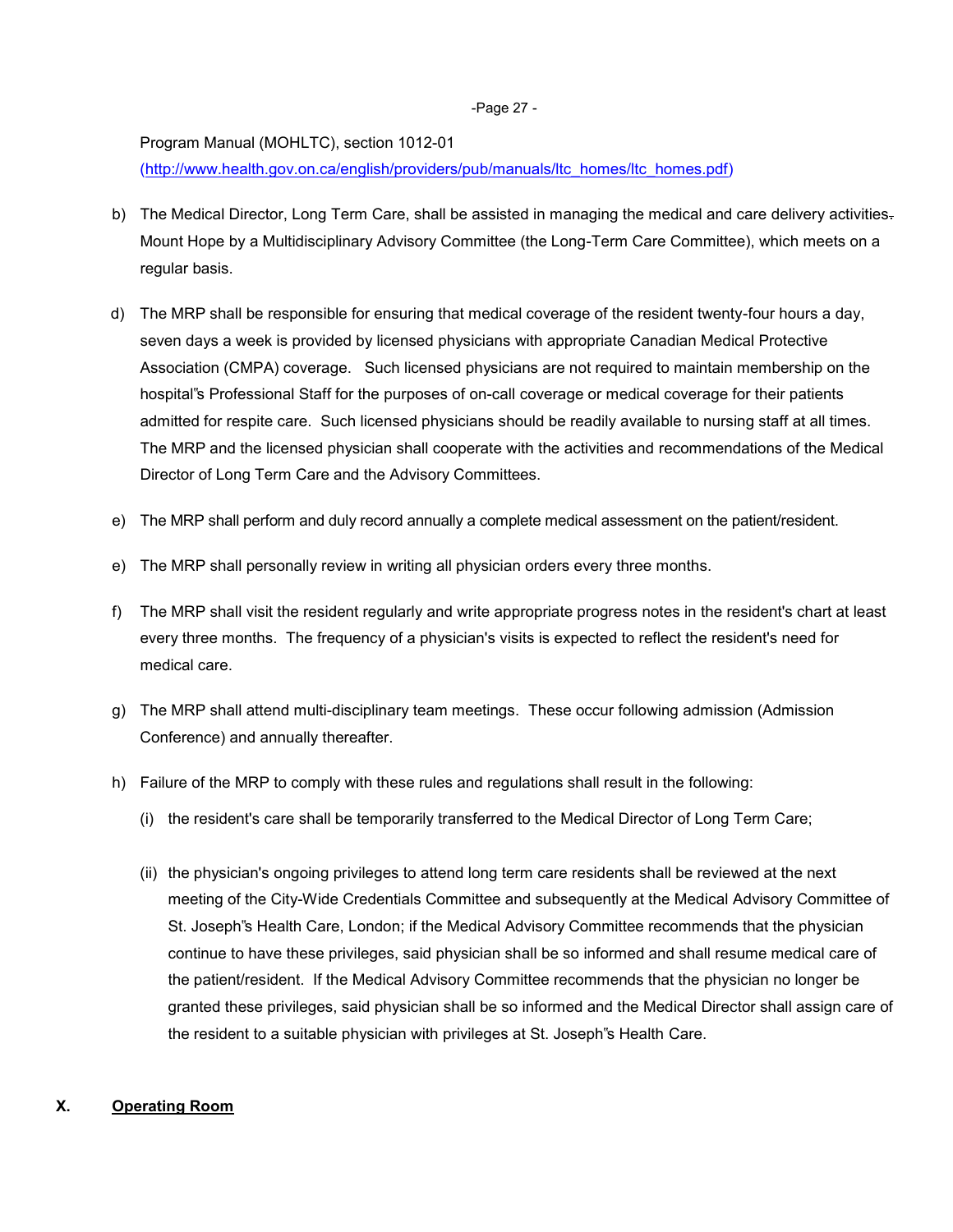#### -Page 28 -

- a) It is the duty of all Professional Staff to keep knowledgeable of and observe fully the policies of the operating room.
	- i) LHSC Policies can be found at: http://www.lhsc.on.ca/priv/periop/or/policy.htm
	- ii) SJHC Operating Room Policies can be found at: [https://intra.sjhc.london.on.ca/ptcare/docs/units/periop/p](https://intra.sjhc.london.on.ca/ptcare/docs/units/periop/p-pg.htm)[pg.htm](https://intra.sjhc.london.on.ca/ptcare/docs/units/periop/p-pg.htm)
- b) Operating rooms, facilities and equipment shall not used except strictly in accordance with the rules, regulations and policies established from time to time by the Perioperative Committee with the approval of the Medical Advisory Committee and the Board.
- c) There shall be established and maintained a Perioperative Committee which shall have duties and accountabilities as delineated by the Medical Advisory Committee with representation as specified by the Medical Advisory Committee.
- d) All operations shall be booked by the operating surgeon/oral maxillofacial surgeon (or delegate) after seeing the patient, and not by the referring physician. In all unilateral procedures, the involved side is to be noted on the operative booking list and this information is also to be written on the patient's physician record form and on the authorization for medical and/or surgical treatment. Evening, night, Saturday, Sunday and holiday booking shall be emergency and urgent and shall be made through the Operating Room Patient Care Coordinator or delegate.
- f) Each Department delineates procedural privileges [\(http://www.londonhospitals.ca/departments/medical\\_affairs/credentialing/admin%20resources/DelineationofP](http://www.londonhospitals.ca/departments/medical_affairs/credentialing/admin%20resources/DelineationofProceduralPrivileges.php) [roceduralPrivileges.php\)](http://www.londonhospitals.ca/departments/medical_affairs/credentialing/admin%20resources/DelineationofProceduralPrivileges.php) outlining the scope of clinical practice granted to physicians appointed to the Professional Staff. Changes in operating room privileges shall require express consent from the chief of the department or division head, and must be in compliance with the specified operating room or surgical policy.

## <span id="page-27-0"></span>**XI. Surgery**

- a) While primarily responsible for histories, physical examinations and consultations is as stated in these rules and regulations, it is emphasized that the operating surgeon is ultimately responsible for seeing the required records are on the patient's clinical chart before he/she commences surgery.
- b) Except in extreme emergencies, the chart of every patient undergoing surgery shall, before surgery is commenced, contain diagnostic screening reports consistent with current, Pre-Admit Guidelines as determined by the Medical Advisory Committee
- c) It is the responsibility of the operating surgeon performing major surgery to ensure that the aid of a qualified assistant, a member of the resident staff or other physician is available.
- d) An individual will not be permitted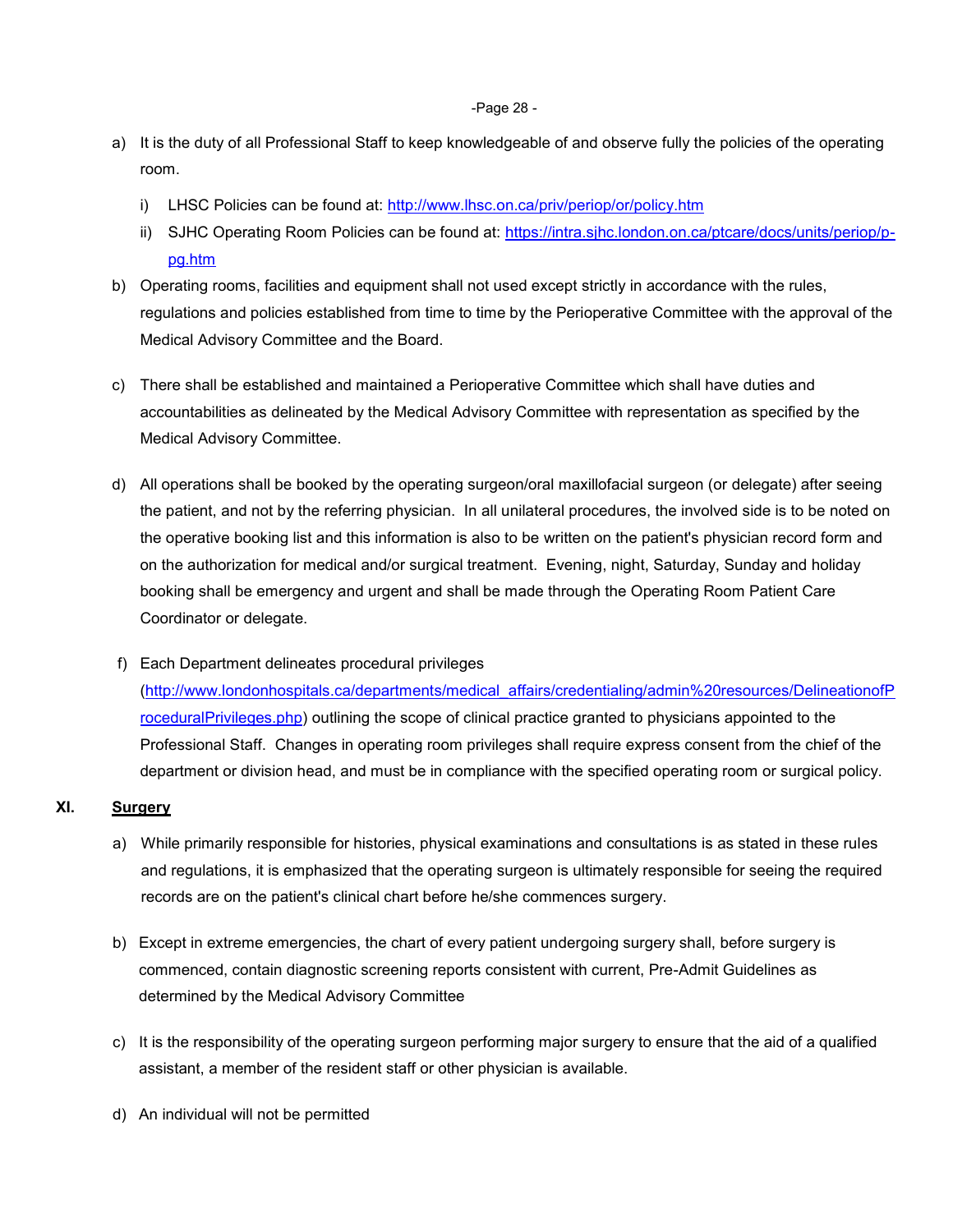#### -Page 29 -

• to assist at surgery in any capacity unless credentialed and approved to do so by the President and CEO of the Hospital or delegate

An individual will be permitted

- to observe or be present in the Operating Room consistent with the guidelines communicated by the OR Manager. (Note: the development and implementation of a policy is currently under review).
- e) The operating surgeon is responsible for the post-operative care of the patient.
- f) The operating surgeon must see the patient regularly during the post-operative period and shall record the patient's progress appropriately on the chart.

# **F. RESEARCH (CLINICAL)**

- a) Research on human subjects within Lawson Health Research Institute (LHRI) will be performed in accordance with nationally approved ethical guidelines recommended by the Tri-Research Council representing the Government of Canada. All research protocols involving human subjects will be submitted for review and approval by the UWO Research Ethics Board for Health Sciences Research Involving Human Subjects prior to any commencement of work. Given that the UWO Research Ethics Board recognizes the Ontario Cancer Research Ethics Board as the board of record for the approval of multi-institutional cancer trials, there are exceptions which allow some clinical research protocols for cancer patients to be conducted with Ontario Cancer Research Ethics Board review.
- b) Research at the LHRI is additionally performed in accordance with the Catholic Health Care Guidelines for human research where the location of research is within buildings owned and operated by SJHC. Research performed within buildings owned and operated by London Health Sciences Centre (LHSC) is not subject to faith-based ethical guidelines. LHRI refers emerging ethics issues from research not covered by existing guidelines to the Ethics Committees of SJHC and LHSC for informed advice. Such discussions would assess the likely implications of evolving new technologies and provide a forum for debate and education within the Institute, the London health community and in society at large.
- c) Research undertaken on animals is subject to review and approval by the University Council on Animal Care (UCAC) according to guidelines provided by the Canadian Council for Animal Care. Additionally, LHRI maintains its own animal care committee dealing with mainly functional issues related to animal research.

# **G. CLINICAL**

# **I. Medications**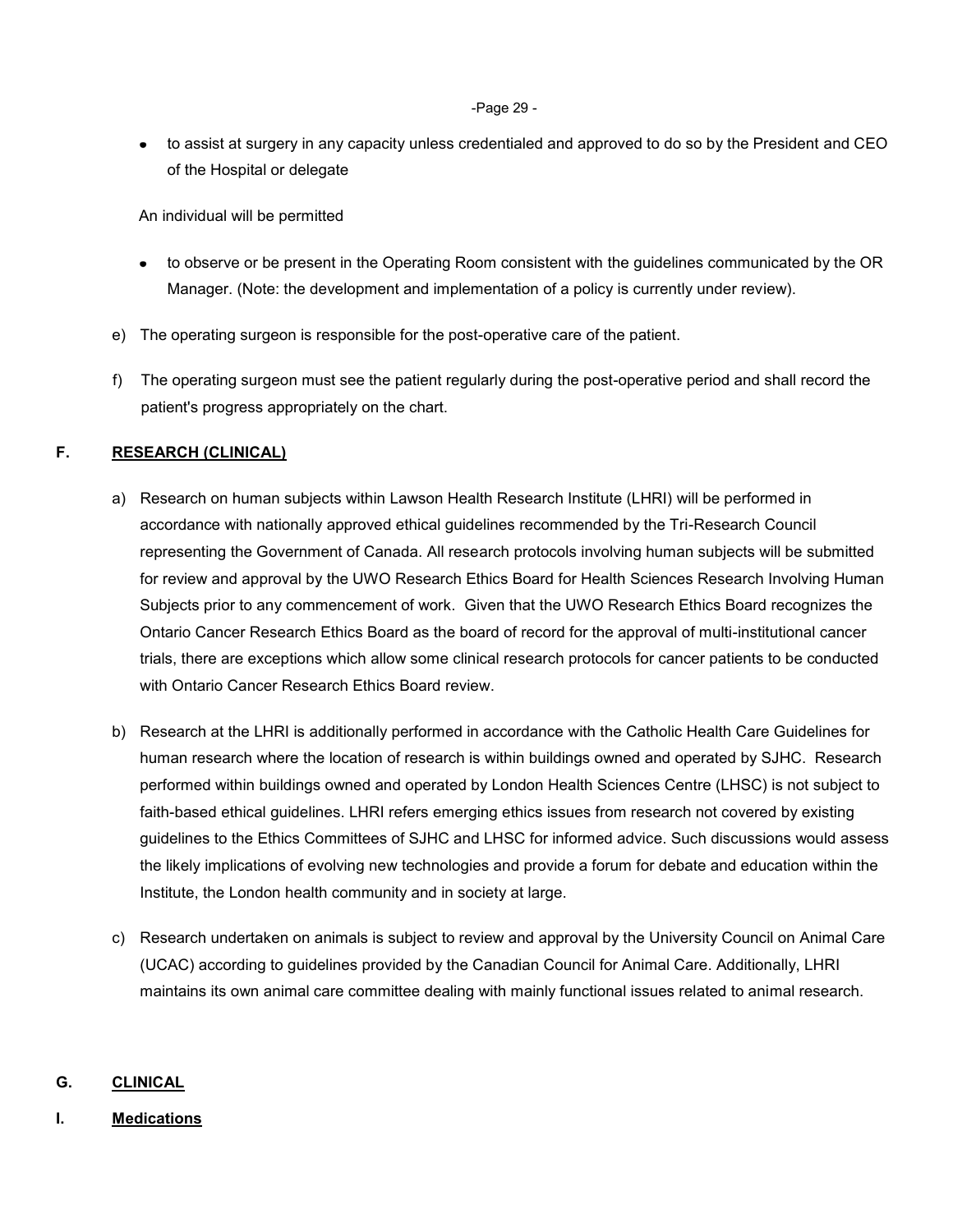- a) Both the LHSC and SJHC web pages (LHSC Formulary: <http://appserver.lhsc.on.ca/Formulary1.0/public/index.php>) and (LHSC Medication and Pharmacy Resources: [http://www.lhsc.on.ca/priv/medres/\)](http://www.lhsc.on.ca/priv/medres/) and (SJHC Pharmacy: [http://intra.sjhc.london.on.ca/depts/pharmacy/index.php\)](http://intra.sjhc.london.on.ca/depts/pharmacy/index.php) are excellent resources available to clinical staff as a resource for clinical care. These sites include medication information databases, Parenteral Administration Policies, the LHSC & SJHC Formularys, and other policies and procedures related to the prescribing and administration of pharmaceuticals.
- b) The Medical Advisory Committees, through the LHSC Drugs & Therapeutics Committee and the Pharmacy & Therapeutics Committee, shall ensure the preparation, maintenance, and updating of a Hospital Drug formulary.
- c) Members of the Professional Staff shall acquaint themselves and adhere to all rules, regulations, policies and procedures regarding the acquisition, prescribing, and administration of pharmaceuticals, including investigational, Special Access Program (SAP), emergency- released, and clinical trial drugs.
- d) A "non-formulary drug request form" must be completed and signed by the Professional Staff member, for all non-formulary drugs used at LHSC and SJHC. Non-formulary drugs are not routinely stocked in the pharmacy, and a delay of up to 48 hours is to be expected. The signed "non-formulary drug request form" is Pharmacy's authority to purchase the requested supply of medications for that specific patient. Usage of all non-formulary drugs will be reviewed by the respective Committees.

The following procedures should be noted:

- a) Nursing care, diagnostic tests and medication orders for each patient shall be recorded on the approved institutional order form;
- b) Medications shall be administered only upon the order of a Professional Staff member or their delegate, who has been assigned clinical privileges; or an individual who has been granted special prescribing privileges;
- c) Verbal/Telephone orders will comply with Telephone and Verbal Orders Policy (LHSC: [http://appserver.lhsc.on.ca/policy/search\\_res.php?polid=PCC052&live=1](http://appserver.lhsc.on.ca/policy/search_res.php?polid=PCC052&live=1) and SJHC [http://intra.sjhc.london.on.ca/policy/search\\_res.php?polid=PCC011&live=1;](http://intra.sjhc.london.on.ca/policy/search_res.php?polid=PCC011&live=1)
- d) Each order must be clearly written, dated and signed by the prescriber in ink (not felt tip pen);
- e) Surgery automatically cancels all orders. All medication orders must be completely re-written post-operatively (Note: "Resume Pre-Op Meds" is not legally acceptable);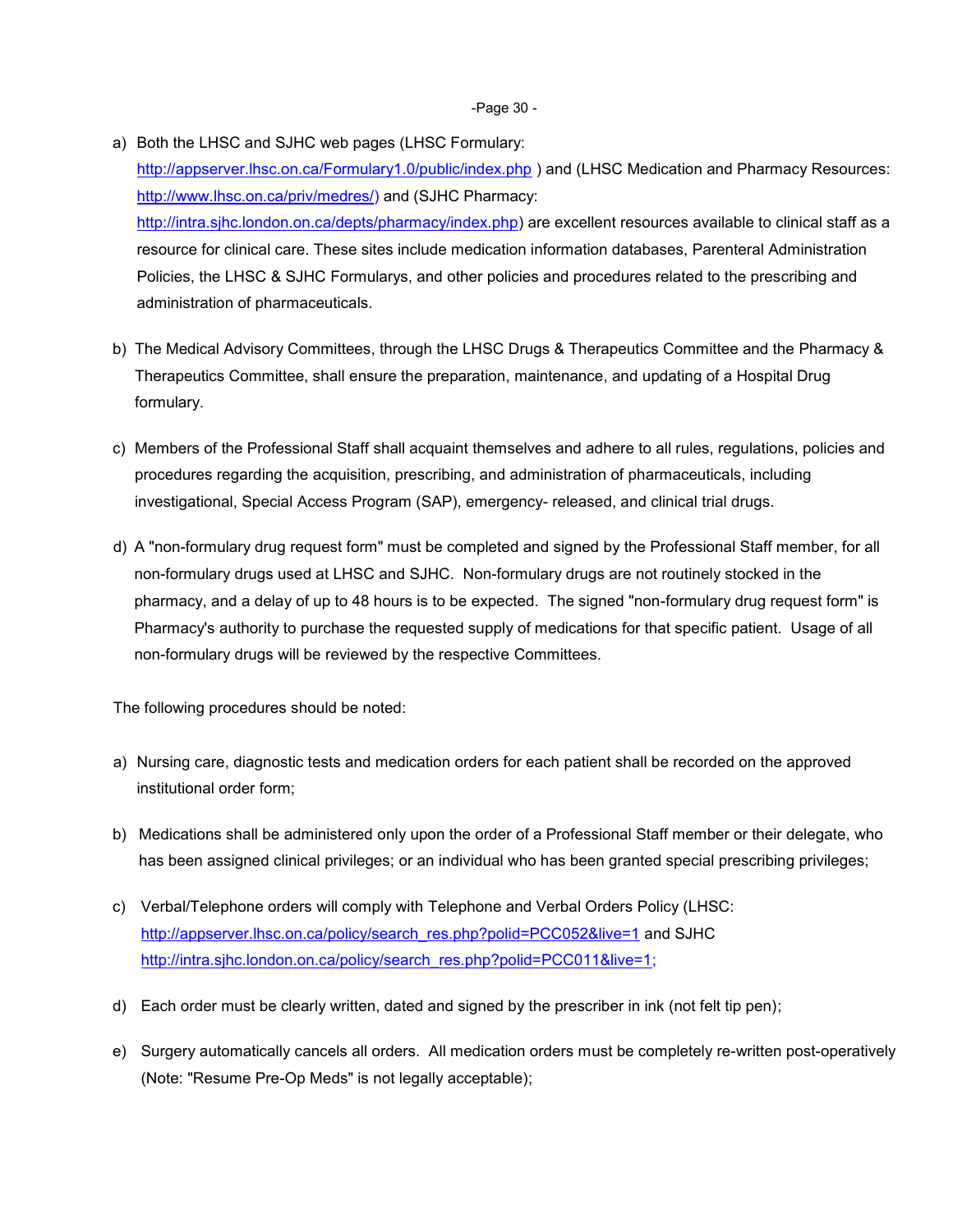#### -Page 31 -

- f) Investigational Drugs include all drugs used in clinical trials (drug study) protocols regardless of whether they are standard of care, ancillary to the object of the study or the focus of the study. Drugs used in procedural studies which are not approved for such use are considered study drugs even though they are not the principle focus of the study. These may be:
	- i) drugs not yet approved by the Therapeutic Products Program (TPP) for general use;
	- ii) commercially available drugs being used in new dosage regimens, or for new indications;
	- iii) commercially available drugs being used in recognized doses and indications for the purpose of comparison with other available drugs or with new agents, or
	- iv) investigational drugs for one time use, or
	- v) drugs used in non-drug studies (e.g. procedural studies) which are not the normal standard of care.
- gl) Investigational Drugs will be obtained, distributed and administered according to Policy.
- h) All Investigational Drugs and Clinical Trials/Studies will be approved by the Research Committee and P&T Committee before initiation, as well as the UWO Research Ethics Board and the relevant Impact Assessment Committee (e.g. CRIC, PIC).
- i) Pharmacy must be notified of all suspected adverse drug reactions. "An adverse drug reaction is any undesirable clinical response which might be due to any drug(s) and which is considered to merit reporting." Pharmacy will report all suspected adverse drug reactions to the Pharmacy and Therapeutics Committee and Health Canada.
- j) Senior Medical Students shall discuss, prepare and write orders based on the policy and processes outlined in (LHSC Scope of Activities for Senior Medical Students – Documentation and Orders Policy) and (SJHC Scope of Activities for Senior Medical Students - Documentation and Orders Policy)
- k) Pharmaceutical Representatives must obtain permission from the Pharmacy Director, or designate to detail their products to Hospital Staff. Refer to **Pharmaceutical Representatives Policy (under development)**

#### <span id="page-30-0"></span>**II. Bed Management**

Members of the Professional Staff shall comply with the approved Bed Management Process. At LHSC refer to the Bed Management Policy [\(http://appserver.lhsc.on.ca/policy/search\\_res.php?polid=PCC053&live=1\)](http://appserver.lhsc.on.ca/policy/search_res.php?polid=PCC053&live=1) to review procedures and contingency plans to be enacted for critical bed shortages.

#### <span id="page-30-1"></span>**III.** Infection Prevention and Control/Occupational Health

a) All Professional Staff shall comply with Infection Prevention and Control policies and practices [\(http://intra.sjhc.london.on.ca/depts/icontrol/manual/manual.htm\)](http://intra.sjhc.london.on.ca/depts/icontrol/manual/manual.htm). It is the accountability of all Professional Staff members to familiarize themselves with these policies.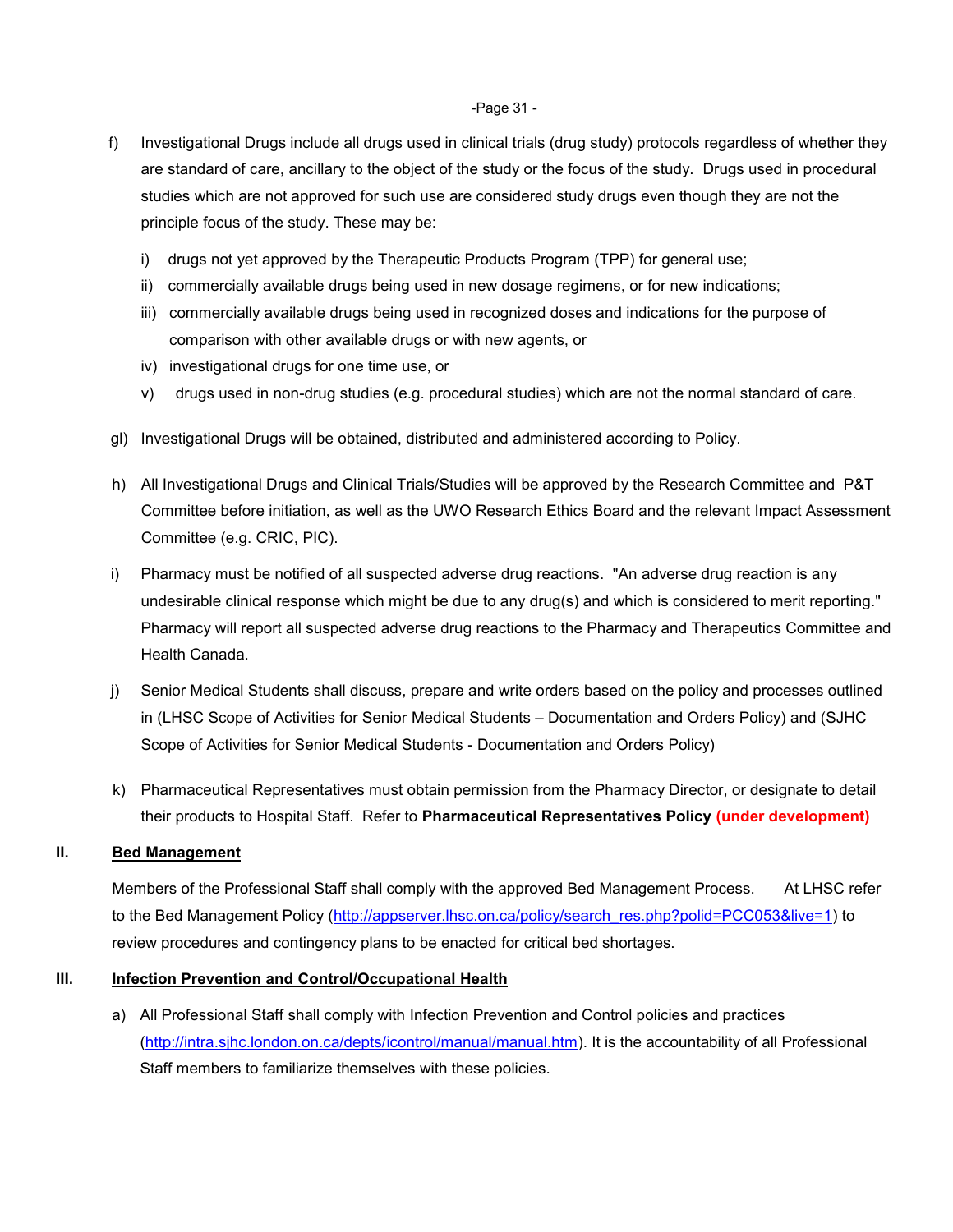-Page 32 -

b) All Professional Staff shall comply with Occupational Health standards, policies and education [\(http://intra.sjhc.london.on.ca/depts/oh\\_ss/policies/policies.htm#1\)](http://intra.sjhc.london.on.ca/depts/oh_ss/policies/policies.htm#1). It is the accountability of all Professional Staff members to familiarize themselves with these policies and meet the requirements of Occupational Health Standards as required.

## <span id="page-31-0"></span>**IV. End of Life & Resuscitation Process & Procedures**

Regulated Health Care Professionals involved in the care of a patient are responsible for knowing the resuscitation plan and end of life decisions of the patient and communicating the plan to other members of the health care team. Refer to:

LHSC End of Life Decision Making - Resuscitation Policy: http://appserver.lhsc.on.ca/policy/search\_res.php?polid=PCC055&live=1 LHSC End of Life Decision Making - Paediatric Advance Treatment Plan Policy: http://appserver.lhsc.on.ca/policy/search\_res.php?polid=PCC056&live=1 LHSC End of Life Decision Making - Limitation/Withdrawing of Life-Sustaining Treatment Policy: http://appserver.lhsc.on.ca/policy/search\_res.php?polid=PCC056&live=1 LHSC End of Life Decision Making - Provision of Appropriate Care Policy: http://appserver.lhsc.on.ca/policy/search\_res.php?polid=PCC058&live=1 SJHC End of Life Care/Palliative Care Policy: http://intra.sjhc.london.on.ca/policy/search\_res.php?polid=PCC012&live=1 SJHC Resuscitation Decision Making Policy: http://intra.sjhc.london.on.ca/policy/search\_res.php?polid=PCC013&live=1

## <span id="page-31-1"></span>**H. MEDICAL COVERAGE**

## <span id="page-31-2"></span>**I. Procedural Privileges**

- a) Each member of the Professional Staff shall be assigned a particular privilege category that will delineate the extent of the Professional Staff member's privileges.
- b) All Professional Staff must be aware and adhere to their departmental delineation of privileges.
- c) Any change in privileges requested by a Professional Staff member must be supported by the Chief of the relevant department.
- d) Any changes in privileges must be in compliance with the medical department requirements, particularly with regard to enhancement of privileges, and other relevant Hospital policies.
- e) Each department and division shall make recommendations through the City-Wide Credentials Committee, which has authority to accept/recommend changes to the Medical Advisory Committee, on the clinical procedures to be performed in each department or division that are outside the normal scope of training/experience for the members of the department/division.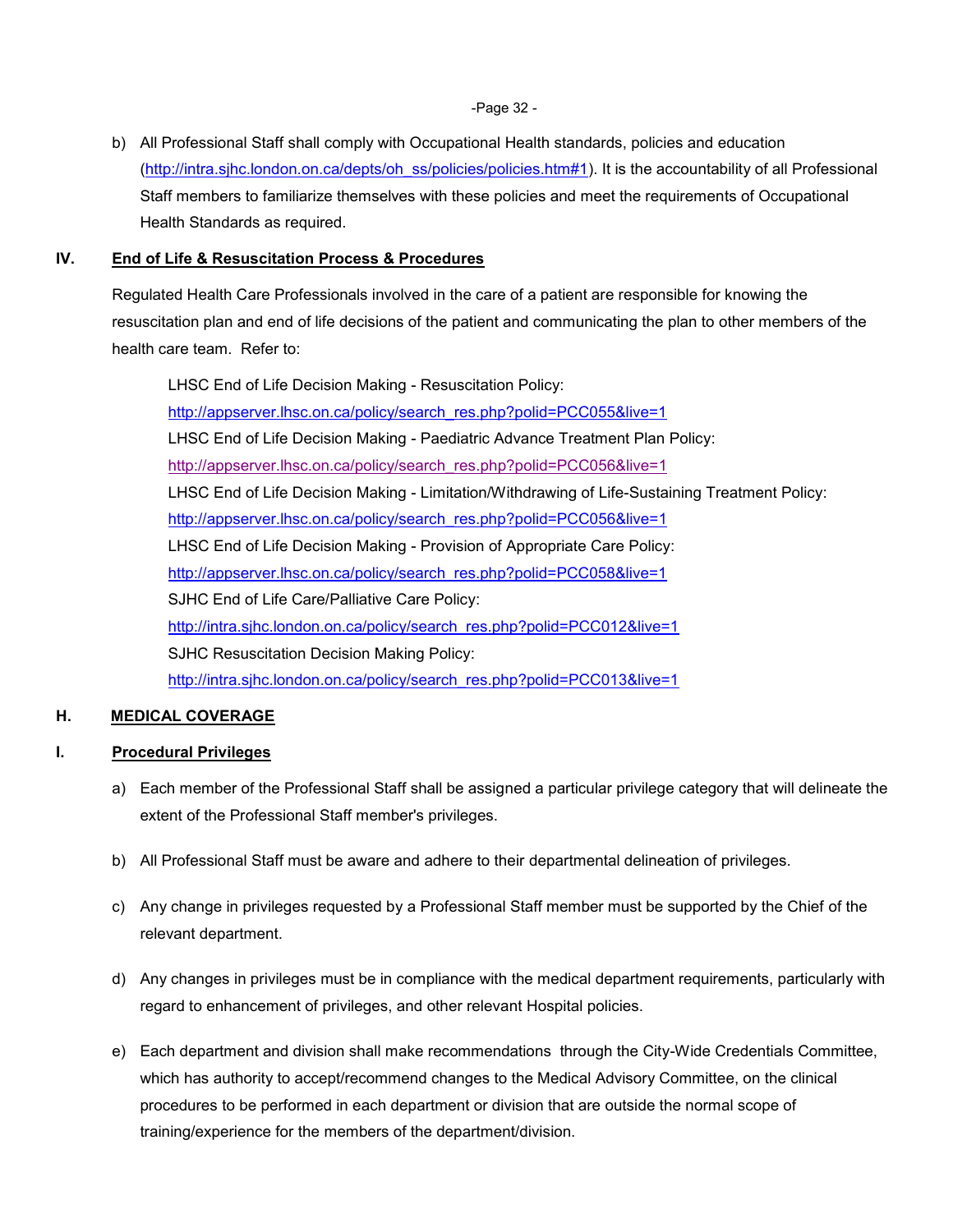-Page 33 -

f) Under normal circumstances, any Professional Staff member who has a significant practice change such as a sudden reduction in clinical volume or alteration in case-mix must explain to the Medical Advisory Committee the reasons for such a change. If the explanation is not considered satisfactory or conducive to efficient patient care or congruent with the mission and values of LHSC & SJHC, the Board may, at its discretion, suspend, revoke or limit the Professional Staff member"s appointment.

## <span id="page-32-0"></span>**II. Vacations/Leave of Absence**

- a) A vacation schedule shall be developed by the Professional Staff member and by each department to ensure appropriate medical coverage and continued functioning of the Health Centre during vacation times.
- b) Each Professional Staff member shall notify the Chief of the department (or delegate) of vacation plans at least two weeks prior to the vacation date. Longer notice periods may be established by the Department Chief if deemed appropriate to ensure continuing patient care.
- c) When a Professional Staff member is off for a Leave of Absence (LOA) [\(http://appserver.lhsc.on.ca/policy/search\\_res.php?polid=STF001&live=1\)](http://appserver.lhsc.on.ca/policy/search_res.php?polid=STF001&live=1) (excluding vacations and continuing medical education) longer than 14 days, it is the Department Chief's responsibility to notify Medical Affairs, *in writing*. For departments with divisions, this responsibility can be delegated to the Division/Service Chief, with the understanding that the accountability of the LOA process within the department remains with the Department Chief.
- d) A leave of absence (excluding study leaves, parental leaves and sick leaves) greater than one year may be granted by the Board on the recommendation of the Medical Advisory Committee. The recommendations from the Medical Advisory Committee shall be with respect to the timing and duration of the leave as well as other conditions relating to the entitlement of privileges and the monitoring of the Professional Staff member upon his/her return from leave.
- e) Study leaves, parental leaves and sick leaves are an agreement between the Professional Staff member and the Chief of the Department.
- f) Where a Professional Staff member is on a leave of absence during the time for making an application for reappointment to the Professional Staff, he/she will not be required to make his/her application for reappointment until his/her return from leave.

## <span id="page-32-1"></span>**III. Abuse of Hospital Privileges**

a) When a member of the Professional Staff is attempting to exceed his/her privileges or is incapable of providing a service that he/she is about to undertake, this shall be communicated immediately to the Vice President Medical, Chair of the Medical Advisory Committee and/or President and CEO of LHSC & SJHC or delegate.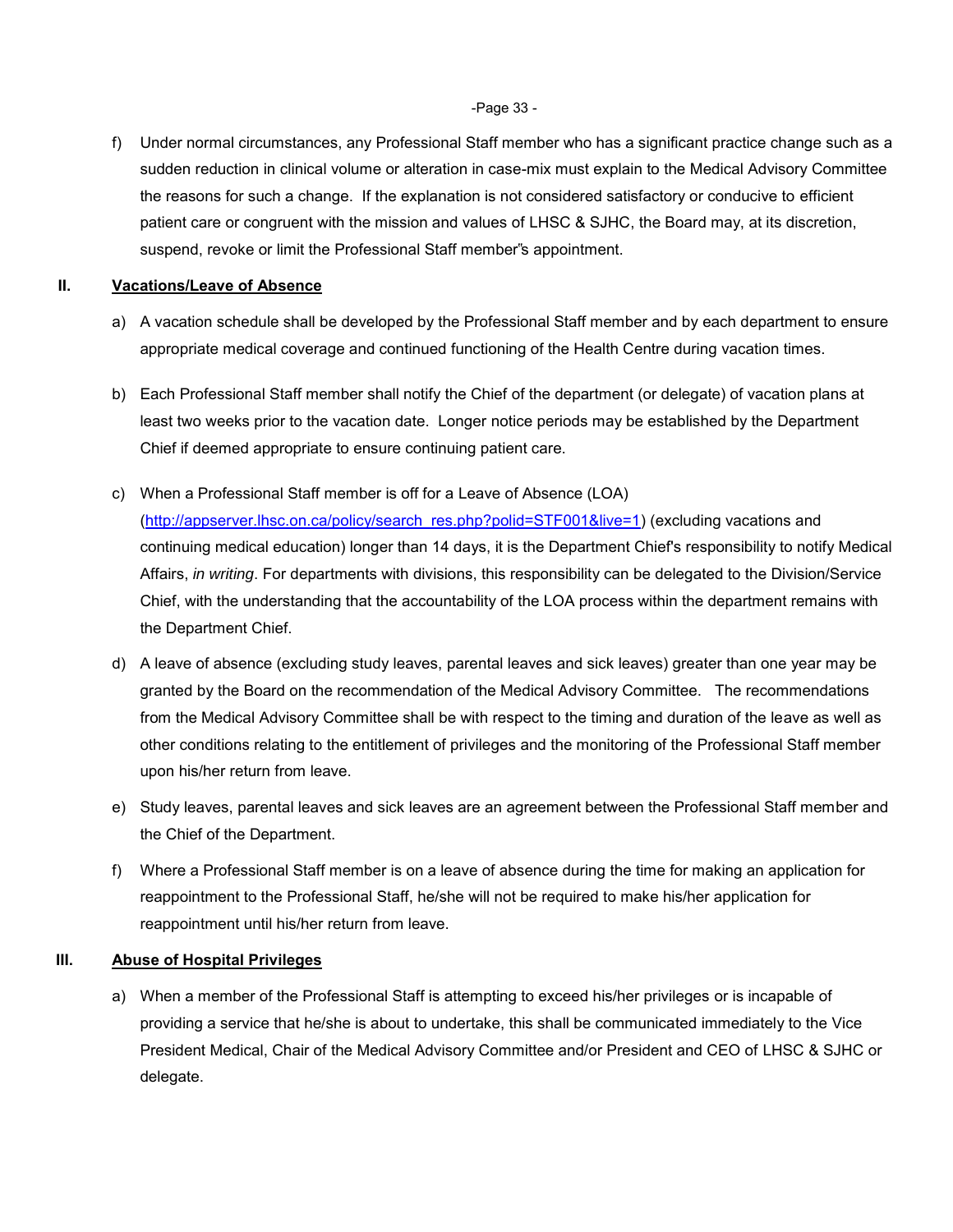#### -Page 34 -

- b) Upon being informed of a Professional Staff member potentially exceeding his/her privileges, the Vice President Medical, Chair of the Medical Advisory Committee and/or President and CEO of LHSC & SJHC or delegate, may, at his/her discretion, prevent such procedures from taking place until such time as an investigation has taken place.
- c) An investigation shall be undertaken for all such incidents by the chief of the relevant department in consultation with the Chair of the Medical Advisory Committee and will be dealt with by the chiefs of the departments according to their function as defined in the Professional Staff By-Laws and Public Hospitals Act.

## <span id="page-33-0"></span>**IV. Medical & Non-Medical Observers**

- a) A member of the Professional Staff may request to have an observer accompany them while in LHSC and/or SJHC. Refer to the Observer Policies (LHSC: [http://appserver.lhsc.on.ca/policy/search\\_res.php?polid=EDU003&live=1](http://appserver.lhsc.on.ca/policy/search_res.php?polid=EDU003&live=1) and SJHC: [http://intra.sjhc.london.on.ca/policy/search\\_res.php?polid=EDU014&live=1\)](http://intra.sjhc.london.on.ca/policy/search_res.php?polid=EDU014&live=1) for detailed information related to the responsibilities of the Professional Staff member (who acts as the Sponsor) and the Observer.
- b) An Observer is not permitted, in any circumstances, to provide any patient care.

## <span id="page-33-1"></span>**V. Withdrawal of Medical Services**

- a) Whenever there is a threatened withdrawal of services by a department or departments of the Professional Staff, the following steps will be taken:
	- i) the Chair of the Medical Advisory Committee, will call an emergency Medical Advisory Committee meeting;
	- ii) at this meeting the implications of any service withdrawals will be discussed and the appropriate action taken to minimize patient cancellations and service disruption and ensure overall patient safety;
	- iii) the Medical Advisory Committee, in its function of overall supervision of professional care, will continue to function during any service or threatened service withdrawal and it will effectively keep the President and CEO of LHSC and SJHC and the Board of Directors updated on the implications of any service withdrawal;
	- iv) the quality of medical care will be maintained at a satisfactory level for all in-hospital patients and those utilizing the emergency and out-patient services.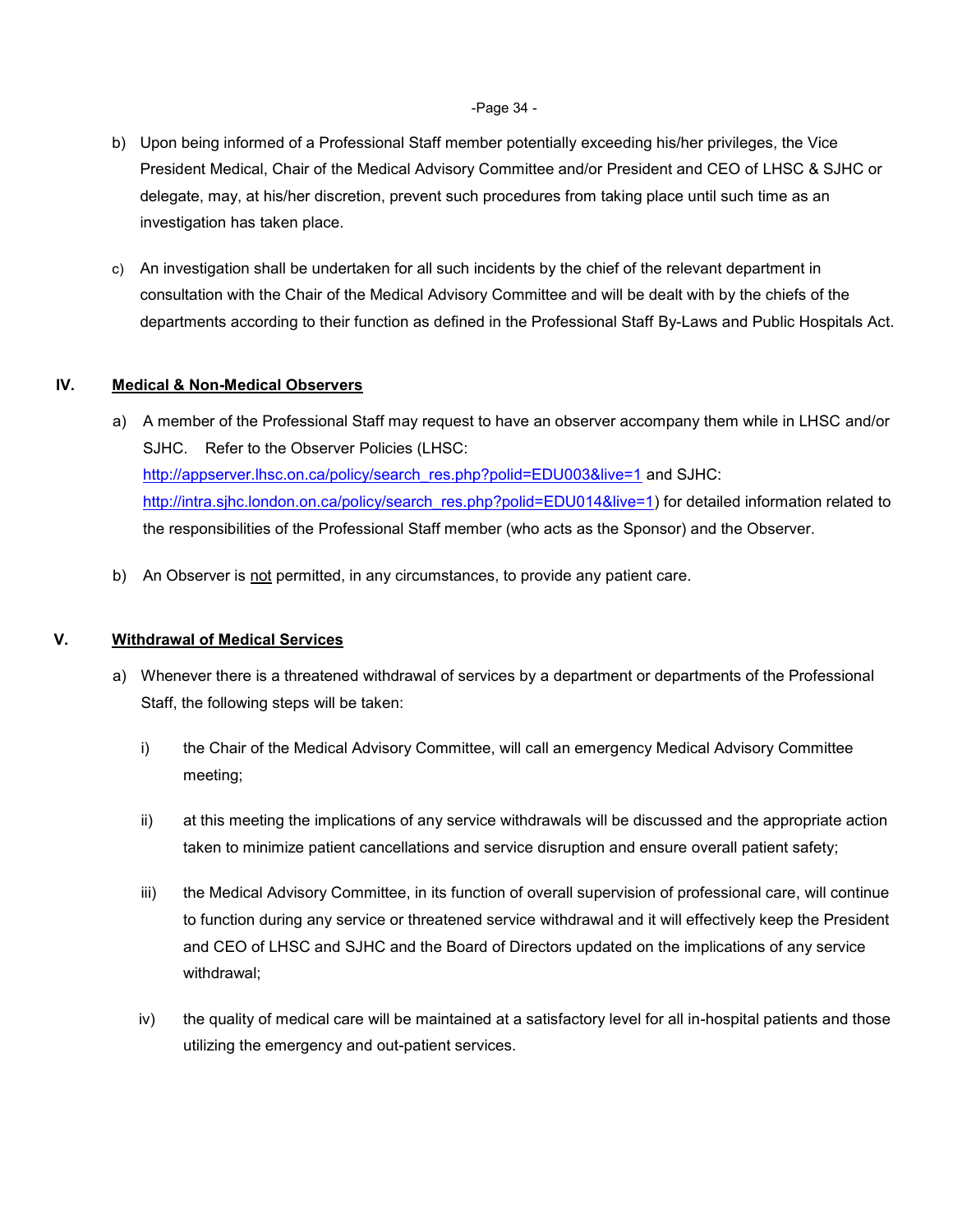-Page 35 -

## <span id="page-34-0"></span>**I. ADMINISTRATIVE**

#### <span id="page-34-1"></span>**I. Evaluation of Professional Staff**

a) On an annual basis, each member of the Professional Staff shall be reviewed by the Chief or delegate of the department regarding recommendation for reappointment to the Professional Staff as set out in the Professional Staff by-laws. Each member of the Professional Staff shall participate in the Career Development and Planning process approved by the Medical Advisory Committee.

## <span id="page-34-2"></span>**II. Professional Code of Conduct**

#### **1. Ethics / Business Conduct**

- a) All Professional Staff working within LHSC and SJHC shall abide by the ethical policies/guidelines.
	- **(i)** All Professional Staff working within LHSC shall abide by the LHSC Code of Conduct [\(http://www.lhsc.on.ca/priv/conduct/\)](http://www.lhsc.on.ca/priv/conduct/) and recognize how to address ethical issues [\(http://appserver.lhsc.on.ca/policy/search\\_res.php?polid=GEN021&live=1\)](http://appserver.lhsc.on.ca/policy/search_res.php?polid=GEN021&live=1).
	- **(ii)** All Professional Staff working within St. Joseph"s shall abide by the [Ethic Guidelines](http://intra.sjhc.london.on.ca/ptcare/ethics/policies_guidelines/policies_guidelines.php) and the Health Ethics Guide, published by the Catholic Health Association of Canada.
- b) All Professional Staff are expected to anticipate and avoid conflicts of interest. Both LHSC and SJHC have Standards of Business Conduct (LHSC: [http://appserver.lhsc.on.ca/policy/search\\_res.php?polid=GEN041&live=1](http://appserver.lhsc.on.ca/policy/search_res.php?polid=GEN041&live=1) and SJHC: [http://intra.sjhc.london.on.ca/policy/search\\_res.php?polid=GEN017&live=1\)](http://intra.sjhc.london.on.ca/policy/search_res.php?polid=GEN017&live=1) policies to specify appropriate business practices with regards to donors and all external and potential suppliers.
- c) Ethical policies and guidelines are inclusive of a number of areas where code of conduct and appropriate behaviours are expected and understood. Please refer to the following:

LHSC Harassment and Discrimination Policy [\(http://appserver.lhsc.on.ca/policy/search\\_res.php?polid=HRM009&live=1\)](http://appserver.lhsc.on.ca/policy/search_res.php?polid=HRM009&live=1) and SJHC Workplace Harassment Policy [\(http://intra.sjhc.london.on.ca/policy/search\\_res.php?polid=STF042&live=1\)](http://intra.sjhc.london.on.ca/policy/search_res.php?polid=STF042&live=1) Standards for Relationships – Workplace Violence Prevention [\(http://intra.sjhc.london.on.ca/policy/search\\_res.php?polid=STF048&live=1\)](http://intra.sjhc.london.on.ca/policy/search_res.php?polid=STF048&live=1).

- **2. Managing Complaints**
- a) In order to register a complaint against a member of the Professional Staff all complaints should be in writing, signed by the complainant and shall state clearly the nature of the complaint. Complaints registered by telephone to officers of LHSC & SJHC will be recorded in writing.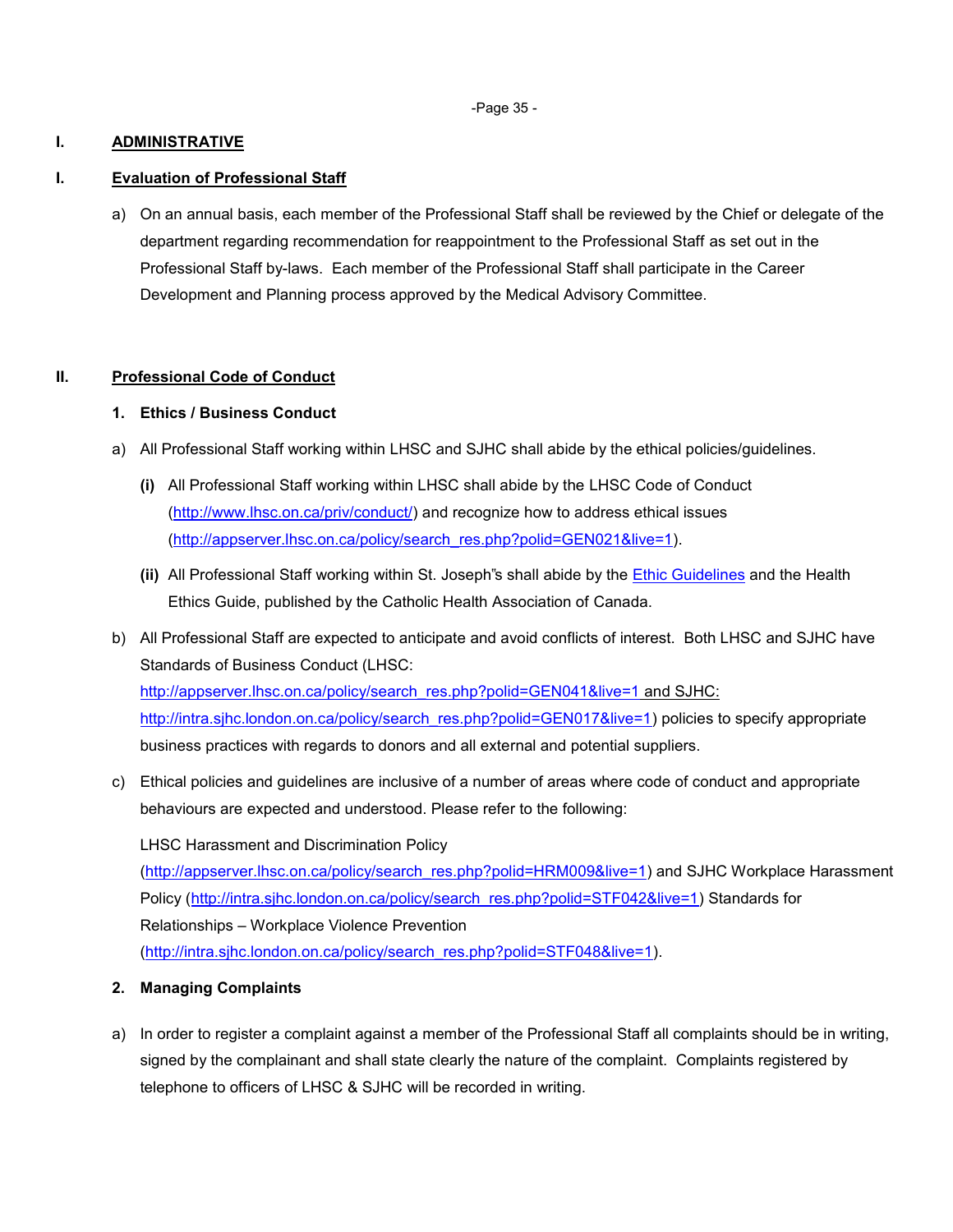-Page 36 -

b) In general, complaints shall be referred to the Patient Relations Coordinator at SJHC or the Patient Relations Specialist at LHSC, except those outlined in the Professional Staff By-Laws. For additional information, refer to: LHSC Management of Compliments and Complaints Policy [\(http://appserver.lhsc.on.ca/policy/search\\_res.php?polid=GEN008&live=1](http://appserver.lhsc.on.ca/policy/search_res.php?polid=GEN008&live=1) )

#### <span id="page-35-0"></span>**III. Departmental and Committee Responsibilities**

- a) Practice requirements as established by each individual department must be met in order to maintain membership in a department. This may include such things as: on call, service to emergency, or time commitment to practice in the community.
- b) All Professional Staff may be required at the request of the Medical Advisory Committee, the Professional Staff Organization, or Medical Affairs to be involved in LHSC & SJHC committee activities.

## <span id="page-35-1"></span>**IV. Medical Department Review**

- a) Medical department reviews will be conducted at such time as agreed upon between the chief of the medical department and the Vice President Medical, and where appropriate, the Schulich School of Medicine & Dentistry at The University of Western Ontario.
- b) These reviews may encompass several components and will include any, or all, of the senior management group depending on the component being reviewed.
- c) Each chief will be required to report, on a regular basis, as required by the Medical Advisory Committee to the Medical Advisory Committee regarding activities, initiatives and issues of the particular medical department.
- d) All medical departments must submit, through the Vice President Medical, an annual report identifying progress, achievements, and a general review of activity over the previous fiscal period. This report should also include specific objectives for the coming year.
- e) On an annual basis or at such time as mutually agreed upon between the Vice President Medical, and the Chief of the department, a performance review of the Chief's administrative activities will be conducted.
- f) On an annual basis, as part of LHSC & SJHC's overall operational planning process, medical departments will work in conjunction with LHSC & SJHC departments to develop short and long term goals regarding quality, operations, program development, manpower plans, and capital requirements.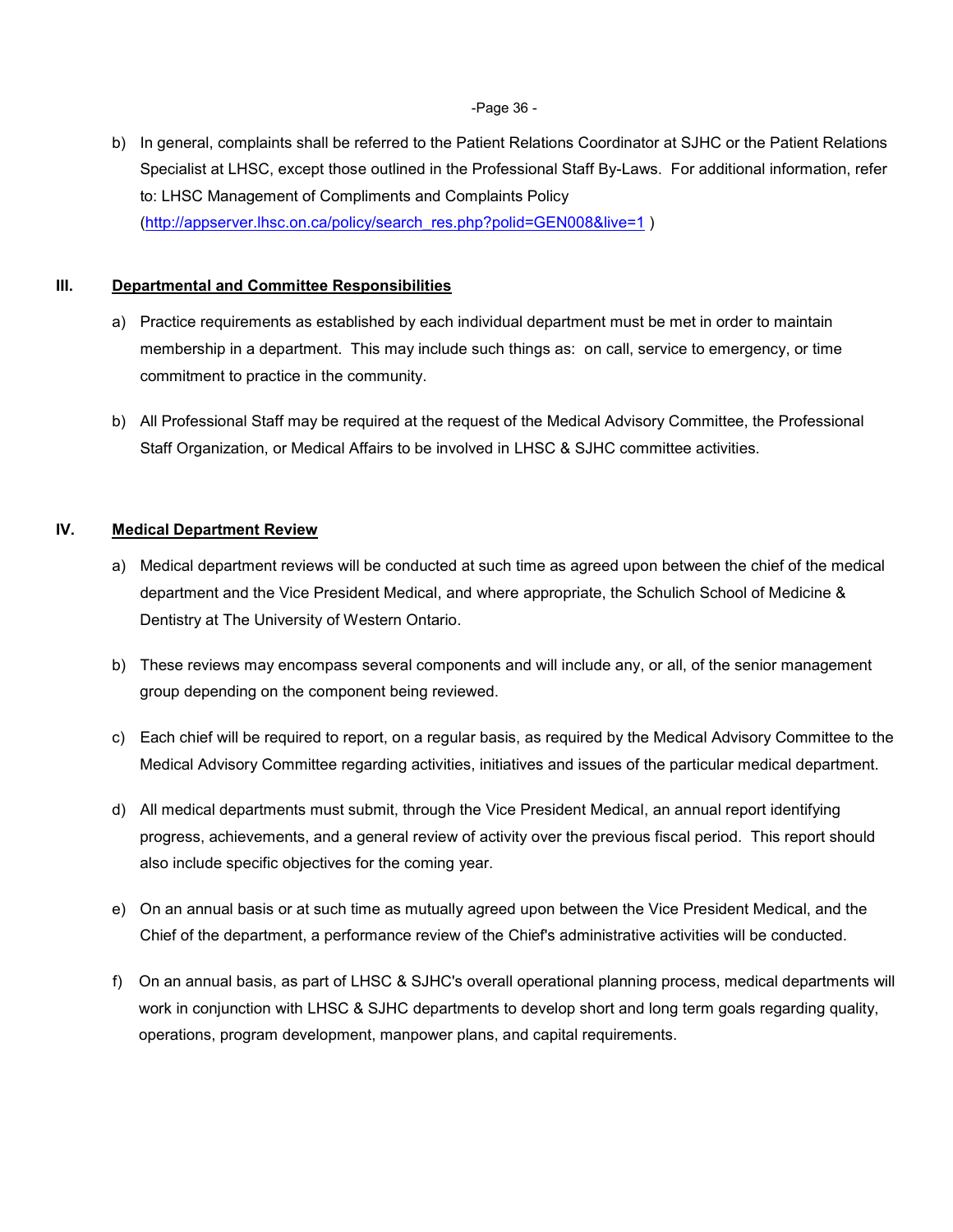-Page 37 -

#### <span id="page-36-0"></span>**V. Limiting Professional Staff Appointments**

- a) The policy of the Board of LHSC & SJHC will be to limit the appointment of Professional Staff members to any department of LHSC & SJHC either entirely or to certain categories. The Medical Advisory Committee, in response to Board policies, LHSC & SJHC Strategic Plan, the Professional Staff Rules and Regulations, departmental medical manpower plans, and any other relevant Health Centre policy and procedures, may recommend to the Board limitations on Professional Staff appointments under circumstances consistent with the Professional Staff By-Laws.
- b) Proposed limitations to Professional Staff privileges will be initiated through the Chiefs of divisions/services to the Chair of the Medical Advisory Committee. The Medical Advisory Committee will consider the rationale of any such proposed limitations and will make recommendations to the Board.

#### <span id="page-36-1"></span>**VI. Reappointments**

a) Each application for reappointment shall be in accordance with the Professional Staff By-Laws, Section 2.05.

## <span id="page-36-2"></span>**VII. Appointment of Chiefs of Department**

a) Appointment of Chiefs of Department shall be in accordance with the Professional Staff By-Laws, Section 6.03

## <span id="page-36-3"></span>**J. PATIENT RIGHTS AND RESPONSIBILITIES**

## <span id="page-36-4"></span>**I. Patient Rights, Dignity and Independence**

- a) LHSC & SJHC believes in and encourages a partnership between patients and their health care providers. Each patient"s role as a member of this partnership is to understand and exercise his/her rights and responsibilities. A commitment to ensuring patient involvement in decision making, access to therapies of choice and accountability to providing a safe environment for patients, visitors and hospital staff is essential. LHSC & SJHC has developed guidelines and policies to support these principles. All members of the Professional Staff should be familiar with these policies and guidelines. Please refer to: LHSC Corporate Policies Web Page [\(http://appserver.lhsc.on.ca/policy/\)](http://appserver.lhsc.on.ca/policy/) and SJHC Corporate Policies Web Page [\(http://intra.sjhc.london.on.ca/policy/\)](http://intra.sjhc.london.on.ca/policy/)
- b) The privacy and confidentiality of all patients/residents/clients will be protected. LHSC & SJHC have consistent policies that provide direction to Professional Staff on privacy and confidentiality issues. Professional Staff can utilize the Privacy Office as a resource for privacy and confidentiality issues and must contact the Privacy Office if patients" personal health information is compromised, i.e. lost, stolen or accessed without authority. Refer to the Privacy Office website [\(http://intra.sjhc.london.on.ca/refer/privacy/index.htm\)](http://intra.sjhc.london.on.ca/refer/privacy/index.htm) for policies and guidelines related to privacy and confidentiality.